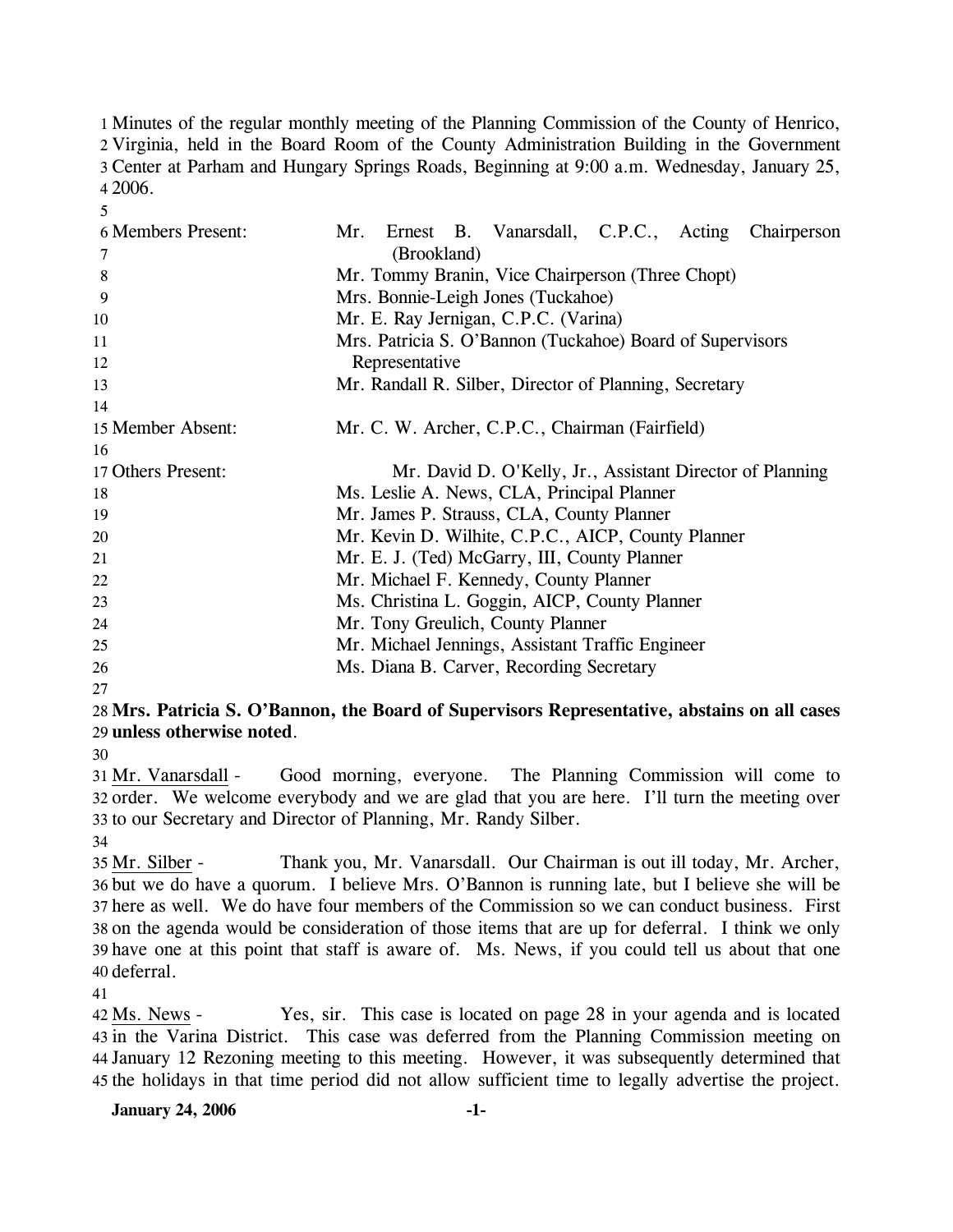46 So, there continue to be unresolved issues on this project and, therefore, staff is recommending 47 that this case be deferred to February 22, 2006, POD meeting.

48

### 49 **PLAN OF DEVELOPMENT & MASTER PLAN**

50 (Deferred from the January 12, 2006 Rezoning PC Meeting)

| 51                            |                                                                  |
|-------------------------------|------------------------------------------------------------------|
| POD-64-05                     | <b>Engineering Design Associates for Antioch Baptist Church:</b> |
| <b>Antioch Baptist Church</b> | Request for approval of a revised plan of development and        |
| 1384 New Market Road          | master plan, as required by Chapter 24, Section 24-106 of the    |
| (POD-39-96 Revised)           | Henrico County Code, to construct a Phase 1, two-story, 546-     |
|                               | seat sanctuary and a one-story, 8475 square foot education       |
|                               | building, a Phase 2 parking lot and a Phase 3, 2400 square foot  |
|                               | education building expansion. The 4.62-acre site is located at   |
|                               | 1384 New Market Road along the east line of New Market           |
|                               | Road (State Route 5) between Chatsworth Road and Freeless        |
|                               | Street on parcels 804-700-1773, 3054 and 3543. The zoning is     |
|                               | A-1, Agricultural District. County water and sewer. (Varina)     |
|                               |                                                                  |

52

All right. Is there anyone in the audience in opposition to the deferment 54 to this case to February 22? This is POD-64-05, Antioch Baptist Church, in the Varina 55 District. No opposition, Mr. Jernigan. 53 Mr. Vanarsdall -

56

Mr. Chairman, I move for deferral of POD-64-05, Antioch Baptist 58 Church, to February 22, 2006, by request of the Commission. 57 Mr. Jernigan -

60 Mr. Branin - Second.

61

59

The motion was made by Mr. Jernigan and seconded by Mr. Branin. All 63 in favor say aye...all opposed say nay. The motion passes. 62 Mr. Vanarsdall -

64

65 The Planning Commission deferred POD-64-05, Antioch Baptist Church (POD-39-96 Revised) 66 to its February 22, 2006 meeting.

67

68 Mr. Jernigan - Ms. News, do you have any more?

69

70 Ms. News - That's all that I have.

71

I have one more that I have to add. On page 12, POD-77-05, Byrd 73 Center Expansion. 72 Mr. Jernigan -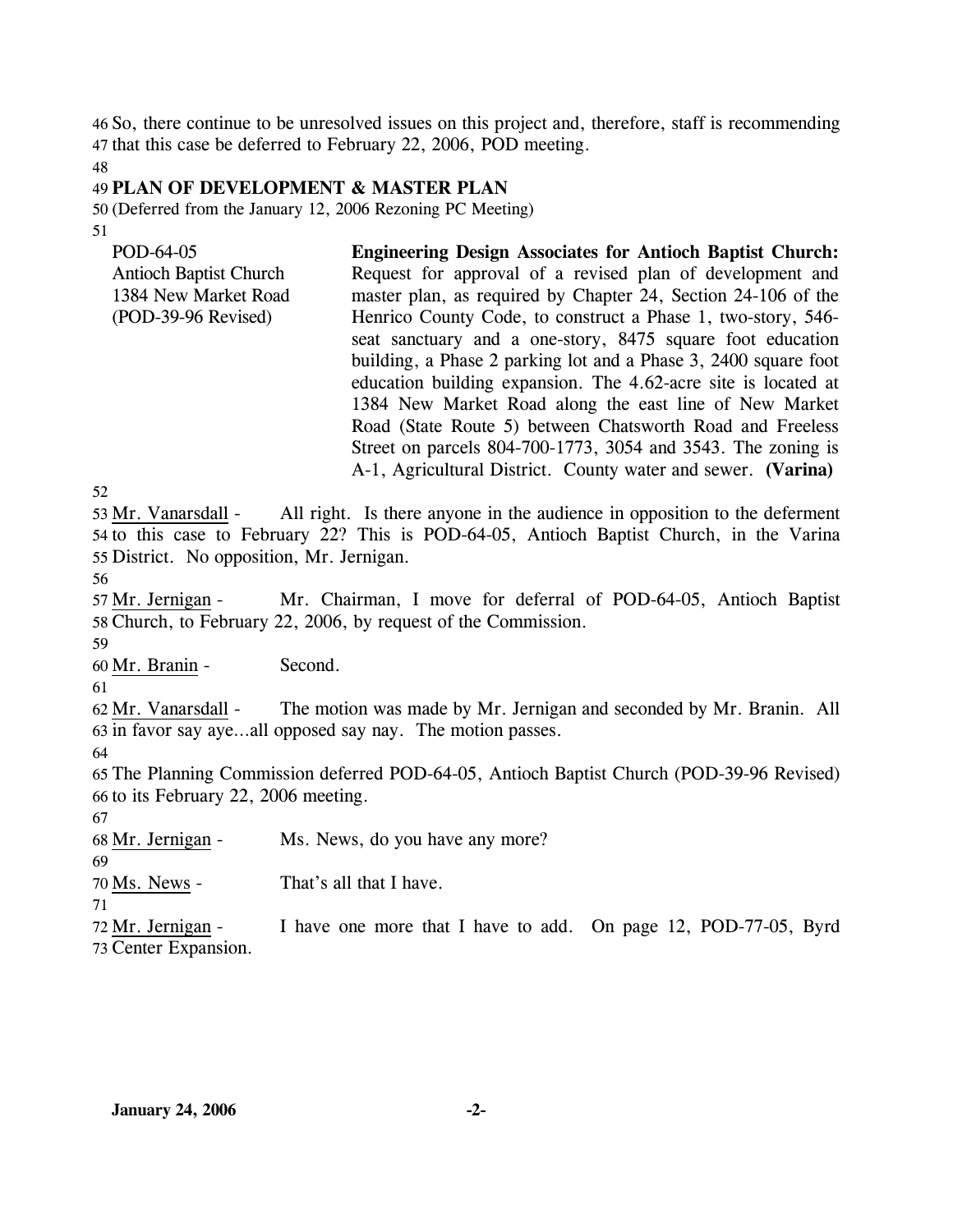#### 74 **PLAN OF DEVELOPMENT (Deferred from the December 14, 2005, Meeting)**  75

| POD-77-05<br>Byrd Center Expansion -<br>Phase 6 and 7<br>2800 Charles City Road<br>(POD-38-00 Revised) |                                             | Engineering Design Associates for Medalist & Wre-Byrd<br>LLC: Request for approval of a revised plan of development,<br>as required by Chapter 24, Section 24-106 of the Henrico<br>County Code, to construct two, one-story, office/warehouses<br>consisting of a 93,000 square foot Phase 6 and a 70,000 square<br>foot Phase 7. The 19.792-acre site is located at 2800 Charles<br>City Road, approximately 600 feet east of Laburnum Avenue<br>on parcel 818-709-1325. The zoning is M-1, Lighting<br>Industrial District. County water and sewer. (Varina) |  |  |
|--------------------------------------------------------------------------------------------------------|---------------------------------------------|-----------------------------------------------------------------------------------------------------------------------------------------------------------------------------------------------------------------------------------------------------------------------------------------------------------------------------------------------------------------------------------------------------------------------------------------------------------------------------------------------------------------------------------------------------------------|--|--|
| 76                                                                                                     |                                             |                                                                                                                                                                                                                                                                                                                                                                                                                                                                                                                                                                 |  |  |
| 77 Mr. Vanarsdall -<br>79                                                                              |                                             | Is there anyone in the audience in opposition to the deferment of POD-<br>78 77-05, Byrd Center Expansion, in the Varina District? No opposition. Mr. Jernigan.                                                                                                                                                                                                                                                                                                                                                                                                 |  |  |
| 80 Mr. Jernigan -<br>81                                                                                |                                             | Mr. Chairman, I move                                                                                                                                                                                                                                                                                                                                                                                                                                                                                                                                            |  |  |
| 82 Mr. Silber -<br>83                                                                                  | There is a comment in the back of the room. |                                                                                                                                                                                                                                                                                                                                                                                                                                                                                                                                                                 |  |  |
| 84 Mr. Silber -<br>85                                                                                  |                                             | Ma'am, would you come up.                                                                                                                                                                                                                                                                                                                                                                                                                                                                                                                                       |  |  |
| 86 Mr. Vanarsdall -<br>87                                                                              |                                             | Are you in opposition to the deferment?                                                                                                                                                                                                                                                                                                                                                                                                                                                                                                                         |  |  |
| 88 Ms. Fisher -<br>90 we speak to the planner, Ted?<br>91                                              |                                             | My name is Courtney Fisher and I'm with Engineering Design<br>89 Associates. I was under the understanding that we had everything resolved on this case. Can                                                                                                                                                                                                                                                                                                                                                                                                    |  |  |
| 92 Mr. Jernigan -<br>93                                                                                |                                             | Yes, we had better talk to him, because yesterday it wasn't straight.                                                                                                                                                                                                                                                                                                                                                                                                                                                                                           |  |  |
| 94 Mr. McGarry -<br>96                                                                                 |                                             | Mr. Jernigan, as of yesterday afternoon, Utilities says they can<br>95 recommend approval, so that's why it was left on the agenda to be heard.                                                                                                                                                                                                                                                                                                                                                                                                                 |  |  |
| 97 Mr. Jernigan -<br>98                                                                                |                                             | Okay. Well, when I talked to you earlier it wasn't.                                                                                                                                                                                                                                                                                                                                                                                                                                                                                                             |  |  |
| 99 Mr. McGarry -<br>100                                                                                |                                             | I know, it wasn't by 4:30 p.m.                                                                                                                                                                                                                                                                                                                                                                                                                                                                                                                                  |  |  |
| 101 Mr. Jernigan -<br>102                                                                              |                                             | Well, that's cutting it right at the end. Okay.                                                                                                                                                                                                                                                                                                                                                                                                                                                                                                                 |  |  |
| 103 Ms. Fisher -<br>104                                                                                |                                             | I apologize for the confusion.                                                                                                                                                                                                                                                                                                                                                                                                                                                                                                                                  |  |  |
| 105 Mr. Jernigan -<br>106 Chairman.<br>107                                                             |                                             | We will hear the case then. Thank you. I withdraw that deferral, Mr.                                                                                                                                                                                                                                                                                                                                                                                                                                                                                            |  |  |
| 108 Mr. Vanarsdall -<br>109                                                                            |                                             | All right. Will the Planning Commission please disregard that.                                                                                                                                                                                                                                                                                                                                                                                                                                                                                                  |  |  |

**January 24, 2006 -3-**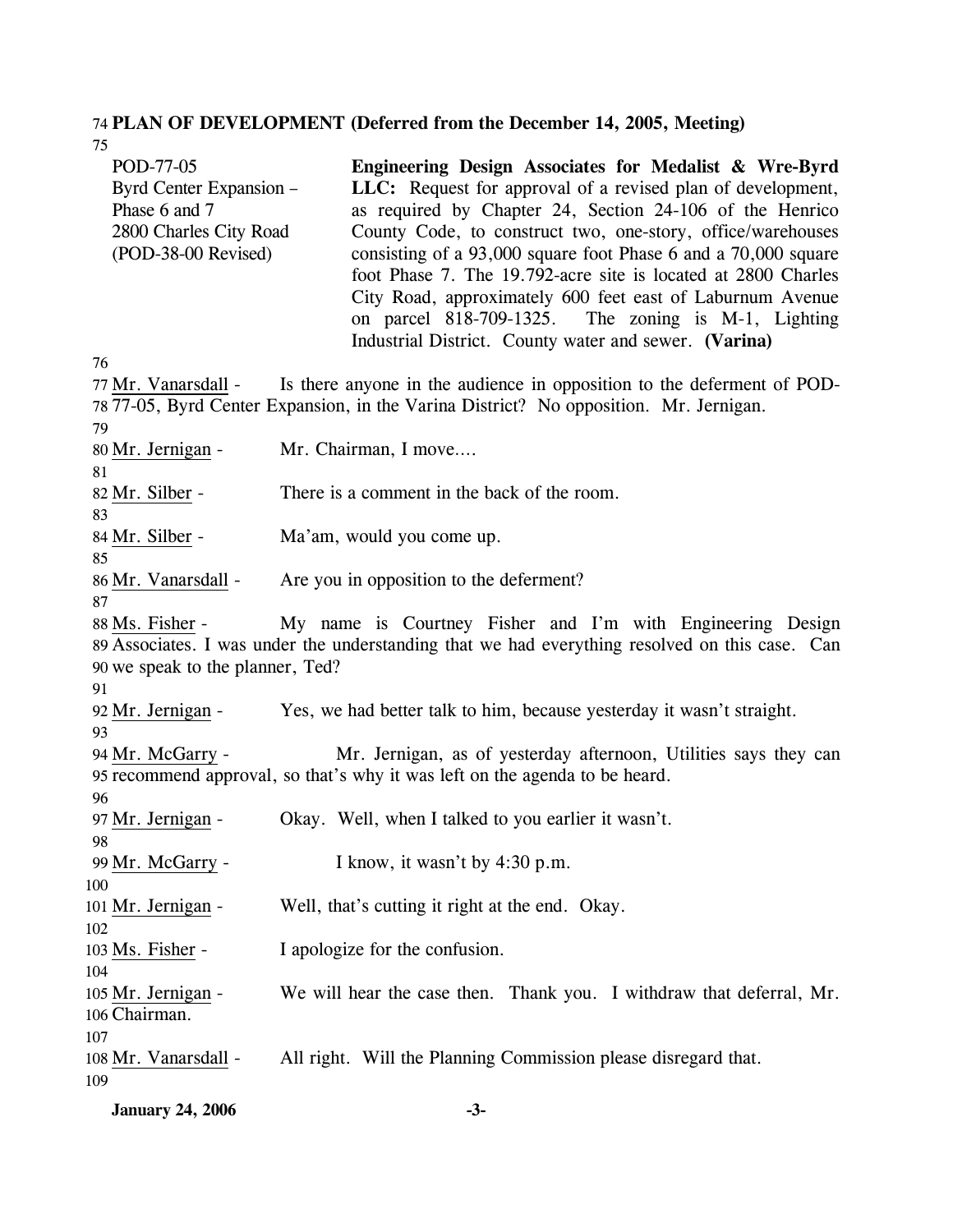#### 110 **POD-77-05, BYRD CENTER EXPANSION – PHASE 6 AND 7 WAS NOT DEFERRED**  111 **BUT PLACED BACK ON THE AGENDA TO BE HEARD IN ITS ORIGINAL ORDER.**  112

113 Mr. Silber - Are there any other deferrals from the Planning Commission?

114

Ye, I have one, Mr. Secretary, on page six, transfer of approval POD-56-74, Commonwealth Tents. 116 115 Mr. Vanarsdall -

117

## 118 **TRANSFER OF APPROVAL**

119

POD-56-74 Commonwealth Tents (Formerly Bertozzi Warehouse) **John Hodgson for W&H, LLC:** Request for transfer of approval as required by Chapter 24, Section 24-106 of the Henrico County Code from A. Bertozzi, Inc. to W&H, LLC. The 3.076-acre site is located on the east line of Greendale Road between Irisdale Avenue and Greenway Avenue at 5603 Greendale Road on parcel 775-745-7650. The zoning is M-1, Light Industrial District. County water and sewer. **(Brookland)**

120

First of all, is Mr. John Hodgson in the audience for Commonwealth 122 Tents (no answer from the audience)? All right. Is there anyone in the audience in opposition 123 to the deferment of POD-56-74, Commonwealth Tents, in the Brookland District? 121 Mr. Vanarsdall -

124

125 Mr. Silber - This is a transfer of approval plan of development.

126

No opposition. I move POD-56-74, Commonwealth Tents, be deferred 128 to February 22, 2006, at the Planning Commission's request. 127 Mr. Vanarsdall -

129

130 Mr. Branin - Second.

131

The motion was made by Mr. Vanarsdall and seconded by Mr. Branin. 133 All in favor say aye...all opposed say nay. The motion passes. 132 Mr. Vanarsdall -

134

135 The Planning Commission deferred the transfer of approval request for POD-56-74, 136 Commonwealth Tents (Formerly Bertozzi Warehouse) to its February 22, 2006 meeting.

137

Are there any other deferrals of the requests of the Planning 139 Commission? Seeing none, we can move on to the Expedited Agenda. These are items that 140 have been placed on an agenda that these items can be heard without a full public hearing. 141 These items are plans that have been reviewed by the County Administration. There are no 142 outstanding issues. The Planning Commission member from the district has no issues with the 143 plan and the applicant is agreeable to all of the conditions placed on the plan. These are placed 144 on the Expedited Agenda so they can be heard without testimony. If anyone is in opposition to 145 these on the Expedited Agenda, they will be pulled off of this agenda and heard in the order 146 that they are found on the full agenda. I believe we have a number of items to be heard on the 138 Mr. Silber -

**January 24, 2006 -4-**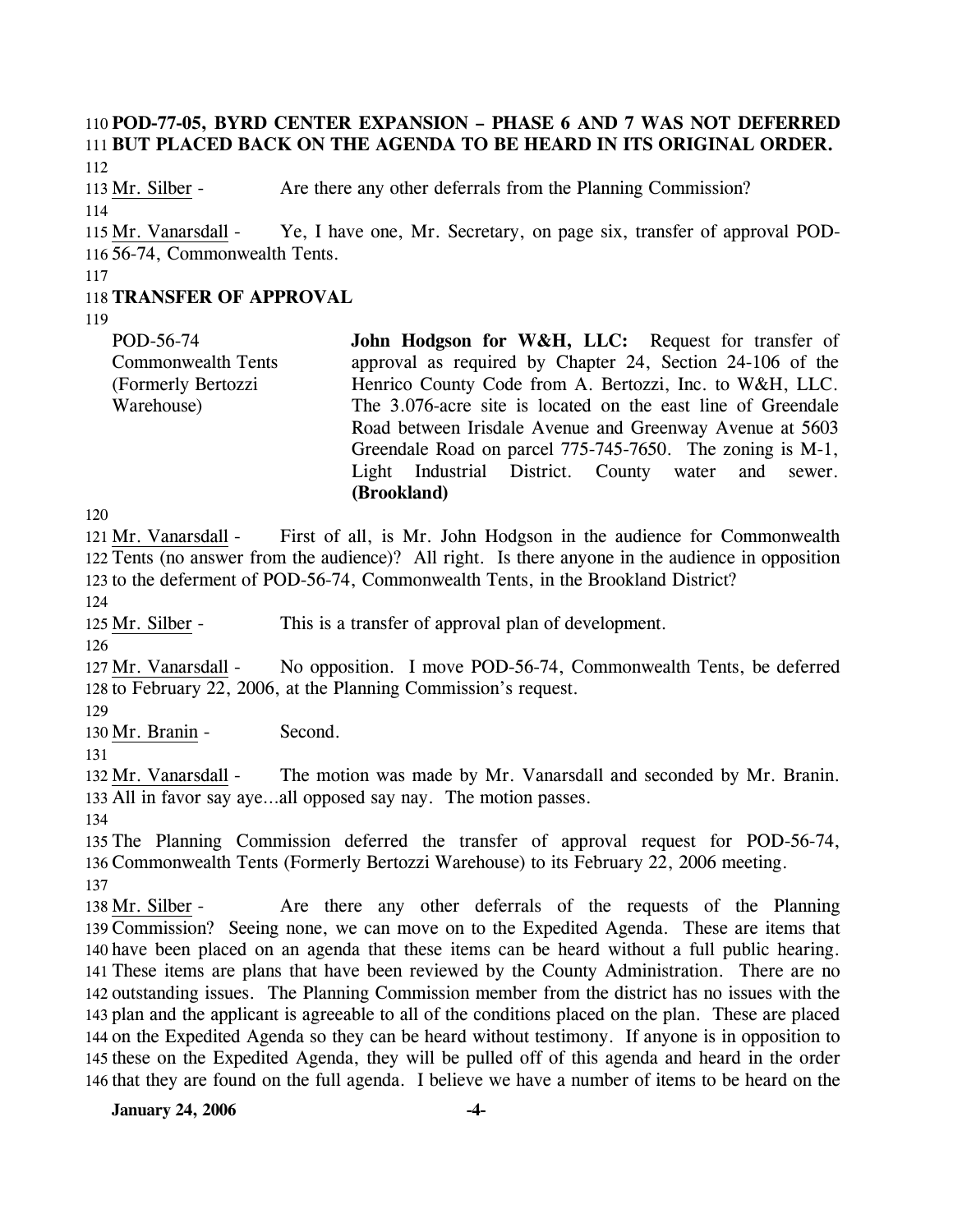#### 147 Expedited Agenda, Ms. News.

Yes, sir, Mr. Secretary. We have seven items on the Expedited Agenda. 149 The first is found on page 2 of your agenda and is located in the Brookland District. This is 150 transfer of approval POD-110-83, Mulligan's. There is an addendum item on page 1 of your 151 addendum which includes a revised caption and a revised condition. The revised caption is just 152 correcting the POD number and the revised condition has been revised to incorporate required 153 repairs to the portion of Fountain Avenue that is owned by this property owner, and the owner 154 has agreed to that condition. 148 Ms. News -

155

## 156 **TRANSFER OF APPROVAL**

157

POD-110-03 **83** Mulligan's (Formerly Bullwinkles Restaurant) **Mega Office Furniture for YSJ, LLC:** Request for transfer of approval as required by Chapter 24, Section 24-106 of the Henrico County Code from RIC Capital Adventures, LLC and East Coast Oil Corporation to YSJ, LLC. The 2.871-acre site is located at 8006 W. Broad Street (U.S. Route 250) at the intersection of Fountain Avenue and Enterprise Parkway and W. Broad Street on parcel 764-752-4572. The zoning is M-1, Light Industrial District and B-3- Business District. County water and sewer. **(Brookland)** 

158

Is there anyone in the audience in opposition to the transfer of approval 160 request for POD-110-83, Mulligan's? No opposition. I move that POD-110-83, Mulligan's, be 161 approved with the annotations on the plan and then on the addendum we have a revised 162 condition, condition No. 1. 159 Mr. Vanarsdall -

163

164 Mr. Jernigan - Second, Mr. Chairman.

165

We have a motion by Mr. Vanarsdall and seconded by Mr. Jernigan. 167 All in favor say aye...all opposed say nay. The motion passes. 166 Mr. Vanarsdall -

168

 The Planning Commission approved the transfer of approval request for POD-110-83, Mulligan's (Formerly Bullwinkles Restaurant) from RIC Capital Adventures, LLC and East Coast Oil Corportion to YSJ, LLC, subject to the standard and added conditions previously approved and the following added condition:

173

174 1. 175 176 1. The site deficiencies, as identified in the inspection report, dated **December 6, 2005**, as well as deficiencies in the 200-foot portion of the private road, commonly known as Fountain Avenue owned by this property owner, shall be corrected by **May 30, 2006** or

177 a bond shall be posted to cover this work.

178

Next on page 3 of our agenda, and located in the Brookland District, is 180 transfer of approval POD-55-75 and POD-46-94, Brookfield Commons. There is an addendum 181 item on page 2 of your addendum, which includes a revised recommendation and added 182 condition. There was an outstanding issue regarding paving the site. 179 Ms. News -

**January 24, 2006 -5-**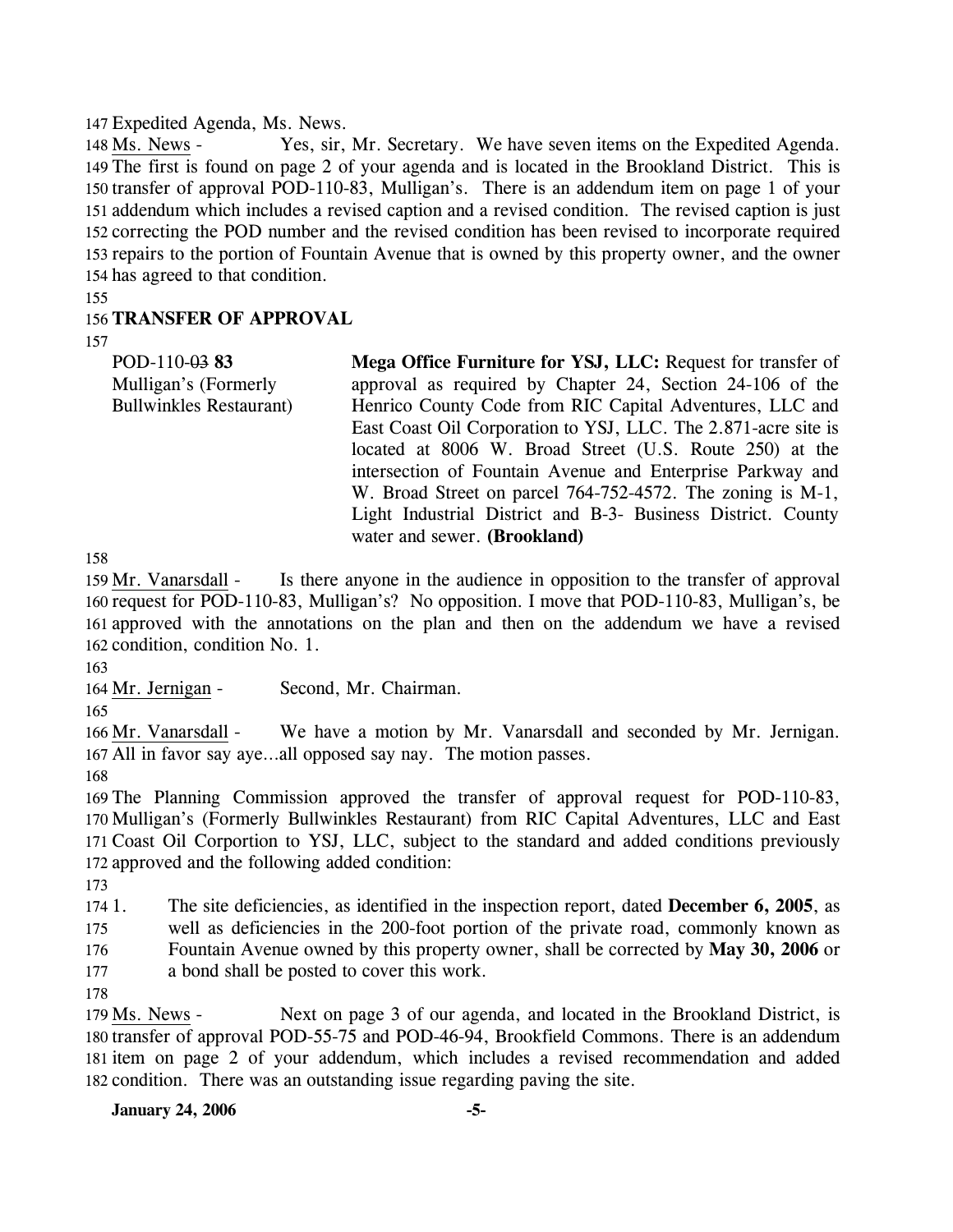183

184 The applicant has agreed to do that repaving and restripping and that is covered in condition 185 No. 1. Staff can recommend approval.

186

### 187 **TRANSFER OF APPROVAL (Deferred from the November 16, 2005 Meeting)**  188

POD-55-75 and POD-46-94 Brookfield Commons **Hirschler Fleischer for Direct Invest Ventures, LLC:**  Request for transfer of approval as required by Chapter 24, Section 24-106 of the Henrico County Code from Chambertin, L.P. to Direct Invest – Brookfield Commons LLC; and Direct Invest –Brookfield Commons 1, LLC through and including Direct Invest – Brookfield Commons 14, LLC. The 6.822-acre site is located at 6600 W. Broad Street (U. S. Route 250) at the northeast corner of the intersection of W. Broad Street and Dickens Road on parcel 768-743-7194. The zoning is O-3, Office District. County water and sewer. **(Brookland)** 

189

Is there anyone in the audience in opposition to the transfer of approval 191 request for POD-55-75 and POD-46-94, Brookfield Commons, in the Brookland District? No 192 opposition. I move that POD-55-75 and POD-46-94, Brookfield Commons, be approved on 193 the Expedited Agenda and the addendum has an added condition No. 1. 190 Mr. Vanarsdall -

194

195 Mr. Jernigan - Second.

196

The motion was made by Mr. Vanarsdall and seconded by Mr. Jernigan. All in favor say aye…all opposed say nay. The motion passes. 198 197 Mr. Vanarsdall -

199

 The Planning Commission approved the transfer of approval request for POD-55-75 and POD- 46-94, Brookfield Commons from Chambertin, L.P. to Direct Invest – Brookfield Commons LLC; and Direct Invest – Brookfield Commons 1, LLC through and including Direct Invest – Brookfield Commons 14, LLC, subject to the standard and added conditions previously approved and the following added condition:

205

 $2061$ . 207 1. The site shall be re-paved and re-striped by **May 15, 2006** or a bond shall be posted to cover this work by that date.

208

Next on page 7 of your agenda, and located in the Fairfield District, is a 210 transfer of approval for POD-38-97, North Henrico Customer Service Center. 209 Ms. News -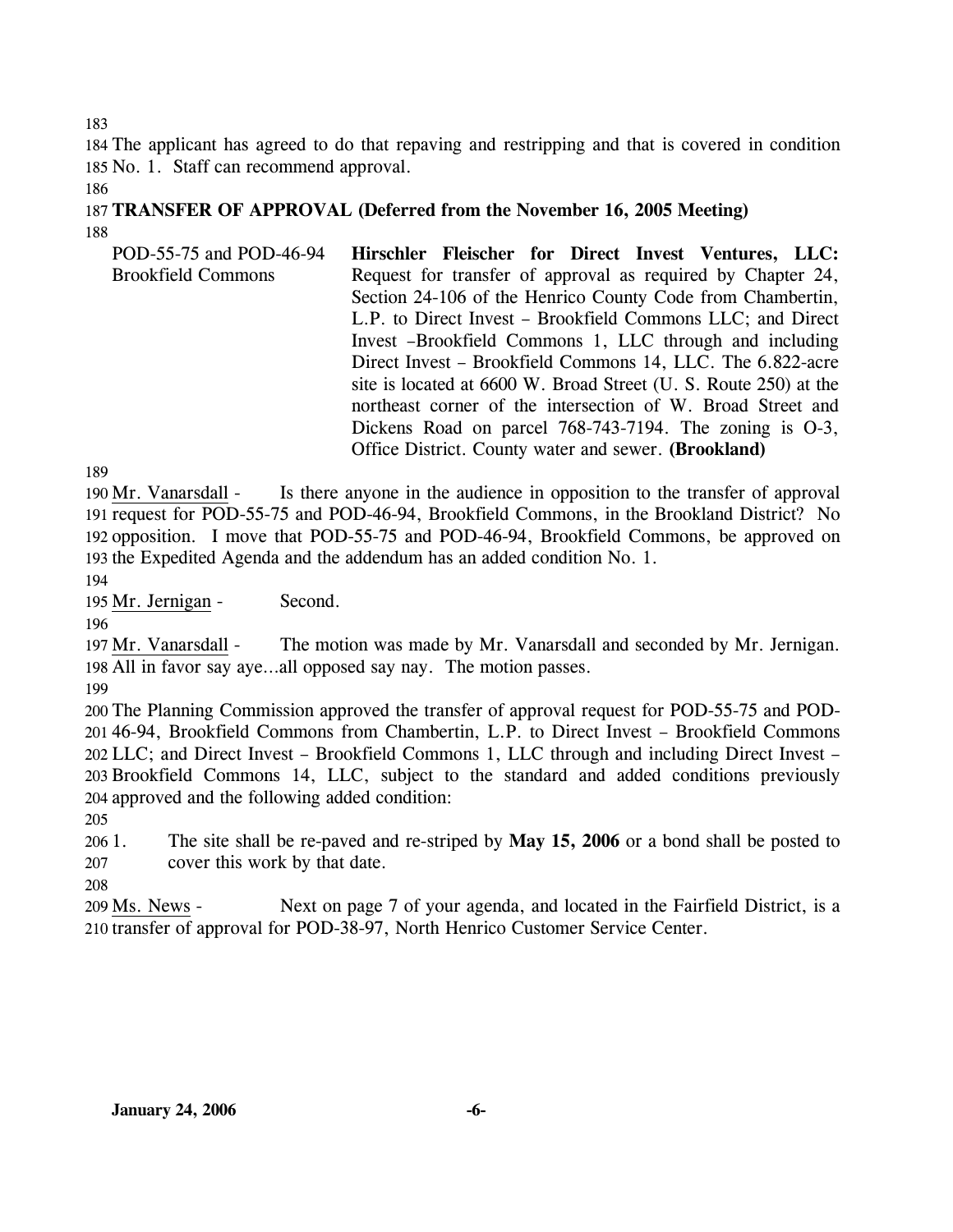### 211 **TRANSFER OF APPROVAL**

212

| POD-38-97              | Michael Rothermel, Esq. for Matthews Family, II, LLC:         |
|------------------------|---------------------------------------------------------------|
| North Henrico Customer | Request for transfer of approval as required by Chapter 24,   |
| Service Center DMV     | Section 24-106 of the Henrico County Code from Robert B.      |
|                        | Ball, Sr. to Matthews Family, II, LLC. The 2.0-acre site is   |
|                        | located on the east line of Brook Road (U.S. Route 1) 40 feet |
|                        | southeast of Georgia Avenue at 9015 Brook Road on parcel      |
|                        | 784-760-4960. The zoning is B-3, General Business District.   |
|                        | County water and sewer. (Fairfield)                           |

213

Is there anyone in the audience in opposition to POD-38-97, North 215 Henrico Customer Service Center, in the Fairfield District? No opposition. I move that POD-38-97, North Henrico Customer Service Center DMV, be approved with the annotations on the 216 217 plan, on the Expedited Agenda. 214 Mr. Vanarsdall -

218

219 Mr. Branin - Second.

220

The motion was made by Mr. Vanarsdall and seconded by Mr. Branin. All in favor say aye…all opposed say nay. The motion passes. 222 221 Mr. Vanarsdall -

223

224 The Planning Commission approved the transfer of approval request for POD-38-97, North 225 Henrico Customer Service Center DMV, subject to the standard and added conditions 226 previously approved.

227

Next on page 9 of your agenda, and located in the Varina District, is a 229 landscape and lighting plan, LP/POD-46-04, Sifen Self Storage. There is an addendum item 230 on page 2, which indicates that there is a revised plan included in your addendum and a revised 231 recommendation for approval. There were outstanding issues relating to the transitional buffer 232 plantings, which have been resolved and shown on that plan and staff can recommend 233 approval. 228 Ms. News -

234

## 235 **LANDSCAPE & LIGHTING PLAN**

236

LP/POD-46-04 Sifen Self Storage – Laburnum Avenue and Creighton Road **Balzer and Associates for Michael D. Sifen:** Request for approval of a landscape and lighting plan, as required by Chapter 24, Sections 24-106 and 24-106.2 of the Henrico County Code. The 6.67-acre site is located on the west side of Laburnum Avenue approximately 550 feet south of the intersection of Laburnum Avenue and Creighton Road on parcel 808-729-7538. The zoning is M-1C, Light Industrial District (Conditional). **(Varina)** 

237

Is there anyone in the audience in opposition to the landscape and 239 lighting plan for LP/POD-46-04, Sifen Self Storage, in the Varina District? No opposition. 238 Mr. Vanarsdall -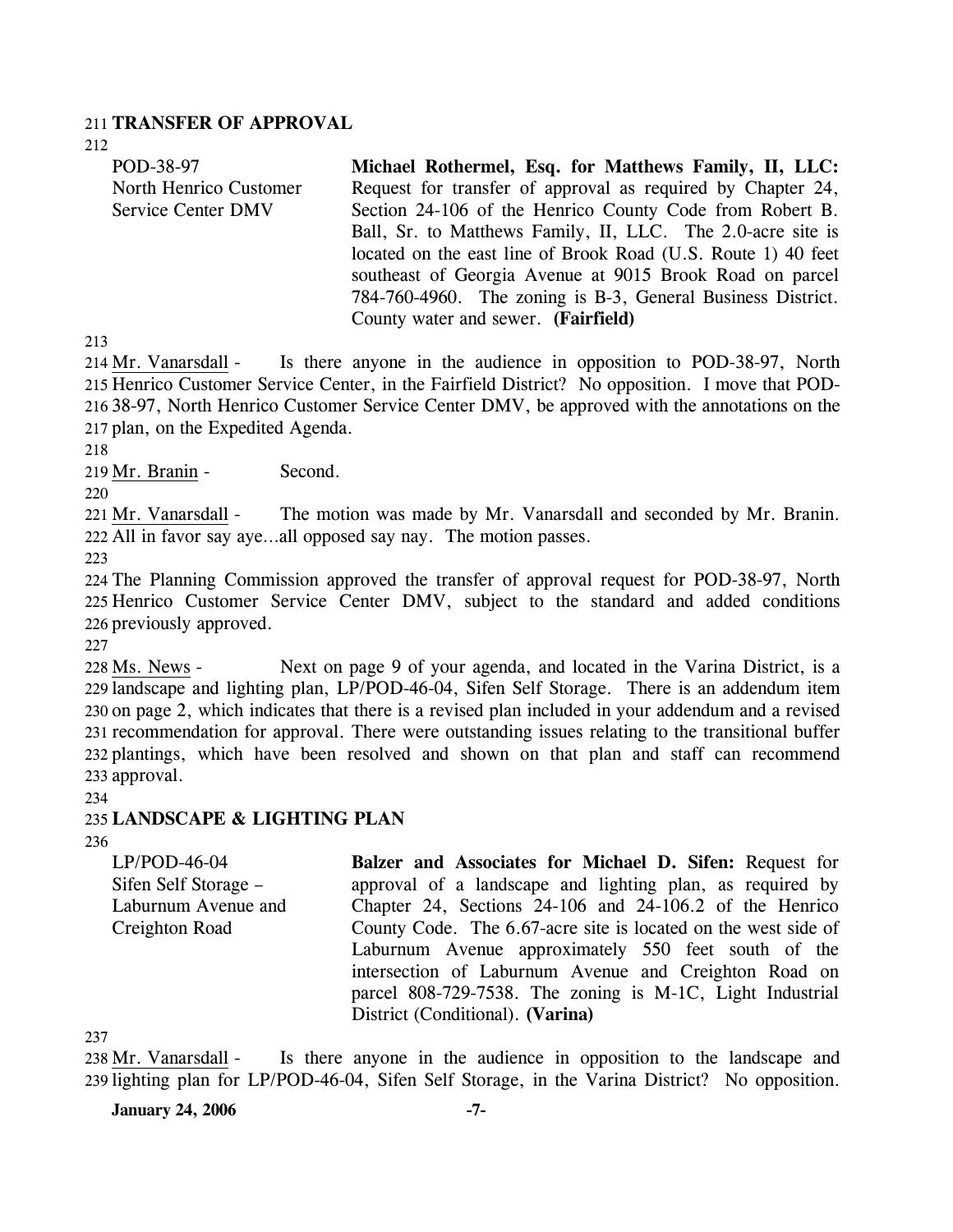240 Mr. Jernigan.

241

Mr. Chairman, with that I'll move for approval of LP/POD-46-04, Sifen 243 Self Storage, subject to the annotations on the plans and the standard conditions for landscape 244 and lighting plans and on the Expedited Agenda. 242 Mr. Jernigan -

245

246 Mrs. Jones - Second.

247

The motion was made by Mr. Jernigan and seconded by Mrs. Jones. All 249 in favor say aye...all opposed say nay. The motion passes. 248 Mr. Vanarsdall -

250

251 The Planning Commission approved the landscape and lighting plan for LP/POD-46-04, Sifen 252 Self Storage, subject to the annotations on the plans and the standard conditions attached to 253 these minutes for landscape and lighting plans.

254

Next on page 20 of your agenda, located in the Varina District, is 256 subdivision Shady Oaks Farm (January 2006 Plan). Staff can recommend approval for 16 lots. 255 Ms. News -257

# 258 **SUBDIVISION**

259

Shady Oaks Farm (January 2006 Plan) Yarnell Road

**Engineering Design Associates for Elizabeth M. and Raymond A., Jr., Powell:** The 25.467-acre site proposed for a subdivision of 16 single-family homes is located on the southwest side of Yarnell Road, approximately 1,050 feet south of the intersection of Willson Road and Yarnell Road, on parcel 813-696-8421. The zoning is A-1, Agricultural District. Individual well and septic tank/drainfield. **(Varina) 16 Lots** 

260

Is there anyone in the audience in opposition to Shady Oaks Farm (January 2006 Plan), in the Varina District? No opposition. Mr. Jernigan. 262 261 Mr. Vanarsdall -

263

Mr. Chairman, with that I will move for approval of subdivision Shady 265 Oaks Farm (January 2006 Plan), subject to the annotations on the plans and the standard 266 conditions for subdivisions not served by public utilities and the following additional conditions 267 Nos. 11 through 16 and on the Expedited Agenda. 264 Mr. Jernigan -

268

269 Mrs. Jones - Second.

270

The motion was made by Mr. Jernigan and seconded by Mrs. Jones. All 272 in favor say aye...all opposed say nay. The motion passes. 271 Mr. Vanarsdall -

273

 The Planning Commission granted conditional approval to subdivision Shady Oaks Farm (January 2006 Plan) subject to the standard conditions attached to the minutes for subdivisions not served by public utilities, the annotations on the plans and the following additional conditions: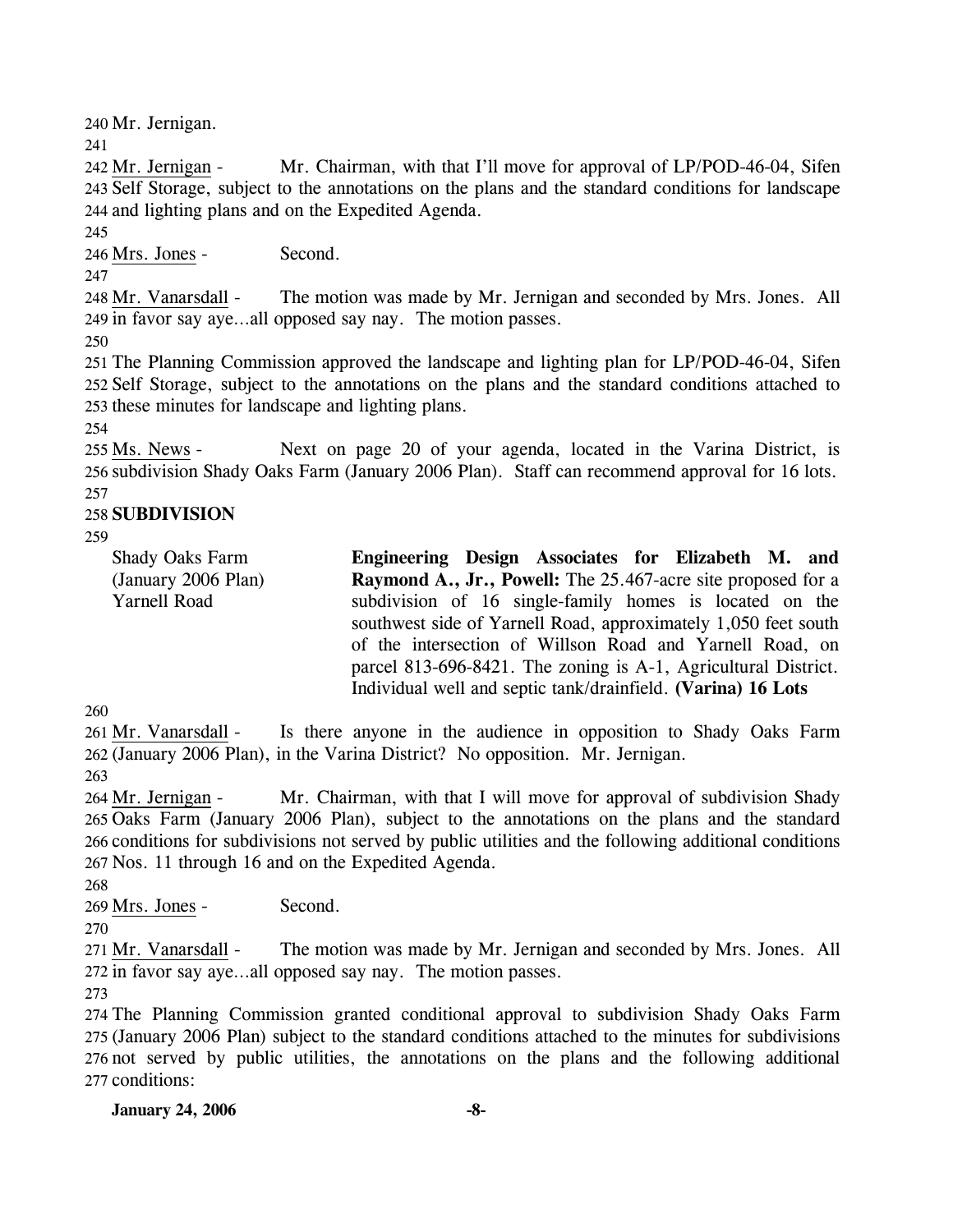$27811.$ 279 11. Prior to requesting recordation, the developer shall furnish a letter from Dominion Virginia Power stating that this proposed development does not conflict with its facilities.

- 280 12. Each lot shall contain at least 43,560 square feet.
- 281 13. 282 13. Prior to requesting recordation, the developer shall furnish a letter from Colonial Pipeline stating that this proposed development does not conflict with its facilities.
- 283 14. 284 285 286 287 14. A plan shall be submitted prior to recordation of the plat showing the buildable area for each lot to properly recognize the limitations for dwelling unit dimensions and setbacks. Buildable area is that area within which a dwelling unit may legally be located considering the front yard, side yard, and rear yard setback requirements of Chapter 24, of the Henrico County Code.
- 288 15. 289 Any necessary offsite drainage easements must be obtained prior to approval of the construction plan by the Department of Public Works.
- 290 16. 291 292 293 294 295 296 297 16. Any future building lot containing a BMP, sediment basin or trap and located within the buildable area for a principal structure or accessory structure, may be developed with engineered fill. All material shall be deposited and compacted in accordance with the Virginia Uniform Statewide Building Code and geotechnical guidelines established by a professional engineer. A detailed engineering report shall be submitted for the review and approval by the Building Official prior to the issuance of a building permit on the affected lot. A copy of the report and recommendations shall be furnished to the Directors of Planning and Public Works.

298

Next on page 21 of your agenda, and located in the Fairfield District, is POD-78-05, Cole Run – Zero Lot Line Development. There is an addendum item on page 4 300 301 of your addendum, which adds a condition addressing the provision of windows on the zero lot 302 line side of the property. Staff can recommend approval. 299 Ms. News -

## 303

### 304 **PLAN OF DEVELOPMENT**

305

POD-78-05 Cole Run – Zero Lot Line - Cole Boulevard at I-295 and Brook Road **Hulcher and Associates for RMA/Hunton, LC and Cole Boulevard Development, LLC:** Request for approval of a plan of development, as required by Chapter 24, Section 24- 106 of the Henrico County Code, to construct 13 zero lot line detached single-family dwellings. The 2.77-acre site is located approximately 600 feet east of the intersection of Berrymeade Hills Terrace and Cole Boulevard on parcel 783-764-5602. The zoning is R-5AC, General Residence District (Conditional). County water and sewer**. (Fairfield)**

306

Is there anyone in the audience in opposition to POD-78-05, Cole Run – Zero Lot Line, in the Fairfield District. No opposition. 308 307 Mr. Vanarsdall -

309

Mr. Chairman, I move for approval of POD-78-05, Cole Run – Zero Lot 311 Line, on the Expedited Agenda, subject to the standard conditions for this type of 312 development, including item No. 36. 310 Mr. Branin -

313

#### **January 24, 2006 -9-**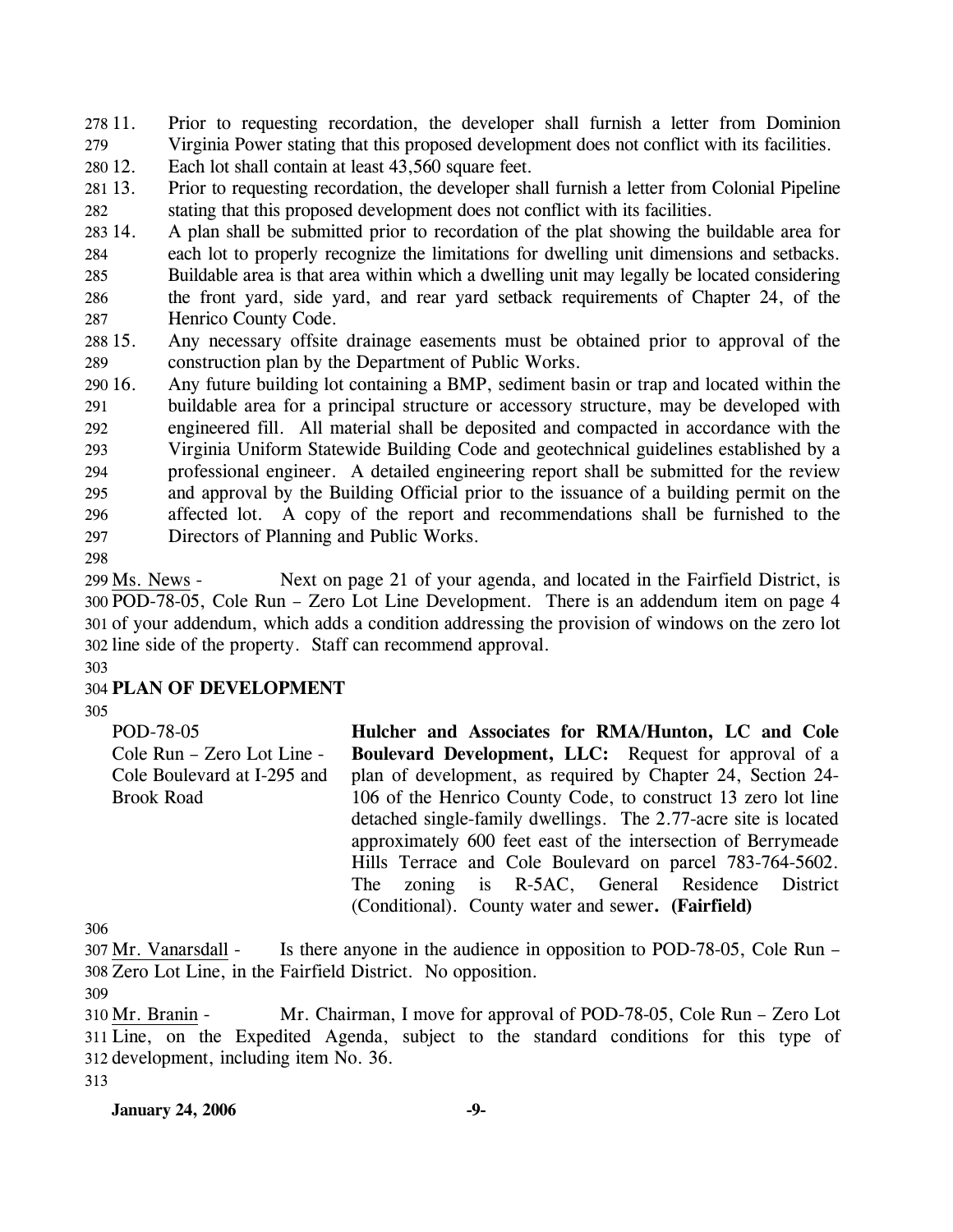314 Ms. News - And the additional conditions.

316 Mr. Jernigan - Second.

317

315

The motion was made by Mr. Branin and seconded by Mr. Jernigan. All 319 in favor say aye...all opposed say nay. The motion passes. 318 Mr. Vanarsdall -

320

And that includes the additional conditions listed in the agenda and  $322$  including condition No. 36 in the addendum. 321 Mr. Silber -

323

324 Mr. Jernigan - Twenty-four through 35 and No. 36 added.

325

326 Mr. Silber - Right.

327

328 The Planning Commission approved POD-78-05, Cole Run – Zero Lot Line, subject to the 329 standard conditions attached to these minutes, the annotations on the plans and the following 330 additional conditions:

331

332.24 333 334 335 336 The easements for drainage and utilities as shown on approved plans shall be granted to the County in a form acceptable to the County Attorney prior to any occupancy permits being issued. The easement plats and any other required information shall be submitted to the County Real Property Agent at least sixty (60) days prior to requesting occupancy permits.

337 25. 338 The developer shall provide fire hydrants as required by the Department of Public Utilities and Division of Fire.

339 26. 340 341 Prior to issuance of a certificate of occupancy for any building in this development, the engineer of record shall certify that the site has been graded in accordance with the approved grading plans.

342 27. 27. A standard concrete sidewalk shall be provided along the north side of Cole Boulevard.

343 28. 344 345 28. A 10-foot planting strip to preclude ingress or egress along the building side of the sewer easement along the property line abutting I-295 shall be shown on the approved plans. The details shall be included with the required landscape plans for review and approval.

346 29. 347 348 29. A 10-foot planting strip along the proposed Everson Terrace shall be shown on the approved plans. The details shall be included with the required landscape plan for review and approval.

349 30. 350 351 30. A 10-foot planting strip easement along the west side of the development that abuts the Berrymeade Hills subdivision shall be shown on the approved plans. The details shall be included with the required landscape plans for review and approval.

352 31. 353 The proffers approved as a part of zoning case  $C$ -5 $C$ -05 shall be incorporated in this approval.

354 32. 355 356 Any necessary off-site drainage and/or water and sewer easements must be obtained in a form acceptable to the County Attorney prior to final approval of the construction plans.

357 33. 358 33. Deviations from County standards for pavement, curb or curb and gutter design shall be approved by the County Engineer prior to final approval of the construction plans by

**January 24, 2006 -10-**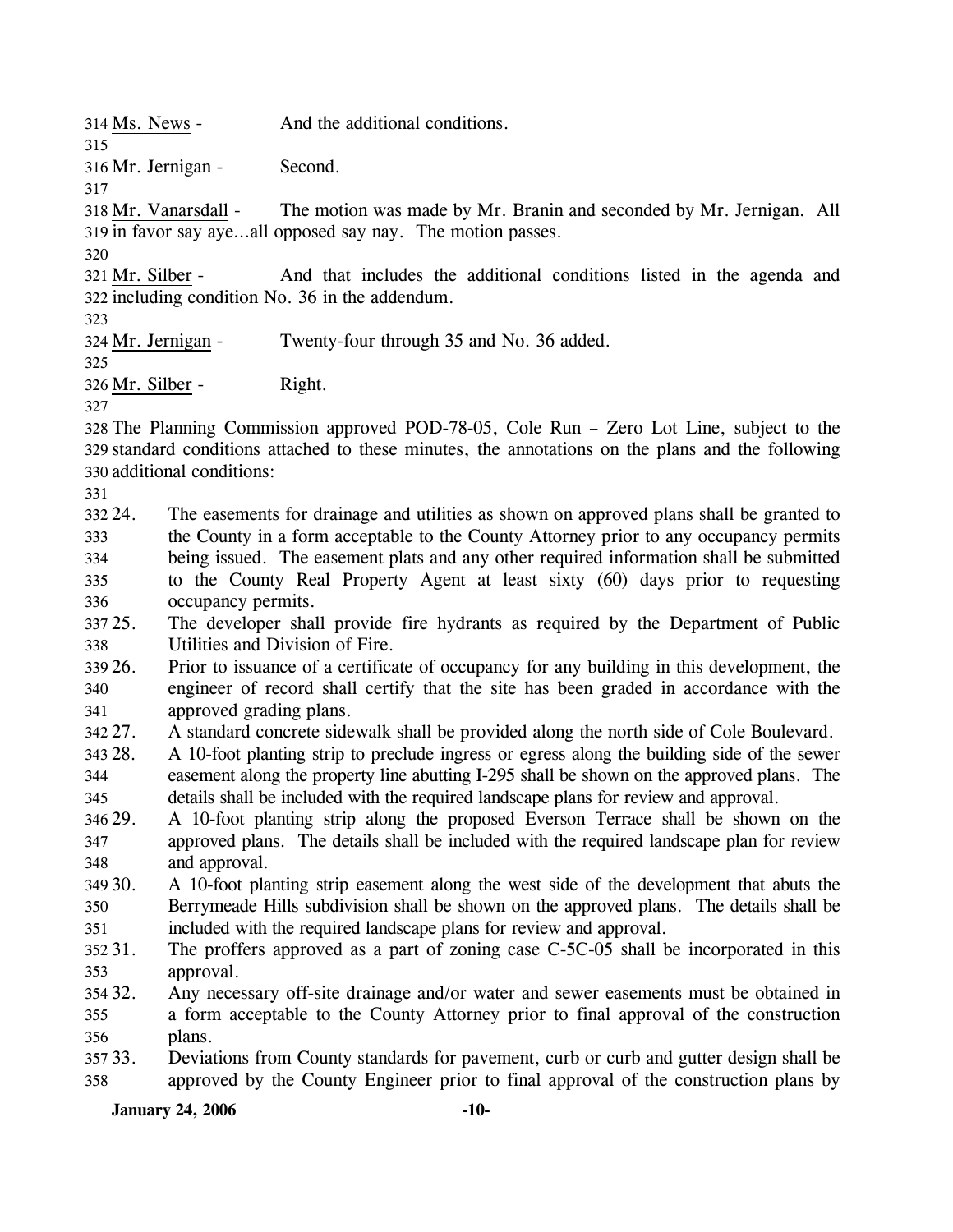359 the Department of Public Works.

360 34. 361 362 Approval of the construction plans by the Department of Public Works does not establish the curb and gutter elevations along the Henrico County maintained right-ofway. The elevations will be set by Henrico County.

363.35. 364 The subdivision plat for Cole Run shall be recorded before any building permits are issued.

36. 366 367 Windows on the zero lot line side of the dwelling can only be approved with an exception granted by the Building Official and the Director of Planning during the building permit application process.

368

The final item is on page 23 of your agenda and is located in the Three 370 Chopt District. This is POD-1-06, Union Bank & Trust @ Hickory Park and it's located in the 371 Three Chopt District and staff can recommend approval. 369 Ms. News -

372

## 373 **PLAN OF DEVELOPMENT**

374

POD-1-06 Union Bank & Trust @ Hickory Park – Hickory Park Drive **Jordan Consulting Engineers, P.C. for HHHunt Corporation and Union Bank & Trust Company:** Request for approval of a plan of development, as required by Chapter 24, Section 24-106 of the Henrico County Code, to construct a one-story, 3,132 square foot bank with drive through facilities. The 1.100-acre site is located at the southwest corner of the intersection of Nuckols Road and Hickory Park Drive on parcel 747-771-2430. The zoning is O-3C, Office District (Conditional). County water and sewer. **(Three Chopt)**

375

Is there anyone in the audience in opposition to POD-1-06, Union Bank 377 & Trust @ Hickory Park, in the Three Chopt District? No opposition. Mr. Branin. 376 Mr. Vanarsdall -

378

Mr. Chairman, I move for approval of POD-1-06, Union Bank & Trust @ Hickory Park, on the Expedited Agenda, subject to standard conditions applicable to this 380 381 type of development and the annotations on the plans with additional conditions Nos. 24 382 through 35 shown on the agenda. 379 Mr. Branin -

383

384 Mrs. Jones - Second.

385

The motion was made by Mr. Branin and seconded by Mrs. Jones. All 387 in favor say aye...all opposed say nay. The motion passes. 386 Mr. Vanarsdall -

388

389 The Planning Commission approved POD-1-06, Union Bank & Trust @ Hickory Park, subject 390 to the standard conditions attached to these minutes, the annotations on the plans, and the 391 following additional conditions:

392

393 24. 394 The right-of-way for widening of Nuckols Road as shown on approved plans shall be dedicated to the County prior to any occupancy permits being issued. The right-of-way

## **January 24, 2006 -11-**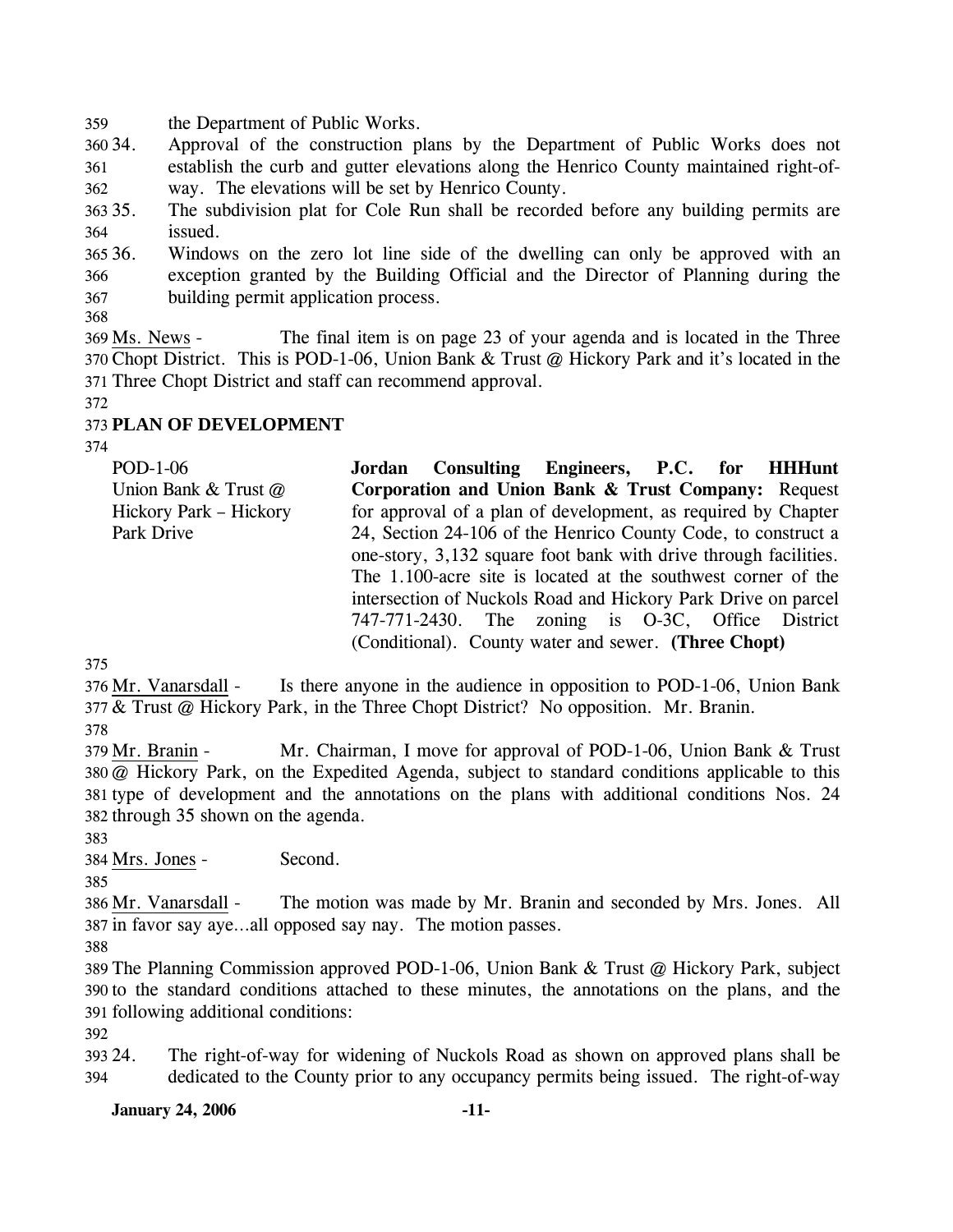395 396 dedication plat and any other required information shall be submitted to the County Real Property Agent at least sixty (60) days prior to requesting occupancy permits.

- 397 25. 398 399 400 401 The easements for drainage and utilities as shown on approved plans shall be granted to the County in a form acceptable to the County Attorney prior to any occupancy permits being issued. The easement plats and any other required information shall be submitted to the County Real Property Agent at least sixty (60) days prior to requesting occupancy permits.
- 402 26. 403 The developer shall provide fire hydrants as required by the Department of Public Utilities and Division of Fire.
- 404 27. 405 27. A standard concrete sidewalk shall be provided along the south side of Nuckols Road and the east side of Hickory Park Drive.
- 406 28. 407 The proffers approved as a part of zoning case  $C-13C-02$  shall be incorporated in this approval.
- 408 29. 409 410 Any necessary off-site drainage and/or water and sewer easements must be obtained in a form acceptable to the County Attorney prior to final approval of the construction plans.
- 411 30. 412 413 30. Deviations from County standards for pavement, curb or curb and gutter design shall be approved by the County Engineer prior to final approval of the construction plans by the Department of Public Works.
- 414 31. 415 416 In the event of any traffic backup which blocks the public right-of-way as a result of congestion caused by the drive-up teller facilities, the owner/occupant shall close the drive-up teller facilities until a solution can be designed to prevent traffic backup.
- 417 32. 418 419 Insurance Services Office (ISO) calculations must be included with the plans and contracts and must be approved by the Department of Public Utilities prior to the issuance of a building permit.
- 420 33. 421 422 423 Approval of the construction plans by the Department of Public Works does not establish the curb and gutter elevations along the Virginia Department of Transportation maintained right-of-way. The elevations will be set by the contractor and approved by the Virginia Department of Transportation.
- 424 34. 425 426 Evidence of a joint ingress/egress and maintenance agreement must be submitted to the Department of Planning and approved prior to issuance of a certificate of occupancy for this development.
- 427 35. 428 429 430 431 The location of all existing and proposed utility and mechanical equipment (including HVAC units, electric meters, junction and accessory boxes, transformers, and generators) shall be identified on the landscape plans. All equipment shall be screened by such measures as determined appropriate by the Director of Planning or the Planning Commission at the time of plan approval**.**
- 432

That concludes items that are on the Expedited Agenda. Next on the agenda, back on page 1, would be the Extensions of Conditional Approval. These are 434 435 subdivisions that have been previously approved by the Planning Commission as conditional 436 subdivisions and they have come up for renewal. Most of these can be handled 437 administratively and are only listed for Planning Commission Information. There is one that 438 we have noted on the addendum that does require Planning Commission action. This would be Malvern Hill Manor. This has been extended four times and the state law indicates that you 439433 Mr. Silber -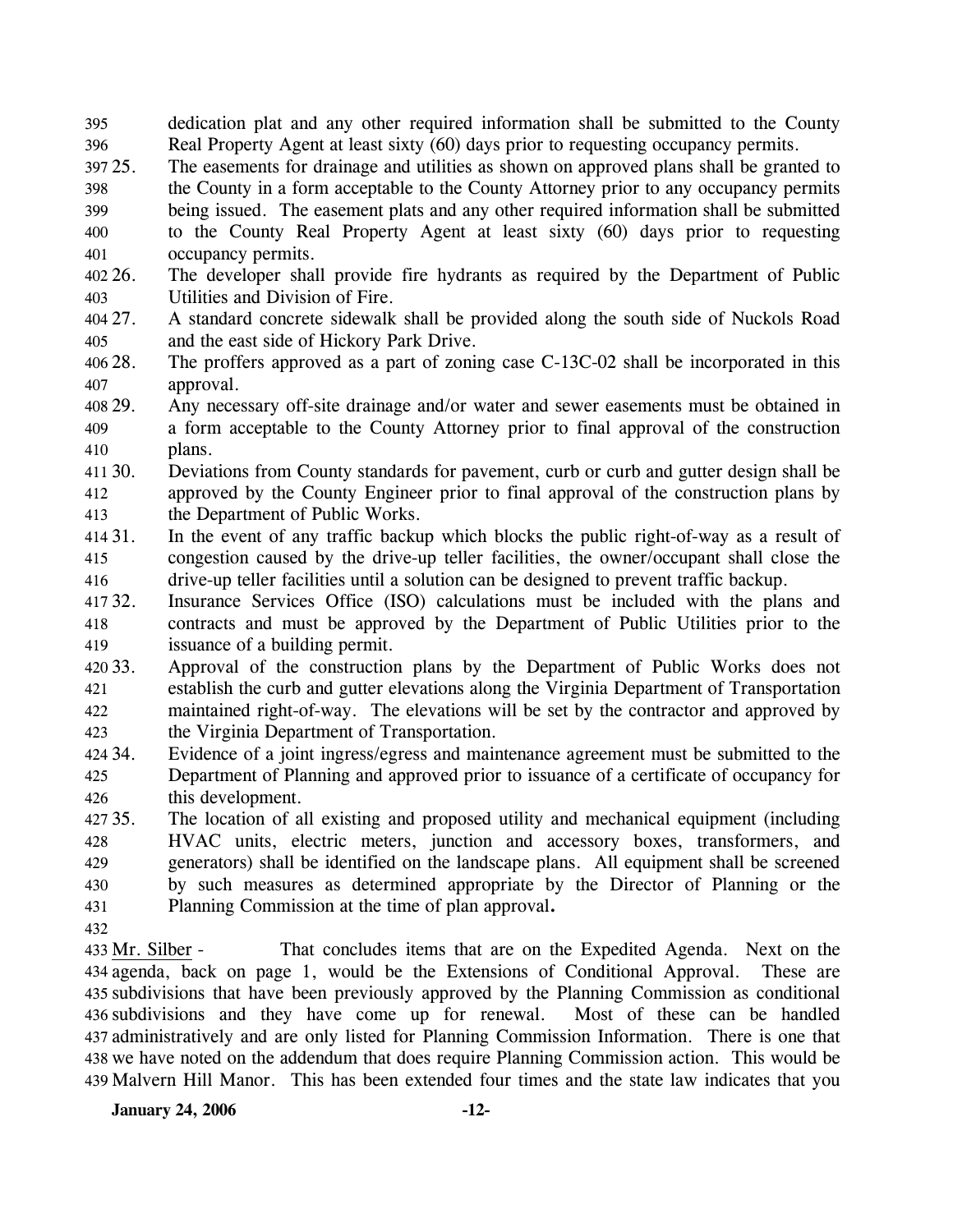440 can extend for a period of five years, so at this point, staff can not administratively approve 441 this but this would require Planning Commission approval on Malvern Hill Manor.

### 442 **FOR INFORMATIONAL PURPOSES ONLY**

443

| <b>Subdivision</b>        | <b>Magisterial</b> | Original | <b>Remaining</b> | <b>Previous</b>   | Year(s)         |
|---------------------------|--------------------|----------|------------------|-------------------|-----------------|
|                           | <b>District</b>    | No. of   | Lots             | <b>Extensions</b> | <b>Extended</b> |
|                           |                    | Lots     |                  |                   | Recom-          |
|                           |                    |          |                  |                   | mended          |
| <b>Arbil Acres</b>        | <b>Brookland</b>   | 50       | 50               | $\bf{0}$          | 1 Year          |
| (January 2005 Plan)       |                    |          |                  |                   | 1/24/07         |
| <b>Henley</b>             | <b>Three</b>       | 80       | 30               | 1                 | 1 Year          |
| (October 2003 Plan)       | <b>Chopt</b>       |          |                  |                   | 1/24/07         |
| <b>Kingsland Green</b>    | <b>Varina</b>      | 61       | 61               | $\boldsymbol{0}$  | 1 Year          |
| (January 2005 Plan)       |                    |          |                  |                   | 1/24/07         |
| <b>Roundabout Estates</b> | <b>Varina</b>      | 61       | 61               | $\bf{0}$          | 1 Year          |
| (January 2005 Plan)       |                    |          |                  |                   | 1/24/07         |
| <b>Scandia Farms</b>      | <b>Varina</b>      | 14       | 14               | $\bf{0}$          | 1 Year          |
| (January 2005 Plan)       |                    |          |                  |                   | 1/24/07         |
| Westin                    | <b>Three</b>       | 34       | 34               | $\bf{0}$          | 1 Year          |
| (January 2005 Plan)       | <b>Chopt</b>       |          |                  |                   | 1/24/07         |

444

445

### 446 **FOR PLANNING COMMISSION APPROVAL**

447

| <b>Subdivision</b>        | <b>Magisterial</b> | Original | <b>Remaining</b> | <b>Previous</b>   | Year(s)         |
|---------------------------|--------------------|----------|------------------|-------------------|-----------------|
|                           | <b>District</b>    | No. of   | Lots             | <b>Extensions</b> | <b>Extended</b> |
|                           |                    | Lots     |                  |                   | Recom-          |
|                           |                    |          |                  |                   | mended          |
| <b>Malvern Hill Manor</b> | Varina             | 121      | 121              | 4                 | 1 Year          |
| (January 2001 Plan)       |                    |          |                  |                   | 1/24/07         |

448

449

450 Mr. Vanarsdall - Mr. Jernigan, do you want to take that?

451

Yes. I'm ready. Mr. Chairman, with that I will move for extension of 453 Malvern Hill Manor (January 2001 Plan) for one year. 452 Mr. Jernigan -

454

455 Mr. Branin - Second.

456

The motion was made by Mr. Jernigan and seconded by Mr. Branin. All 458 in favor say aye...all opposed say nay. The motion passes. 457 Mr. Vanarsdall -

459

460 The Planning Commission voted to approve subdivision extension of conditional approval for 461 12 months, January 24, 2007, for Malvern Hill Manor (January 2001 Plan).

462

**January 24, 2006 -13-**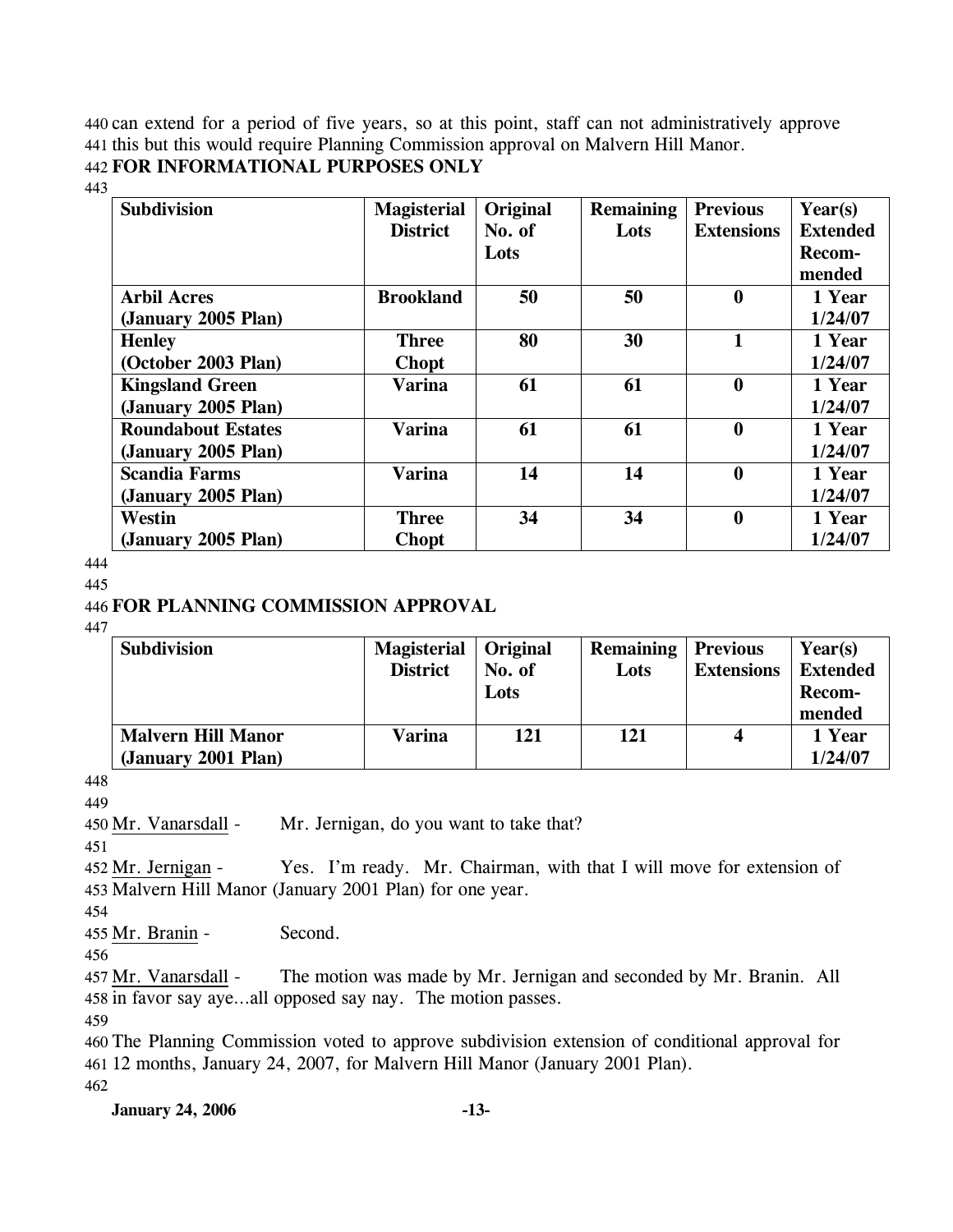463 Mr. Silber - Moving on to your….

Mr. Chairman, if I can interrupt, I apologize for being late this morning. 466 Inside my house is being painted and the painters didn't get there until about 8:45 a.m. and I 467 had some instructions I had to give them. I apologize and it won't happen again. 465 Mrs. O'Bannon -

468

464

No problem, Mrs. O'Bannon. I've had that same thing happen. Mr. Secretary, before we get started and for the benefit of the public, there comes a time when we 470 471 have to honor each other and so this morning we want to honor Tommy Branin, and I'm not 472 going to tell you his age, but today is his birthday. So, let's give him a hand (the audience 473 applauds). Somebody asked, I think it was Mrs. Jones, said is this a milestone? I guess it 474 depends on where you are if it is a milestone or not. I'll let it go at that, Tommy. 469 Mr. Vanarsdall -

475

476 Mr. Silber - Happy birthday, Mr. Branin. 477

478 Mr. Branin - Thank you, Mr. Silber.

479

The first item for consideration, given the deferrals and expedited items, would be on page 4 of your agenda. 481 480 Mr. Silber

482

### 483 **TRANSFER OF APPROVAL**

484

| POD-44-01                     | John W. Steele for Cedar - Virginia Commons, LLC:            |
|-------------------------------|--------------------------------------------------------------|
| <b>Silver Retail Building</b> | Request for transfer of approval of a portion of a plan of   |
| 9851 Brook Road               | development as required by Chapter 24, Section 24-106 of the |
|                               | Henrico County Code from Virginia Center Ventures, LLC to    |
|                               | Cedar – Virginia Commons, LLC. The 0.607-acre site is        |
|                               | located at 9851 Brook Road (U.S. Route 1) on parcel 783-768- |
|                               | 8646. The zoning is M-1, Light Industrial District. County   |
|                               | water and sewer. (Fairfield)                                 |

485

Is there anyone in the audience in opposition to this transfer of approval 487 request for POD-44-01, Silver Retail Building, in the Fairfield District? No opposition. I move that we approve the transfer of approval and all of the conditions for developments of 488 489 this type and the annotations. I don't see anything in the addendum. 486 Mr. Vanarsdall -

490

491 Mr. Silber - That's correct.

492

493 Mr. Branin - Second.

494

The motion was made by Mr. Vanarsdall and seconded by Mr. Branin. All in favor say aye…all opposed say nay. The motion passes. 496 495 Mr. Vanarsdall -

497

498 The Planning Commission approved the transfer approval request for POD-44-01, Silver Retail 499 Building, 9851 Brook Road, subject to the standard and additional conditions previously

**January 24, 2006 -14-**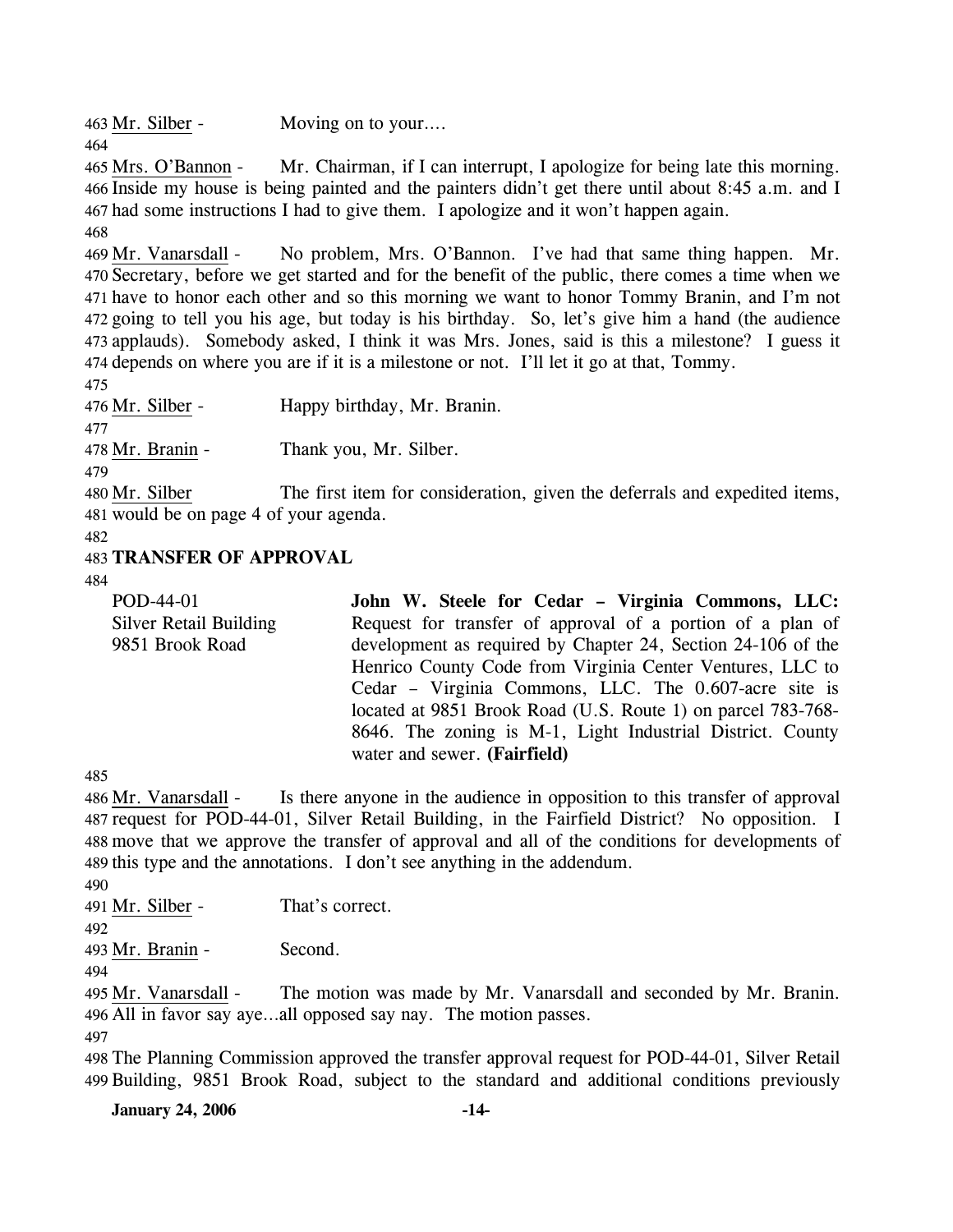500 approved for developments of this type from Virginia Center Ventures, LLC to Cedar – 501 Virginia Commons, LLC.

Mr. Silber, I notice that both of these approvals are POD-44-01 but they 503 are two different people. 502 Mr. Jernigan -

504

Yes, sir. They are in the same POD. They are being transferred to a 506 different company or partnership and they are a slightly different piece of the POD. As you 507 can see the last one was for six-tenths of an acre site at 9851Brook Road and the next one is for nine-tenths of an acre site at 9853 Brook Road. They both came under the same POD. 508 505 Mr. Silber -

509

This is similar to, for instance, a shopping center that has two or three 511 different owners. Would that be a good way to describe it? 510 Mrs. O'Bannon -

512

It may be, Mrs. O'Bannon. Yes, that could be a shopping center that 514 was approved under one POD and it may have different owners. In this case, they are 515 transferring it to different owners. 513 Mr. Silber

516

You keep it under the same POD because it was originally like one 518 shopping center? 517 Mrs. O'Bannon -

519

520 Mr. Silber - Yes.

521

I was just noticing that they all had the same numbers. When you pull it 523 up in the computer it pulls everything up on both pages. 522 Mr. Jernigan -

524

## 525 **TRANSFER OF APPROVAL**

526

| POD-44-01                    |  |  | John W. Steele for Greengate Central Park Limited                      |  |  |
|------------------------------|--|--|------------------------------------------------------------------------|--|--|
| <b>Silver Finance Office</b> |  |  | <b>Partnership:</b> Request for transfer of approval of a portion of a |  |  |
| 9853 Brook Road              |  |  | plan of development as required by Chapter 24, Section 24-106          |  |  |
|                              |  |  | of the Henrico County Code from Virginia Center Ventures,              |  |  |
|                              |  |  | LLC to Greengate Central Park Limited Partnership. The                 |  |  |
|                              |  |  | 0.947-acre site is located at 9853 Brook Road (U.S. Route 1)           |  |  |
|                              |  |  | on parcel 783-768-8646. The zoning is M-1, Light Industrial            |  |  |
|                              |  |  | District. County water and sewer. (Fairfield)                          |  |  |

527

Is there anyone in the audience in opposition to the transfer of approval 529 for POD-44-01, Silber Finance Office, 9853 Brook Road, in the Fairfield District? No 530 opposition. 528 Mr. Vanarsdall -

531

I move that we approved transfer of approval POD-44-01, Silver Finance 533 Office, 9853 Brook Road. 532 Mr. Branin -

534

535 Mr. Jernigan - Second.

536

**January 24, 2006 -15-**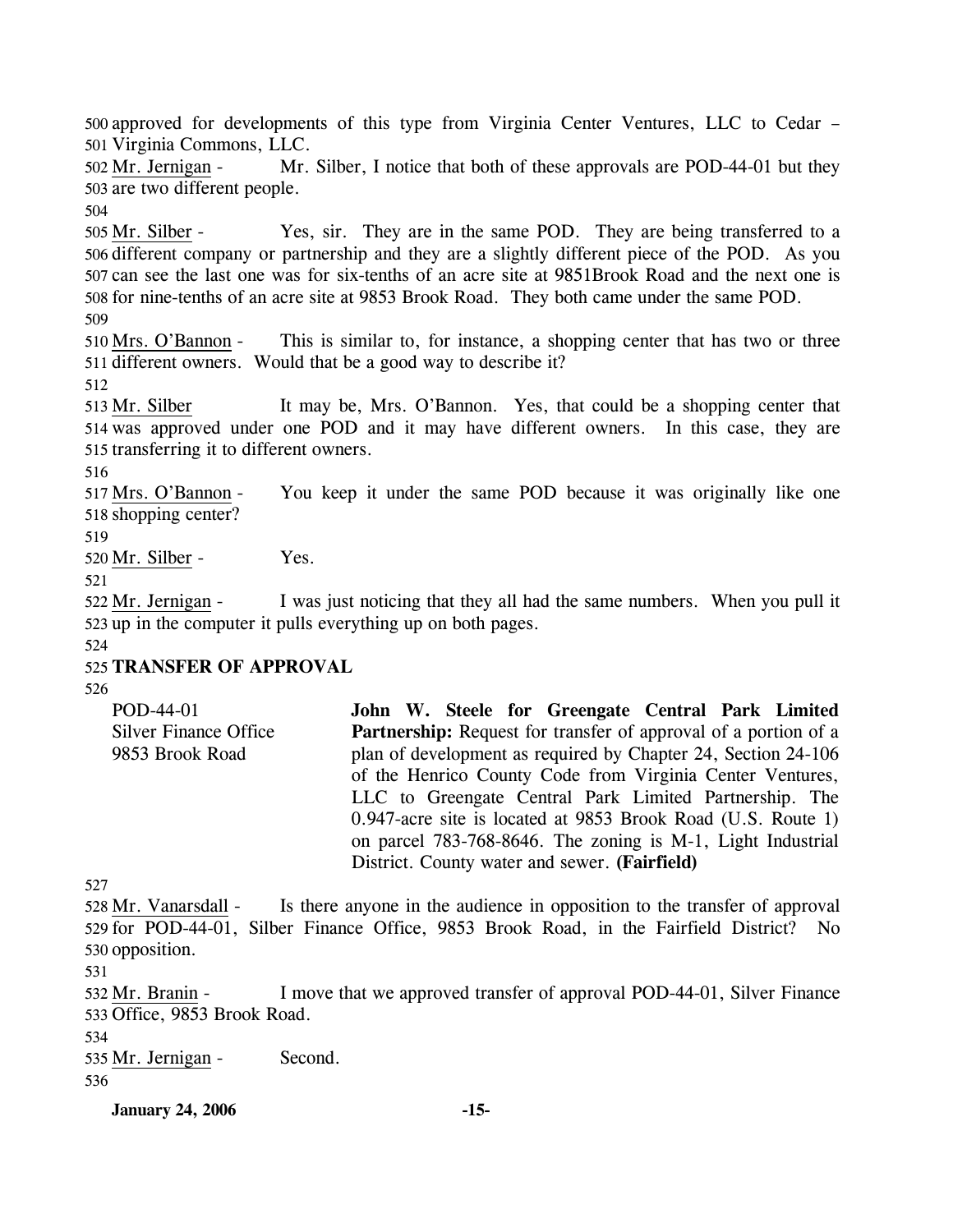The motion was made by Mr. Branin and seconded by Mr. Jernigan. All 538 in favor say aye...all opposed say nay. The motion passes. 537 Mr. Vanarsdall -

539

 The Planning Commission approved the transfer approval request for POD-44-01, Silver Finance Building, 9853 Brook Road, subject to the standard and additional conditions previously approved for developments of this type from Virginia Center Ventures, LLC to Greengate Central Park Limited Partnership.

544

### 545 **LANDSCAPE & LIGHTING PLAN**

546

LP/POD-27-05 River Road Church Baptist Parking Addition – 8 N. Ridge Road

**William H. Spell, LLC for River Road Church Baptist, Trustees:** Request for approval of a landscape and lighting plan, as required by Chapter 24, Sections 24-106 and 24-106.2 of the Henrico County Code. The 0.66-acre site is located on the west line of N. Ridge Road, approximately 600 feet north of River Road on parcel 757-734-4720 and part of 757-734- 4606. The zoning is R-1, One-Family Residence District. **(Tuckahoe)** 

547

Is there anyone in the audience in opposition for the landscape and 549 lighting plan for LP/POD-27-05, River Road Church Baptist Parking Addition? No 550 opposition. Mrs. Jones. 548 Mr. Vanarsdall -

551

I believe we do have opposition. It's just that they are meeting out there 553 in the hallway. 552 Mr. Silber -

554

We have quite a few folks filtering in. We will have to ask that question 556 again, I guess. 555 Mrs. Jones -

557

All right. I'll restate that. We didn't have any opposition in the Board 559 Room until right now. Mr. Strauss. 558 Mr. Vanarsdall -

560

Thank you, Mr. Chairman. The applicant met with the neighbors most 562 affected by this parking lot addition and there were two issues that needed to be resolved. First, the neighbors requested that the proposed wood screen, fence be raised in height from 563 564 six feet to seven feet. The church has agreed to do that as a part of their revised landscape 565 plan. 561 Mr. Strauss -

566

 Second. The neighbors asked if the proposed light poles were really necessary for this new parking lot addition. And, if they were not, could they be eliminated? Since the church does intend to use the new parking lot addition for some activity which may extend into the nighttime hours, the church would like to keep the proposed light poles on this plan. The church is willing to have the type of lights that have the bulb under the cap. It's kind of a gas light fixture to match the existing light poles. That in affect does act as a shield. 573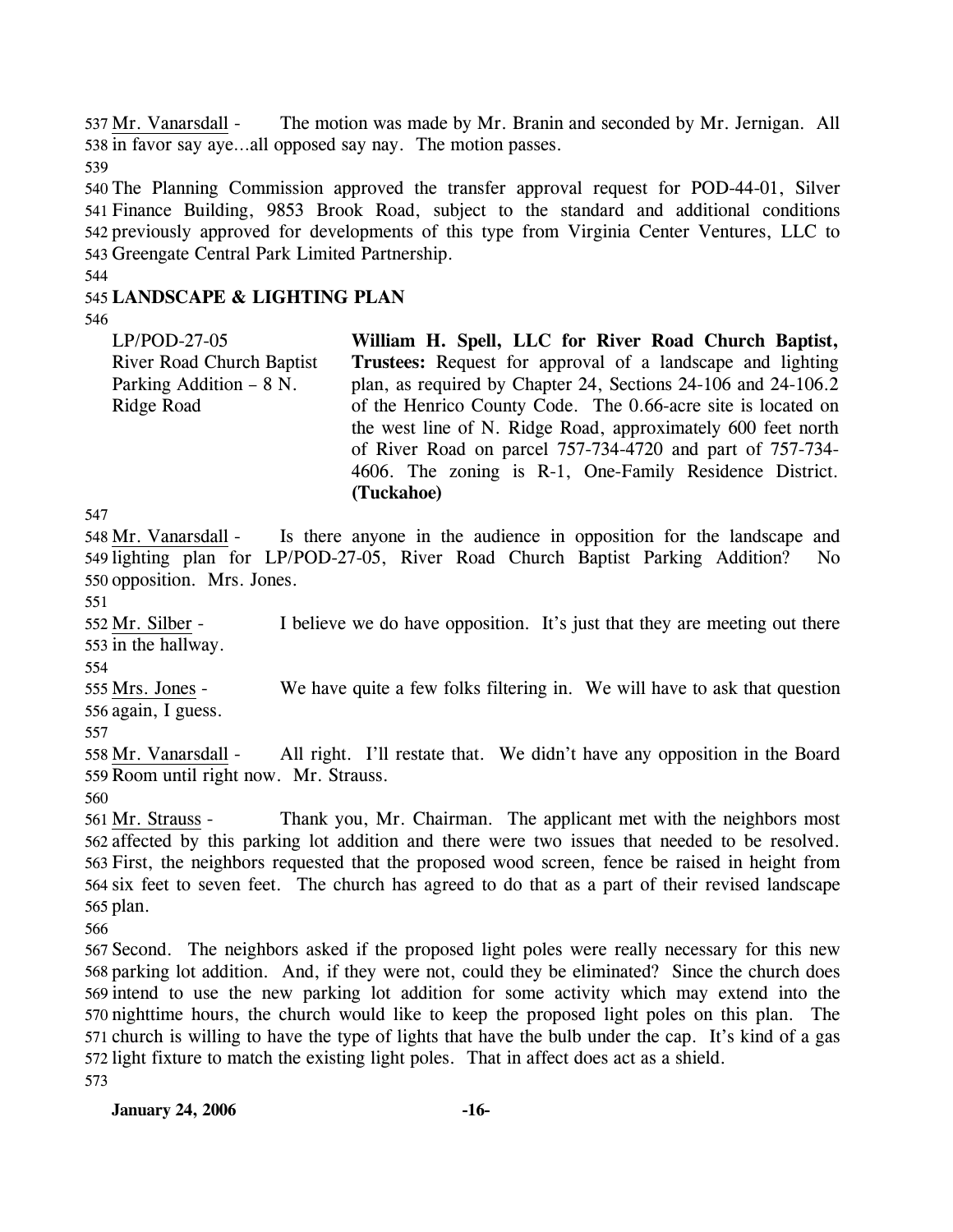The most recent conversations we've just been having, have nothing to do with the proposed lights in the parking lot but with the lights on the building. It appears we have some disagreement with respect to what can be done with respect to the lights on the building itself. Apparently, there is a part of the building that has lights on at night for security reasons. I'll probably have to let the church and/or Bill Spell speak to that issue.

 The plan that we handed out this morning does address the other issues which we have resolved. We did also talk about having the two light poles on a circuit so that they could be turned off when they are not needed. In that way, we don't have to have the lights on automatically when it gets dark. The church can actually have a circuit to turn them off and turn them on only when they need them. So, those parts of the plan we are in agreement with. We've got a landscape plan that everyone is happy with, with a seven-foot fence. We do have some questions about the building lighting, so I'm going to turn that part of it over to Bill Spell and the church. And, I do want to say, that there is a part of the building that is already up that has some lights on it that the neighbors are not really agreeable to. So, with that knowledge, I am recommending approval of the plan. We will have to talk about the building 589 lights.

590

Mr. Strauss, obviously the building lights are not a part of this plan. 592 The plan has not been advertised. To what extent are we able to discuss this? I'm willing to 593 discuss this and see if we can have some resolution but it's really not something that's a part of 594 the plan that's before the Planning Commission. 591 Mr. Silber -

595

That was mentioned in the hallway just a minute ago. We don't know at 597 this point, since this part of the discussion just occurred, we are not even sure if we know what 598 the wattage of those lights are. We thought we would explore the issue a little bit and then we 599 would have to make a decision on what we want to do. Do we want to approve landscape plan - only today, or approve the part of the lighting, which we can deal with, or just have the 600 601 church speak to what they can do. 596 Mr. Strauss -

602

Does the Commission understand that what's before you is a landscape and lighting plan for this parking lot addition that seems to have been resolved. Those issues 604 605 have been resolved and now there is an issue dealing with lighting off of this piece of property. 606 If the Commission is comfortable in hearing these issues, that's fine with me, and we will just 607 need to decide how to move after that discussion today. 603 Mr. Silber -

608

609 Mr. Vanarsdall - Thank you.

610

I just want to ask a question. Mr. Strauss, on the plan I see six, green, 612 arborvitae that are at the Brockenbrough's boundary. Is that not seven? 611 Mrs. Jones -

613

Maybe I should let Bill Spell answer that, since he prepared the plan. Why don't I let him tell you. 615 614 Mr. Strauss -

616

That will be fine. I have a couple of other little details, like that, just so 618 we understand the plan we are talking about. Good morning, Mr. Spell. 617 Mrs. Jones -

**January 24, 2006 -17-**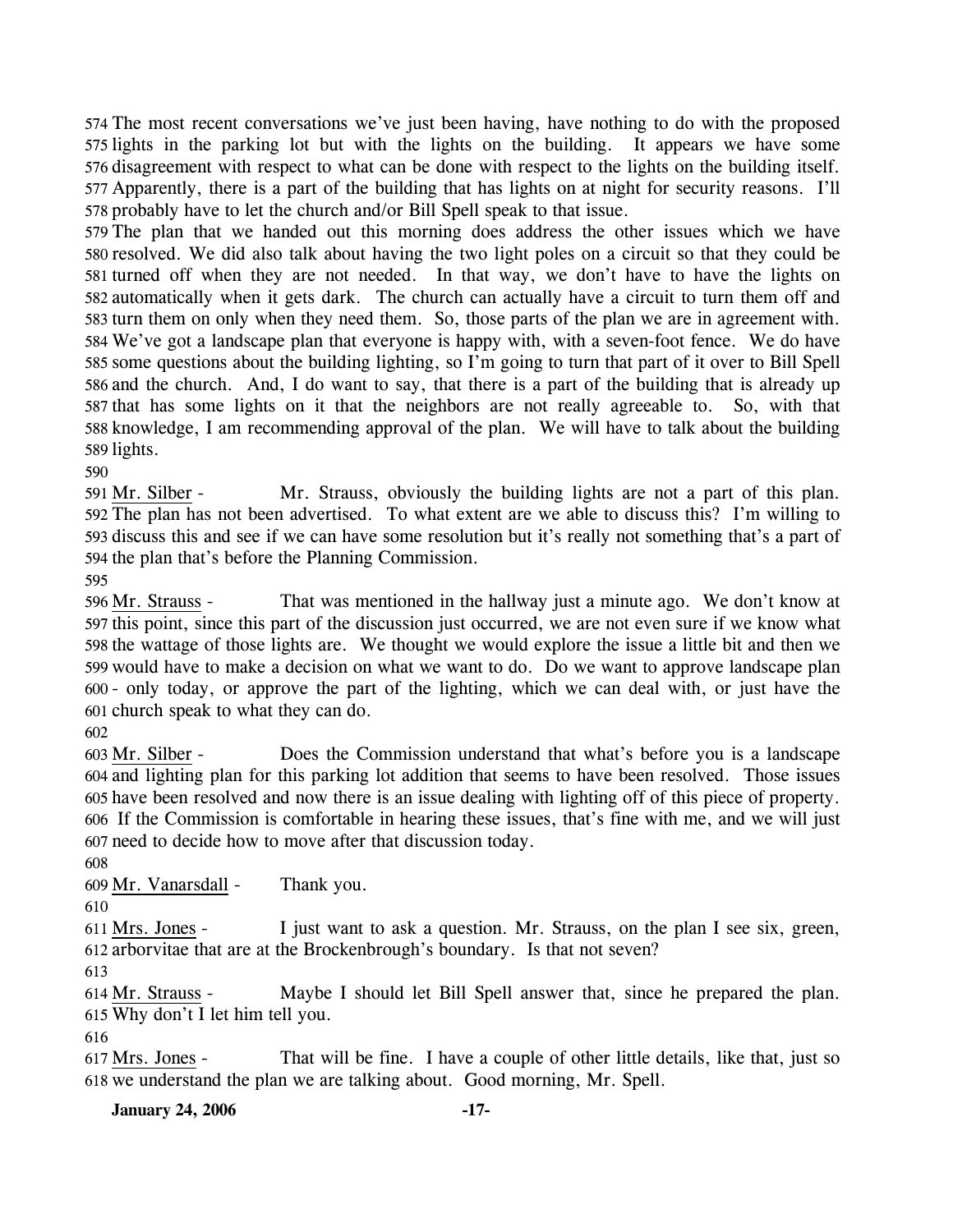Mr. Vanarsdall - Good morning, Bill. Good morning. My name is Bill Spell and I am the landscape architect. 623 I'm not really sure what I should be talking about at this point. 622 Mr. Spell - Would you answer a few questions, or you are welcome to make a 626 statement, I have a few things I need to ask you. 625 Mrs. Jones - Mr. Spell - Go ahead and ask your questions. Just a few little details here. At the Brockenbrough's boundary line are 631 those seven arborvitae? 630 Mrs. Jones - Mr. Spell - That's correct. Mrs. Jones - They are marked as six so we will change that? Mr. Spell - That's correct. We will correct that on the final plan. Mrs. Jones - And, obviously, the six-foot, wooden fence is now seven. Mr. Spell - It's seven feet. It will be updated. And you will have a six-foot, solid fence topped by a one-foot lattice. Is 644 that correct? 643 Mrs. Jones - In meeting with the adjacent property owners, they would like to keep 647 the lattice section the same height, it's just one foot nine inches and then add a foot to the solid 648 part of the fence. 646 Mr. Spell - Mrs. Jones - Which will bring us to a total height of…. Mr. Spell - Seven feet. Mrs. Jones - Seven feet. Mr. Vanarsdall - The top is a trim or decoration? Mr. Spell - Yes. Can you tell me what kind of finish has been decided on this? Will it be 661 stained or will it be natural. 660 Mrs. Jones - Mr. Spell - We have not decided on what kind of finish it will be.

**January 24, 2006 -18-**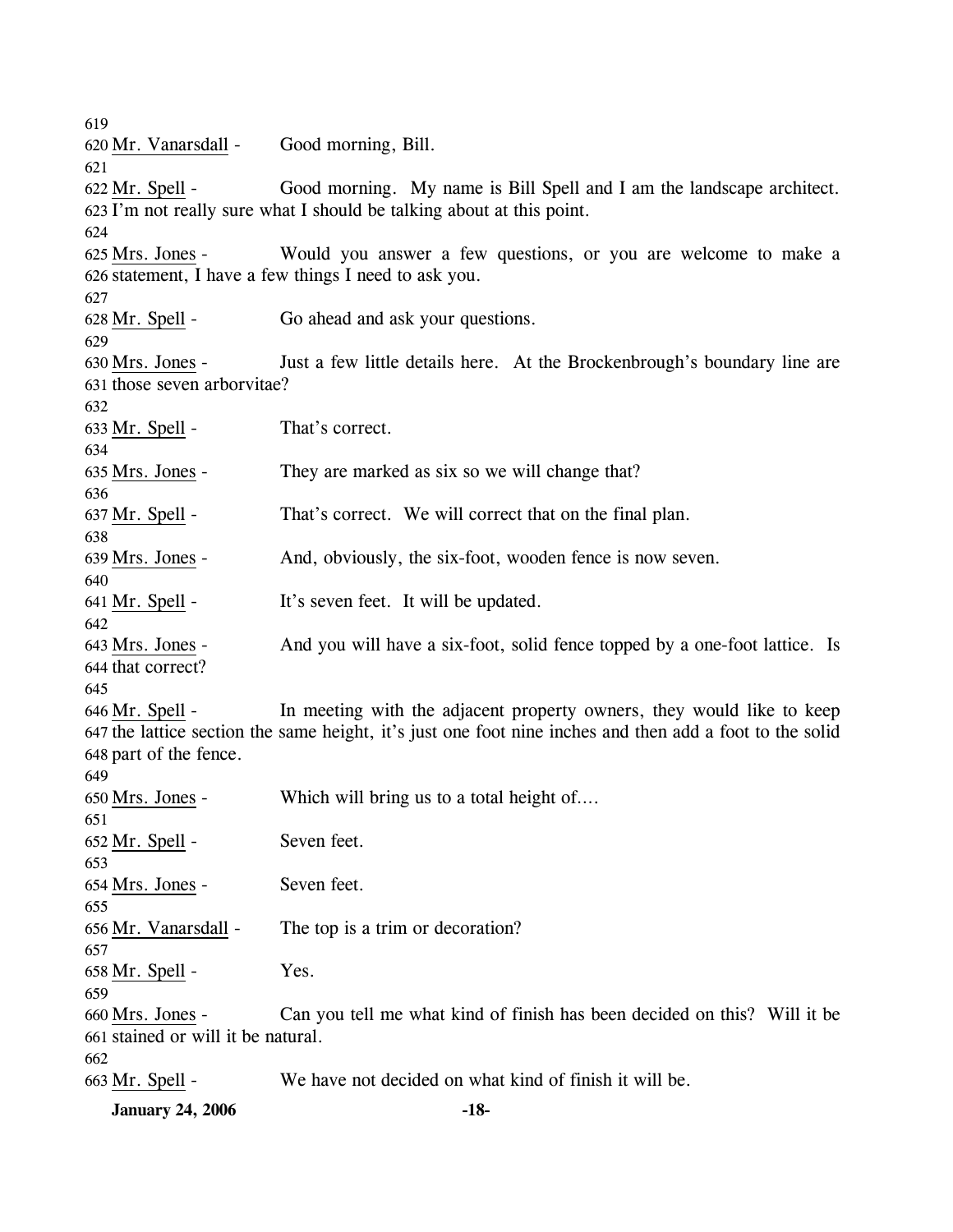Mr. Vanarsdall - Have you decided to stain it or you just don't know the color? Mr. Spell - I don't think we have decided anything on the finish at this point.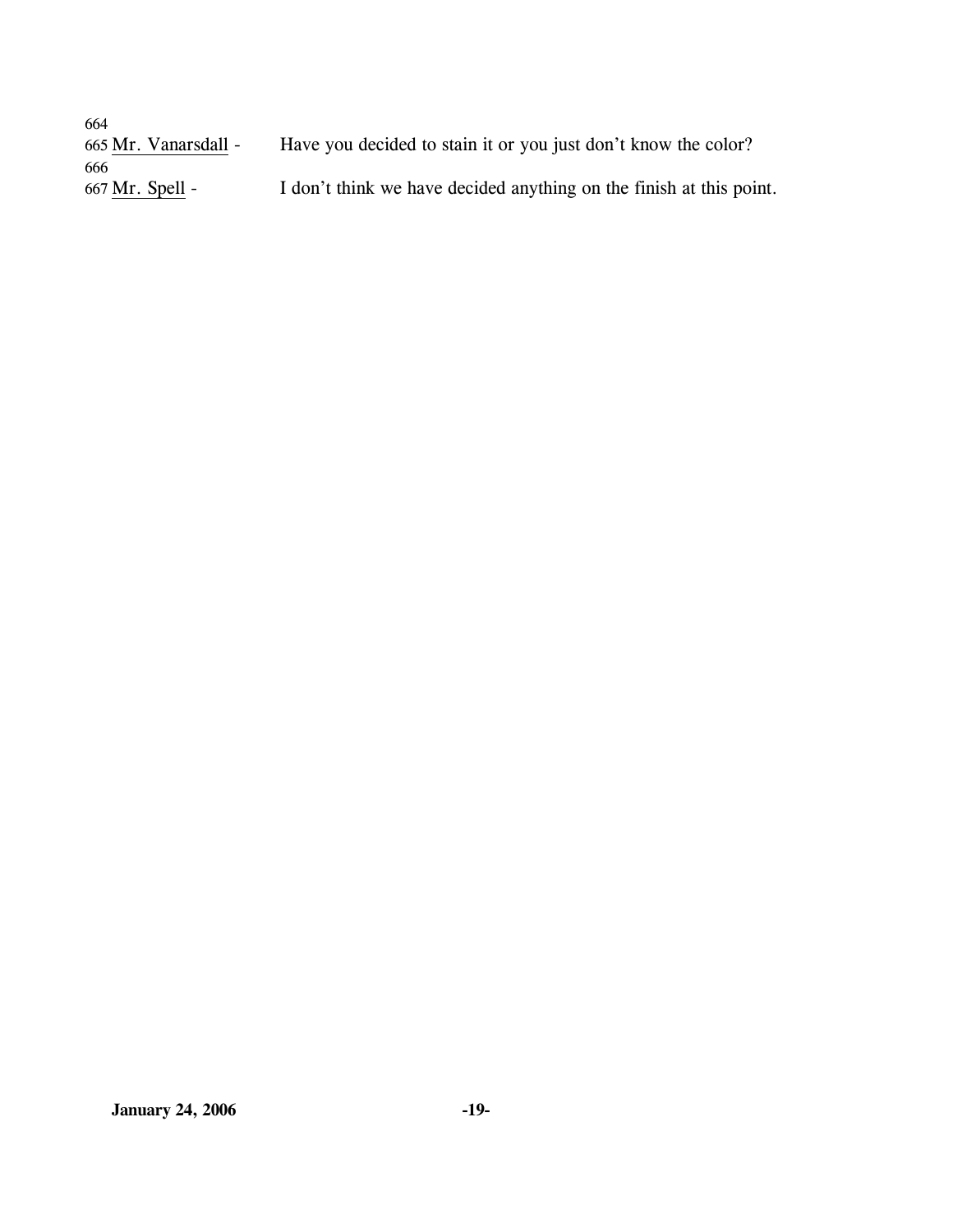On the Sanderson's border, here, there are quite a few arborvitae as well. Is that a dogwood right there in the middle of the…. 669 668 Mrs. Jones -

670

I don't know if that dogwood is still there. There is a magnolia. It's 672 pretty close to the property line and the Sanderson's would like to keep the magnolia and we 673 have agreed to bring the fence down to it so that it basically breaks. There is a gap in the fence. The fence would be aligned so that if the tree did die, at some point we could fill in that 674 675 panel. So, it's maybe going to have a three or four foot gap in the fence. 671 Mr. Spell -

676

It looks like, maybe in clarification, that does look like, I think Mrs. Jones is correct, it looks like there is a magnolia tree there but there is also on the plan it 678 679 appears to be an existing dogwood.  $677$  Mr. Silber -

680

681 Mrs. Jones - Is that another gap in the fence?

682

683 Mr. Spell - No, that would not be affected by the fence.

684

This has been an interesting project because I really do believe that it is a 686 beautifully designed parking area but we are just trying to make everything suitable to everybody and that's always difficult. I do think the condition to raise the height of the fence 687 688 will help with glare and with just a visual line from the residences. The separate circuit for 689 lighting, is that becoming a part of this discussion now? Is that going to be a condition on the 690 plan? 685 Mrs. Jones -

691

Yes. It had to be constructed that way. I think there is a separate meter and it sits on a separate circuit. So, it would be controllable outside the other fixtures that are 693 694 in the parking lot. 692 Mr. Spell -

695

And what kind of conditions for the activation of that circuit are going to 697 be on, coming along with this lighting plan? 696 Mrs. Jones -

698

The church has explained to me that they would only put those lights on 700 when there were evening services such as Christmas Eve and.... I can't even think of any other 701 time. 699 Mr. Spell -

702

703 Man from Aud. - Evening concerts.

704

705 Mr. Spell - Evening concerts.

706

All right. Is there anything that is left unresolved, with the neighbors, 708 that you are aware of? 707 Mrs. Jones -

709

I believe the only thing is this new issue that has come up with the 711 building lights.... 710 Mr. Spell -

712

**January 24, 2006 -20-**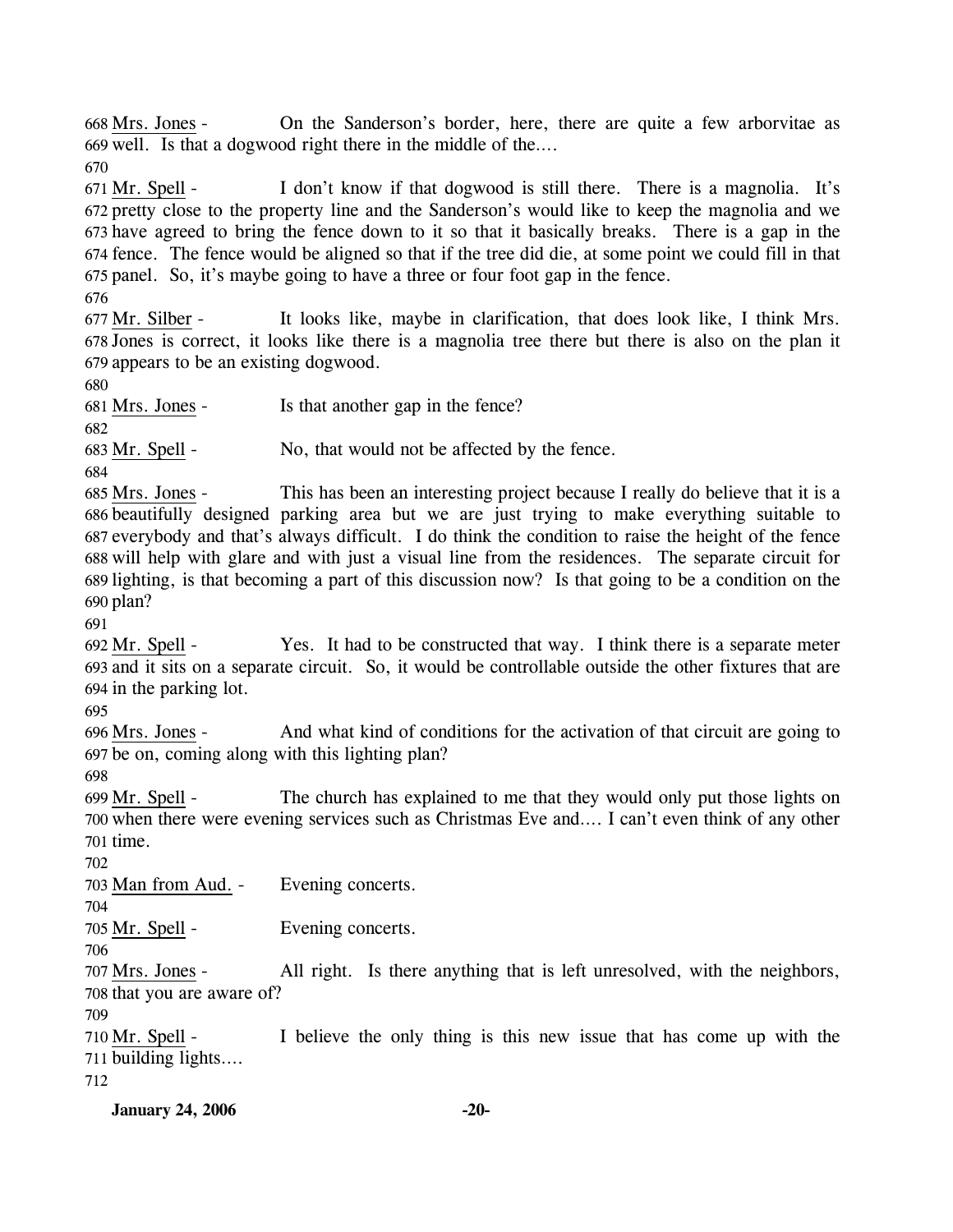| 713 Mrs. Jones -   | But, with the landscape plan.                                                        |
|--------------------|--------------------------------------------------------------------------------------|
| 714 Mr. Spell -    | With the current plan before you, I think we have resolved everything.               |
| 715                |                                                                                      |
| 716 Mrs. Jones -   | Okay.                                                                                |
| 717                |                                                                                      |
| 718 Mr. Jernigan - | I have a question.                                                                   |
| 719                |                                                                                      |
| 720 Mr. Spell -    | Yes, sir.                                                                            |
| 721                |                                                                                      |
| 722 Mr. Jernigan - | You figure you are only going to turn these lights on, on Christmas night            |
|                    | 723 and evening concerts. I mean, on Wednesday nights will this parking lot be used? |
| 724                |                                                                                      |
| 725 Mr. Spell -    | I don't think I can answer that.                                                     |
| 726                |                                                                                      |
| 727 Mrs. Jones -   | The applicant might be.                                                              |
| 728                |                                                                                      |
| 729 Mr. Jernigan - | I mean, normally churches have a lot of functions on Wednesday night.                |
| 730                |                                                                                      |

My name is George Davis and I am the church administrator. Presently, 732 we are not in need of that parking lot on Wednesday night because the functions we have on Wednesday night dinners and so forth are not drawing a large enough crowd to warrant that. 733 734 But, we would hope that down the road that that might be the case and we would be using it on 735 Wednesday nights and we would turn it off at the end of the program, on Wednesday nights. 736 But right now are large attendance gatherings are the Christmas Eve service and concerts on 737 Sunday. 731 Mr. Davis -

738

Mr. Davis, I just wanted to thank you as well as the neighbors, for the 740 efforts that you have made throughout the pass few, many months, that we have been working 741 on this plan. I appreciate you trying to be responsive to the neighborhood as well as I 742 appreciate the neighbors realizing that you do have the right to use this property and that 743 parking lot is a perfectly logical reason and that accompanies with it lighting and traffic and I 744 think you all have made good faith efforts. Thank you very much for doing that. 739 Mrs. Jones -745

Let me ask Mr. Davis. If the remaining issue relates to lighting that's on 747 the church, do you have anything that you can propose at this point as to how that might be 748 addressed? 746 Mr. Silber -

749

Again, as we were talking in the hall, the first thing we could do is look 751 at the wattage of the present bulbs that are in those lights and see if there is someway we can 752 drop those down to use less intense bulbs in the existing fixtures. That would be our first cut 753 at trying to reduce the illumination presently there. 750 Mr. Davis -

754

The questions that I would have, Mrs. Jones, I guess of those that are 756 here today that maybe have concerns is whether they are comfortable with this plan being acted 757 on and approve and they work with the church to resolve this lighting on the existing church or 755 Mr. Silber -

**January 24, 2006 -21-**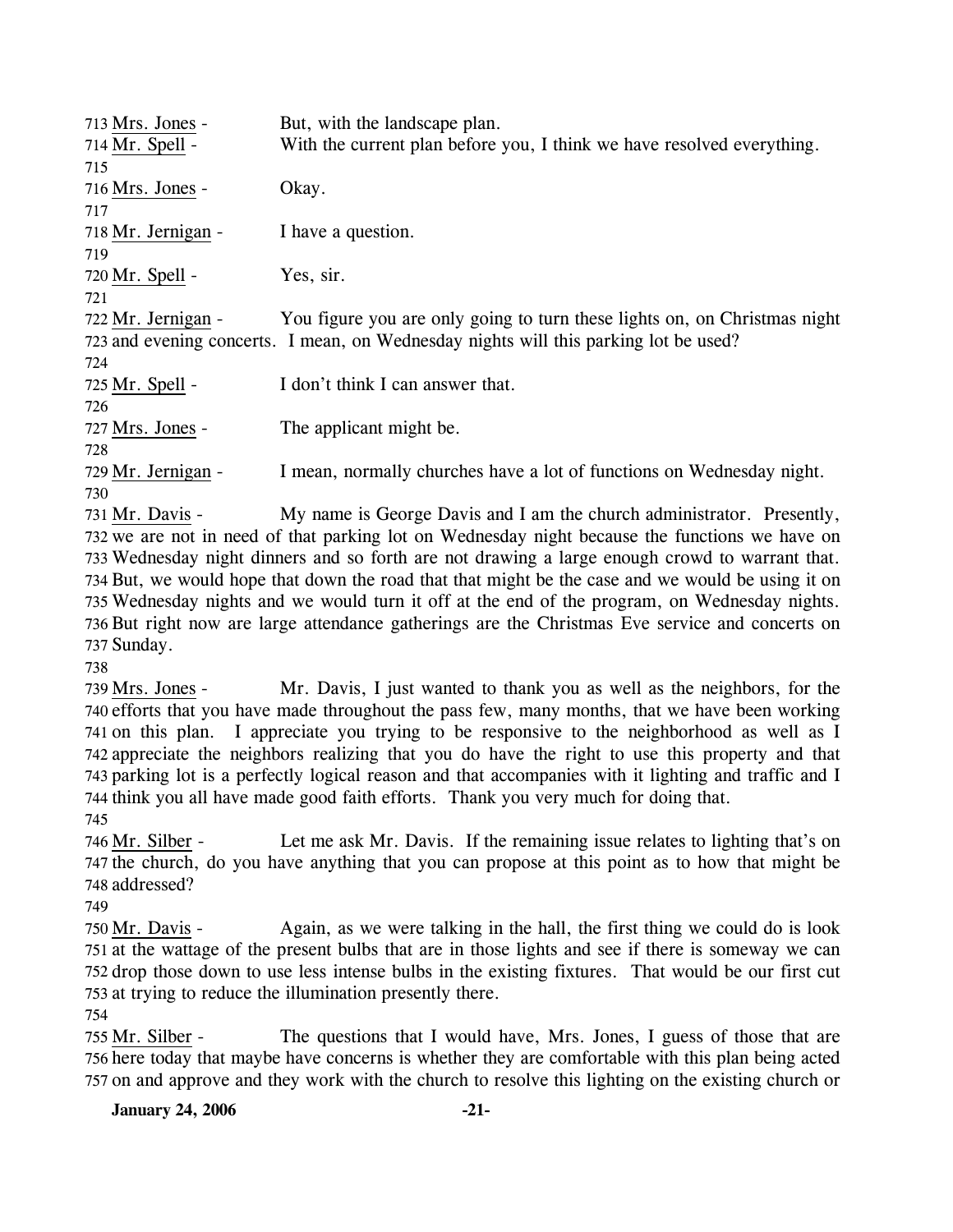758 whether they want to have that somehow associated with this plan before you.

759

Do we have a consensus that something will happen? There will be 761 something that can be done to reduce the glare or we just don't know that at this point? 760 Mrs. Jones -

762

In all honesty, we just don't know. The first thing we would look at is 764 changing the wattage of the bulbs that are there. If that can be done without having to replace 765 all of the fixtures and significant cost could be entailed if we have to do that, we would have to 766 go back and look at that, but if it's just changing the wattage of the bulbs that's something that 767 could be very easily done. 763 Mr. Davis -

768

Mr. Secretary, I'm not sure if we can add that to this plan, unless we 770 would like to bring the lighting plan back at the next meeting. 769 Mrs. Jones -

771

If I understood, I saw the nodding of the heads as I asked that question, 773 sounds like the adjacent neighbors are comfortable with working with the church independent 774 of this plan. If they are comfortable with that, I would recommend that this plan go on 775 through. We can act on this, so these final improvements can be made, and the neighborhood 776 just work with the church in resolving the lighting on the church. 772 Mr. Silber -

777

I think that is a good point, Mr. Silber. So, let me ask. Are the 779 neighbors comfortable with what he proposed? Are you okay with it? 778 Mr. Vanarsdall -

780

782

781 Lady in Aud. - I am.

783 Mr. Vanarsdall - So, we can go ahead and approve the landscape and lighting today.

784

786

785 Man in Aud. - I think, as the church has said (unintelligible).

Sir, can we have you come down and identify yourself and speak into the 788 microphone. 787 Mr. Silber -

789

This is being recorded and we would like to get your statement for the 791 records. 790 Mr. Vanarsdall -

792

May name is Jim Sanderson and I live at the adjacent property to the 794 north of the parking lot. 793 Mr. Sanderson -

795

796 Mr. Vanarsdall - You live the closest to it, don't you?

797

Yes. The church has agreed that they will work with us on the lighting 799 and I think they have been doing that all along. Our only concern was some lights being on all 800 night long and that was a nuisance to us. But, if they agree to address that issue, which they said they would do that, then that's acceptable to us. 801 798 Mr. Sanderson -802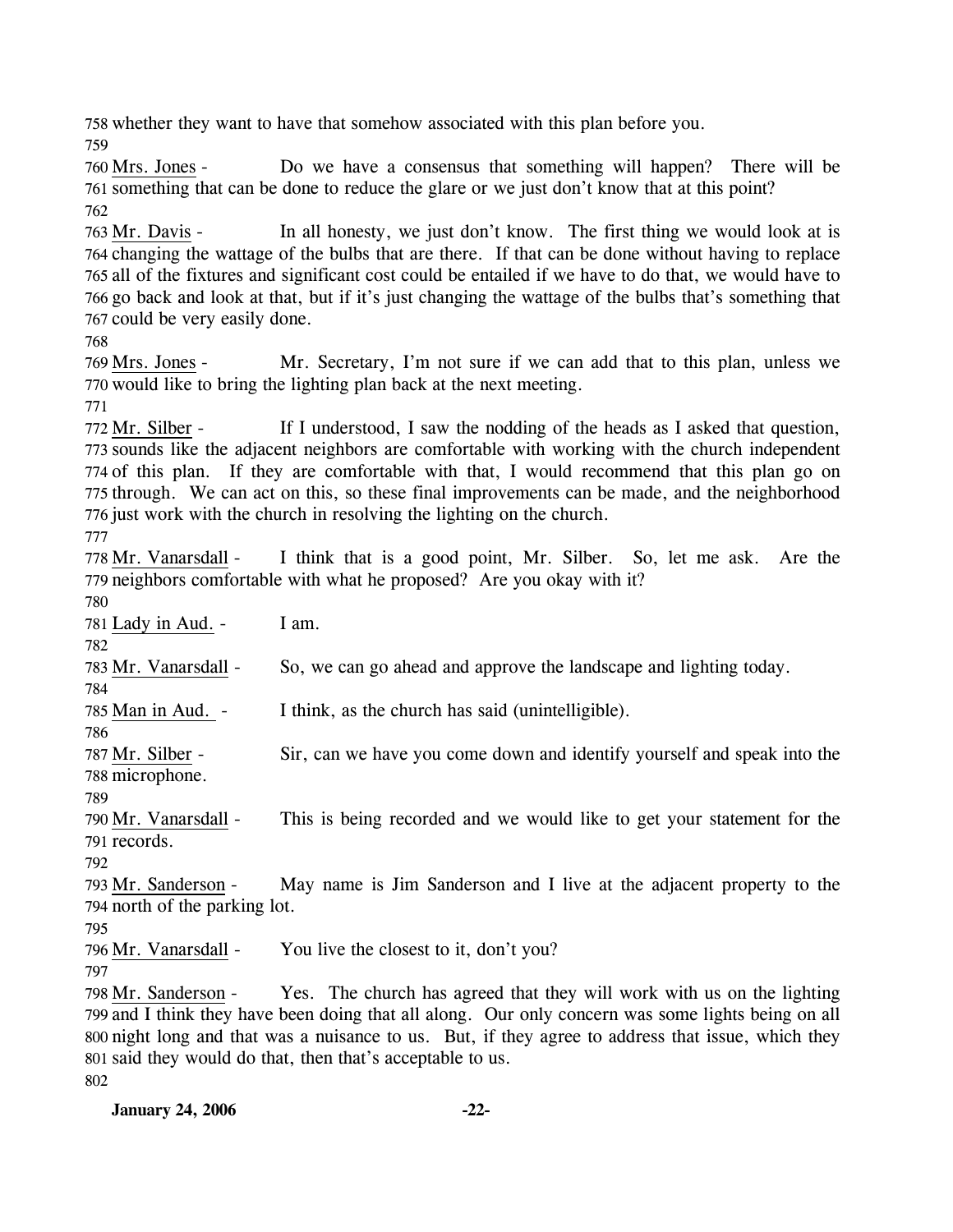Mr. Sanderson, I do think we need to be clear here that the church has 804 an obligation to protect its property and they have had those lights on all through the night as a 805 result of vandalism and a few.... to other churches that they were trying to prevent happening 806 to theirs. We've been through this before. There is a chance that even if they drop the 807 wattage on the bulb that the bulb obviously will be visible and that it may be on all through the 808 evening in an effort to keep the property secure. 803 Mrs. Jones -809 We went through that issue just a few moments ago and we understand 811 that. But, the light bulbs are not actually visible because they are up under a covering but it's 812 the glare and I don't know whether you can address that in terms of illumination or whether it 813 requires replacing the light fixtures. There are light fixtures that would reduce the 814 illumination. 810 Mr. Sanderson -815 If we can make a good faith effort on the part of the church, and I'm 817 getting a nod that they will make that good faith effort, and you all understand the constraints 818 that they have as far as security, I think we can work this all out. 816 Mrs. Jones -819 820 Mr. Sanderson - I think we have a meeting of the minds. 821 822 Mrs. Jones - Thank you. 823 824 Mr. Vanarsdall - Thank you, Mr. Sanderson. Yes, Mr. Strauss. 825 In summary, we are going to have at least one additional written 827 condition that states, "The new parking lot lighting will be on a circuit that the church can turn 828 off when not in use," something to that effect. 826 Mr. Strauss -829 830 Mr. Vanarsdall - A timer. 831 Right. Well, not a timer but something that can physically intervene, 833 well a timer might work too. 832 Mr. Strauss -834 Mr. Strauss, in my motion should I refer to that as condition Nos. 1 and 2, the fence and this? 836 835 Mrs. Jones -837 After the standard conditions I think it might be…. It will be the next 839 condition after the standard conditions. It's just an additional condition. 838 Mr. Strauss -840 841 Mr. Silber - I'm not aware that there is a condition. 842 The standard conditions for landscape and lighting. I think it numbers 844 up to four or five. 843 Mr. Strauss -845 846 Mr. Silber - So, this would just one additional condition. 847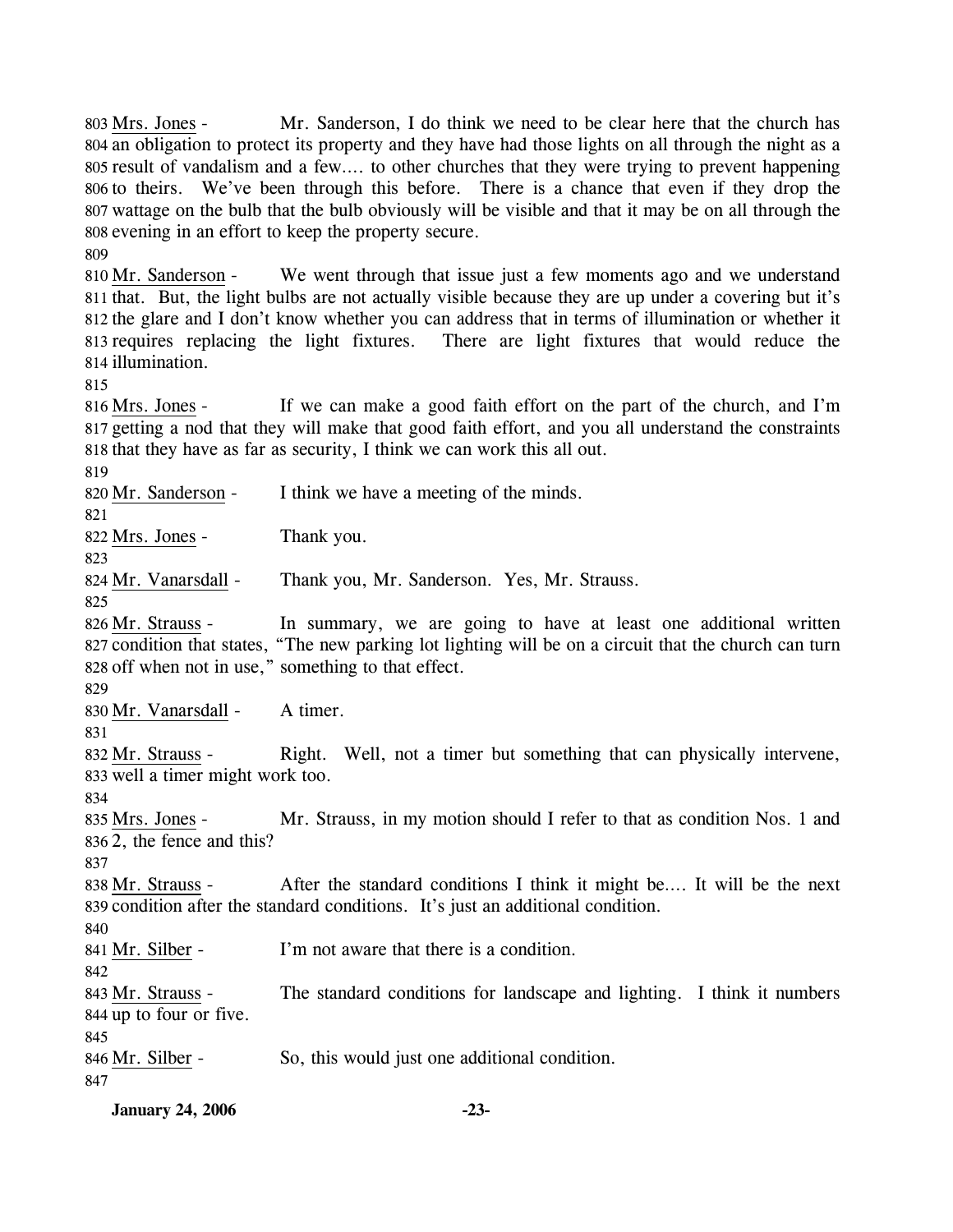| 848 Mrs. Jones -                                                                                 | Two. There are two additional conditions.                                                         |  |  |  |  |
|--------------------------------------------------------------------------------------------------|---------------------------------------------------------------------------------------------------|--|--|--|--|
| 849                                                                                              |                                                                                                   |  |  |  |  |
| 850 Mr. Strauss -                                                                                | The other one being working with the church or                                                    |  |  |  |  |
| 851 Mrs. Jones -                                                                                 | No. The fence and if                                                                              |  |  |  |  |
| 852                                                                                              |                                                                                                   |  |  |  |  |
| 853 Mr. Strauss -                                                                                | The fence is an annotation on the plan.                                                           |  |  |  |  |
| 854                                                                                              |                                                                                                   |  |  |  |  |
| 855 Mrs. Jones -                                                                                 | All right.                                                                                        |  |  |  |  |
| 856                                                                                              |                                                                                                   |  |  |  |  |
| 857 Mr. Silber -                                                                                 |                                                                                                   |  |  |  |  |
|                                                                                                  | Mr. Strauss, I understood, just to make sure we are clear. I understood                           |  |  |  |  |
|                                                                                                  | 858 that this would be a separate circuit that would be controlled manually by the church. And    |  |  |  |  |
|                                                                                                  | 859 they will only turn that on when there is a need.                                             |  |  |  |  |
| 860                                                                                              |                                                                                                   |  |  |  |  |
| 861 Mr. Strauss -                                                                                | Exactly. We don't want it coming on when it gets dark and then staying                            |  |  |  |  |
| 862 on all night.                                                                                |                                                                                                   |  |  |  |  |
| 863                                                                                              |                                                                                                   |  |  |  |  |
| 864 Mr. Silber -                                                                                 | Correct.                                                                                          |  |  |  |  |
| 865                                                                                              |                                                                                                   |  |  |  |  |
|                                                                                                  |                                                                                                   |  |  |  |  |
| 866 Mr. Strauss -                                                                                | The church should be able to intervene and turn it on physically.                                 |  |  |  |  |
| 867                                                                                              |                                                                                                   |  |  |  |  |
| 868 Mr. Silber -                                                                                 | So, it may not necessarily be on a timer, it would be manually                                    |  |  |  |  |
| 869 controlled.                                                                                  |                                                                                                   |  |  |  |  |
| 870                                                                                              |                                                                                                   |  |  |  |  |
| 871 Mr. Strauss -                                                                                | Right.                                                                                            |  |  |  |  |
| 872                                                                                              |                                                                                                   |  |  |  |  |
| 873 Mr. Silber -                                                                                 | Okay.                                                                                             |  |  |  |  |
|                                                                                                  |                                                                                                   |  |  |  |  |
| 874                                                                                              |                                                                                                   |  |  |  |  |
| 875 Mr. Vanarsdall -                                                                             | And I know that you all know that after today that the staff and Mrs.                             |  |  |  |  |
|                                                                                                  | 876 Jones and any of us will help you with that lighting. Mr. Strauss will be available any time  |  |  |  |  |
|                                                                                                  | 877 you want to get with him. I know Bill Spell is an expert in a lot of things, but I don't know |  |  |  |  |
| 878 about lighting.                                                                              |                                                                                                   |  |  |  |  |
| 879                                                                                              |                                                                                                   |  |  |  |  |
| 880 Mr. Spell -                                                                                  | I'm not good at counting.                                                                         |  |  |  |  |
| 881                                                                                              |                                                                                                   |  |  |  |  |
|                                                                                                  | Are there any other questions, Mrs. Jones?                                                        |  |  |  |  |
| 882 Mr. Vanarsdall -                                                                             |                                                                                                   |  |  |  |  |
| 883                                                                                              |                                                                                                   |  |  |  |  |
| 884 Mrs. Jones -                                                                                 | No, I'm fine.                                                                                     |  |  |  |  |
| 885                                                                                              |                                                                                                   |  |  |  |  |
| 886 Mr. Vanarsdall -                                                                             | All right, we are ready for a motion.                                                             |  |  |  |  |
| 887                                                                                              |                                                                                                   |  |  |  |  |
| 888 Mrs. Jones -                                                                                 | I would like to move that LP/POD-27-05, River Road Church Baptist –                               |  |  |  |  |
| 889 Parking Lot Addition, at 8 N. Ridge Road, be approved as the revised plan, January 25, 2006, |                                                                                                   |  |  |  |  |
|                                                                                                  | 890 with standard conditions for landscape and lighting plans and additional condition for a      |  |  |  |  |
|                                                                                                  | 891 separate circuit for the new parking lot lighting and the annotations on the plan.            |  |  |  |  |
|                                                                                                  |                                                                                                   |  |  |  |  |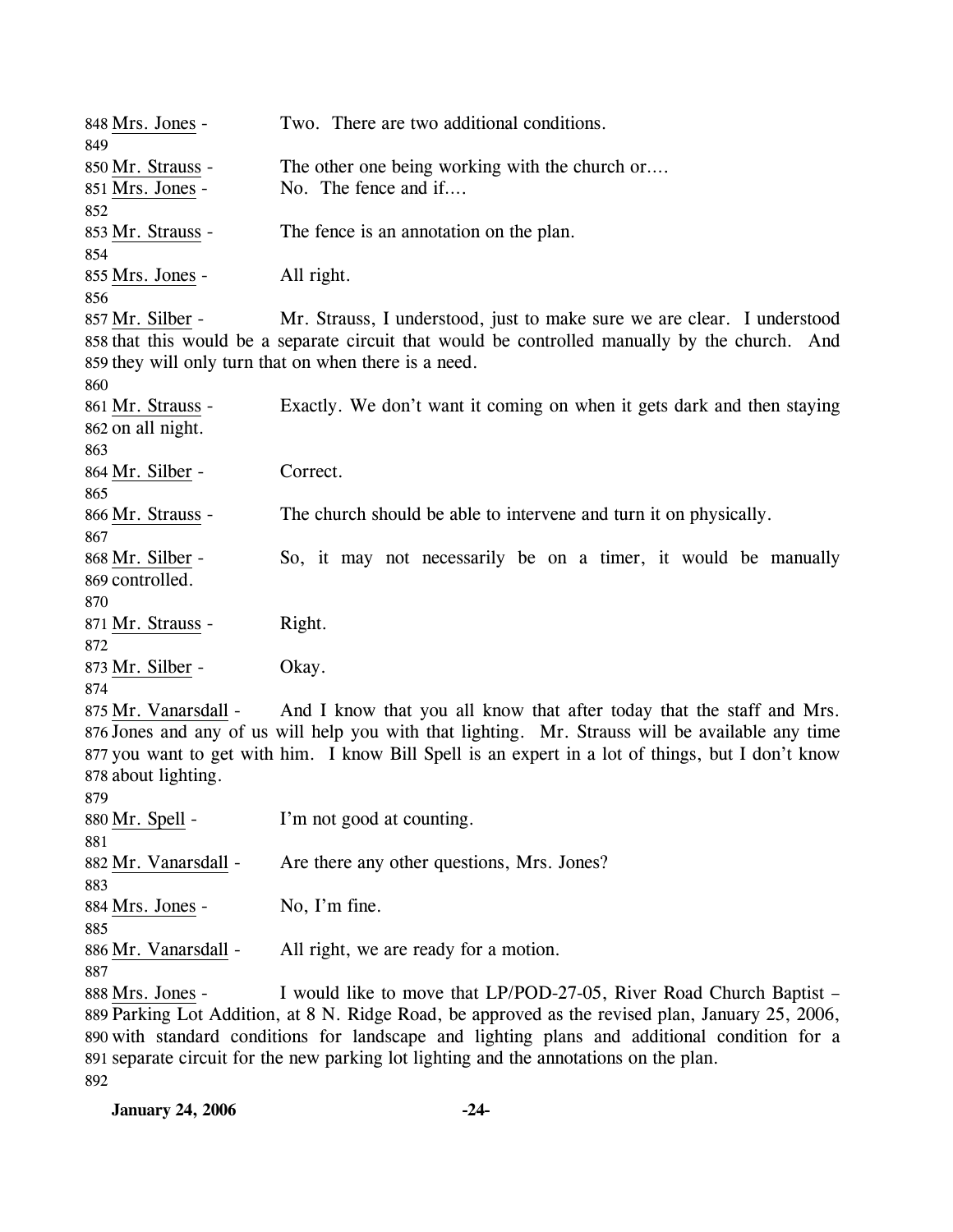893 Mr. Branin - Second.

894

The motion was made by Mrs. Jones and seconded by Mr. Branin. All 896 in favor say aye...all opposed say nay. The motion passes. 895 Mr. Vanarsdall -

897

Mr. Chairman, I did want to mention that, just to let the folks know, as a member of the Board of Supervisors I don't vote. I abstain from all votes. But, I also just 899 900 wanted to let everybody know and I should have said this right up front. I am a member of 901 this church and I do live very close by. So, I would recuse myself anyway. 898 Mrs. O'Bannon -

902

903 Mr. Silber - Thank you for noting that.

904

 The Planning Commission approved the landscape and lighting plan for LP/POD-27-05, River Road Church Baptist Parking Addition, subject to the standard conditions attached to these minutes for landscape and lighting plans, the annotations on the plans and the following additional condition:

909

 $9106.$ 911 The new parking area lighting approved with this plan will be on a separate circuit and the parking lot lighting will be turned off when not in use.

912

# 913 **SUBDIVISION**

Ligon Estates

914

(January 2006 Plan) Darbytown Road **Balzer & Associates, Inc. for McClure Family Realty, LLC and Windswept Development:** The 56.11-acre site proposed for a subdivision of 29 single-family homes is located along the north line of Darbytown Road approximately 800 feet east of Carter's Mill Road on parcel 845-689-5462. The zoning is A-1, Agricultural District. Individual well and septic tank/drainfield. **(Varina) 29 30 Lots** 

915

Is there anyone in the audience in opposition to Ligon Estates, in the Varina District? No opposition. Good morning, Mr. McGarry. 917 916 Mr. Vanarsdall -

918

Good morning, Mr. Chairman and members of the Commission. 920 Staff has looked at the development of this parcel and its impact on the greater area with an 921 eye toward to the future redevelopment potential. There is a large parcel of land to the north, 922 it's not even abutting this parcel, it's over 200 acres under various ownerships within one 923 family. Based on that finding, staff is going to recommend an extension of "Road C" to the northwest to the abutting property owned by Royal so that it could have some development 924 925 potential to access the 200 acres to the north. We are also recommends extending "Road B" to 926 the east to provide a stub to the Adkins' parcel. That also has some potential for additional lots 927 should there be better access to that parcel. Extension of the "Road C" to the northwest would 928 allow for an additional lot, so the number of lots recommended for this subdivision will 929 increase from 29 to 30. So, the number of lots of 30 has to be included in your motion. 919 Mr. McGarry -930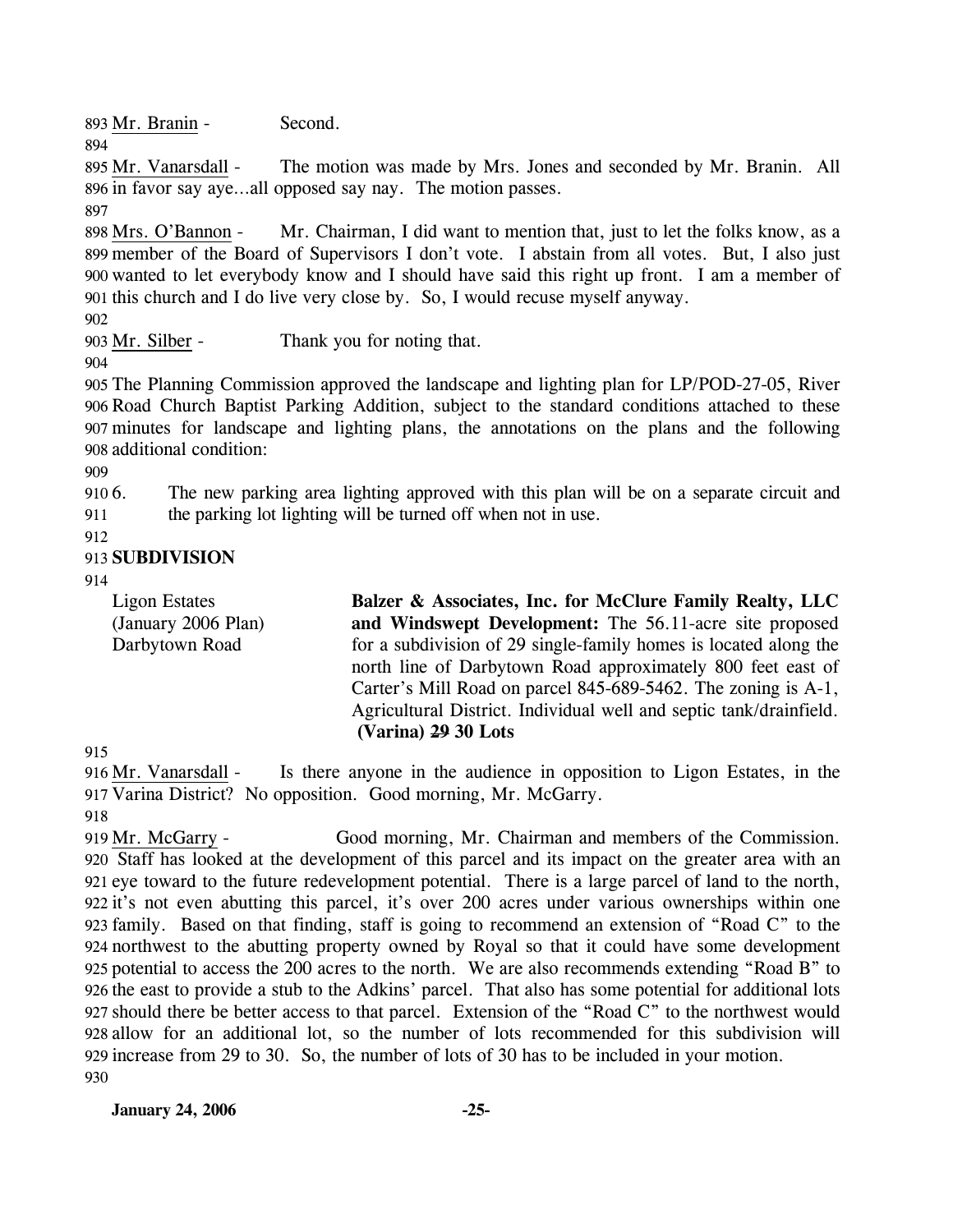The applicant is not in full agreement with staff's recommendation of these stub roads. So, I will let them speak to that. Staff can recommend approval of this plan for 30 lots with the two recommended stub roads plus the standard conditions for subdivisions of this type and additional conditions Nos. 11 through 13. I'll be happy to answer any questions. 935

Are there any questions by Commission members for Mr. McGarry? 937 Okay. Thank you, Mr. McGarry. 936 Mr. Vanarsdall -

938

I just have a quick question. It talks about Civil War earthworks. Are 940 there maps that they have used? Do they think there may be? I'm just curious. 939 Mrs. O'Bannon -941

This was in the core area for a particular battle and it's assumed 943 that, and since it is a fully wooded site, there still may be earthworks that are just not mapped and they request permission to go on there if any are found during the construction. 944 942 Mr. McGarry -

945

946 Mrs. O'Bannon - Thank you.

947

Mr. McGarry, I talked to the applicant before the meeting today, and I 949 do concur with you on running the stub road to the Royal parcel. But, I think on the Adkins property, with the property that's next to it that has a lot of road frontage, which the Adkins 950 property have road frontage, I think I would rather see those two lots be used there and not 951 952 have the stub road coming into Adkins. What may happen, if we stub off to Royal, we are at 30 homes right now, the magic number is 50, and if we stub up there and then stub over here 953 (referring to rendering) we may be going over our number and I would rather see road 954 955 frontage used on the Adkins property. 948 Mr. Jernigan -

956

Mr. Jernigan, I understand where you are coming from. I think your 958 point is well taken. I think by providing stub roads however is an opportunity for 959 interconnectivity of parcels and this doesn't in any way conclude the possibility of a second 960 point of access by way of these stubs to another public road. So, even though the stub is being 961 recommended on the applicant's piece toward the east by staff, if that were extended at some 962 future it would be fairly easy to provide another secondary point of access out to Darbytown 963 Road. 957 Mr. Silber -

964

Well, the reason that they wanted to do it there was so that they didn't 966 have to access off of Darbytown because they felt that running the road up there would chop 967 the lots up too much. So, at that point you are using, the stub road would become the entrance 968 road and you wouldn't have frontage, you wouldn't have a second point of access onto 969 Darbytown. That's the reason, looking at the map I have here of the adjoining properties, the 970 rest of them do join Darbytown. 965 Mr. Jernigan -

971

Can you show me on the map, Mr. McGarry, where Mr. Jernigan is 973 referring to? 972 Mr. Vanarsdall -

974

975 Mr. McGarry - First thing I would like to say is that the map that is on your screen,

**January 24, 2006 -26-**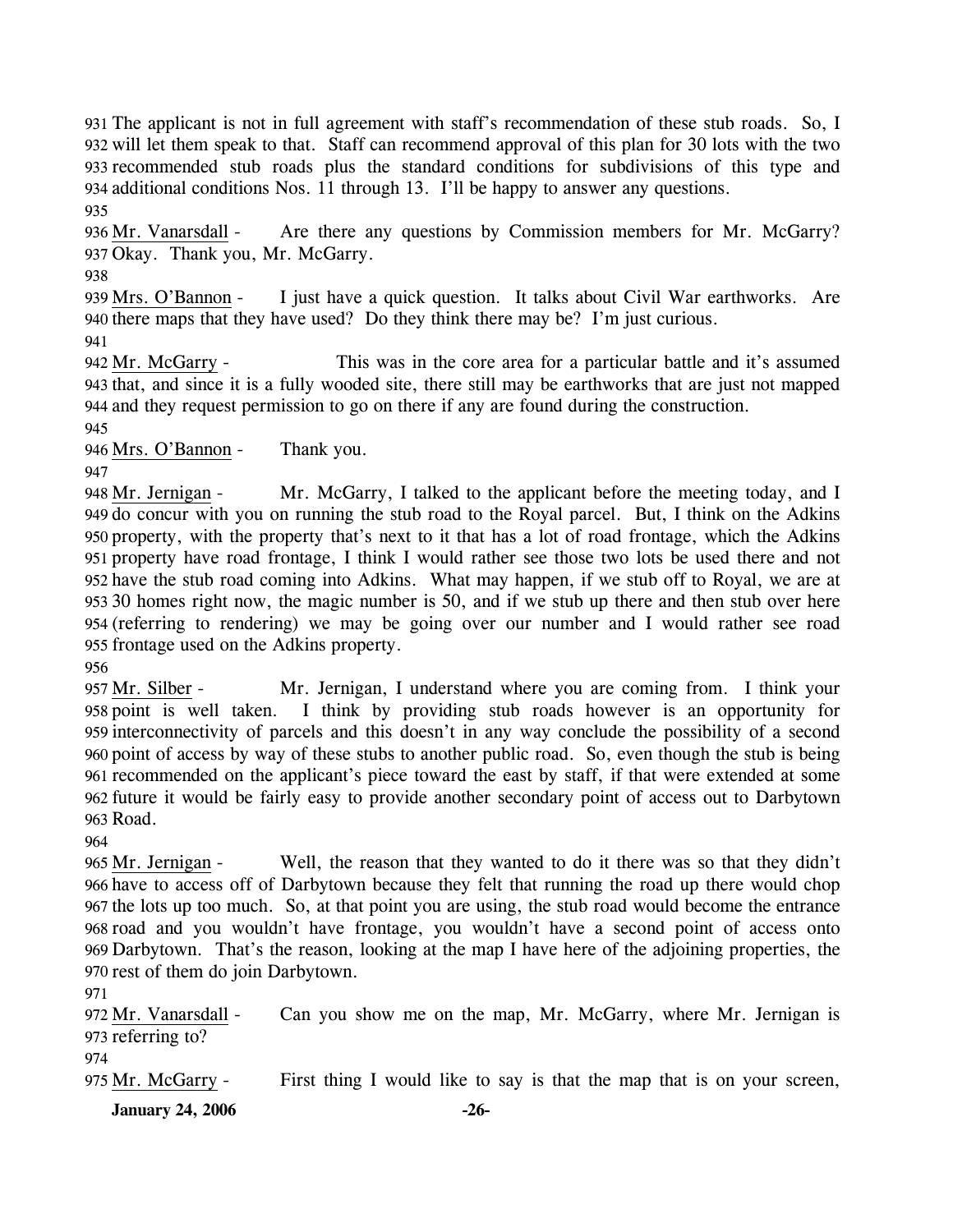north is not at the top, to help you with your orientation there, north is to your right. The two stub roads that staff is recommending is on "Road C" up here in the back of the subdivision that would connect to the Royal property shown on my cursor here. The stub that Mr. Jernigan feels is unnecessary would be back at the first stub, the first cul-de-sac on your right as you enter the subdivision going to the bottom of your map to the Adkins property. 981

Mr. McGarry, do you have a larger map that shows a larger vicinity 983 than this? 982 Mr. Silber -

984

On this map here, the yellow area is the current subject 986 subdivision parcel. The area in orange to the north is the large parcel that the staff is 987 endeavoring to get the potential to go, for a (growth?) in interconnectivity to that large area. 985 Mr. McGarry -988

See it shows you on this bigger map. They want to put a stub over here 990 too and this has got all road frontage, right here. So, I'm all right going back into the Royal property because that goes back into the Simons' property and I just don't want to have that 50 991 992 number abused. 989 Mr. Jernigan -

993

Mr. Jernigan, I think, obviously, this is your decision and the 995 Commission's decision. I just think, always trying to tell you the professional position. I 996 understand that the property to the east, that we refer to as the Adkins property, I realize it has frontage on Darbytown Road and I realize the parcel next to that has frontage on Darbytown 997 998 Road but in order to... If those parcels wanted to develop in the future, they will have to bring 999 a public road in off of Darbytown Road or they may seek to divide their property and seek a 1000 variance for no road frontage. And when we are setting up a situation for people to seek a 1001 variance for no road frontage, we are creating problems in the future with easements serving 1002 properties for which later become a real challenge in the land development process. So, 1003 wherever possible I think you have to be thinking out some distance in the future to understand 1004 how these parcels in the future be subdivided and that stub road to the east I would envision 1005 maybe just continuing it across the Adkins piece and across the back of the adjacent piece and 1006 some day may tie over to Charles City Road. 994 Mr. Silber -

1007

And if I can add something, having dealt with sort of in completed 1009 projects, you know once that does start to happen. When you put stub roads in if it never does 1010 develop the way they think it's going to develop and say that eastern property, they could then 1011 go back and make it a cul-de-sac. That's something that we have done too. So, it's not 1012 precluding that effort by doing that but it does give you an opportunity and that's what I feel 1013 good planning is about. That you are planning it a little bit ahead of the curve. I think that's 1014 what you are getting at, Mr. Silber. 1008 Mrs. O'Bannon -

1015

1016 Mr. Silber Yes, ma'am.

1017

And that's part of the problem we have had in developing a lot of the 1019 west end is that we were thinking.... I know Varina is coming up, beginning to expand and all. 1020 So, just think about it a little bit more into the future. That's all I'm saying. We've had this 1018 Mrs. O'Bannon -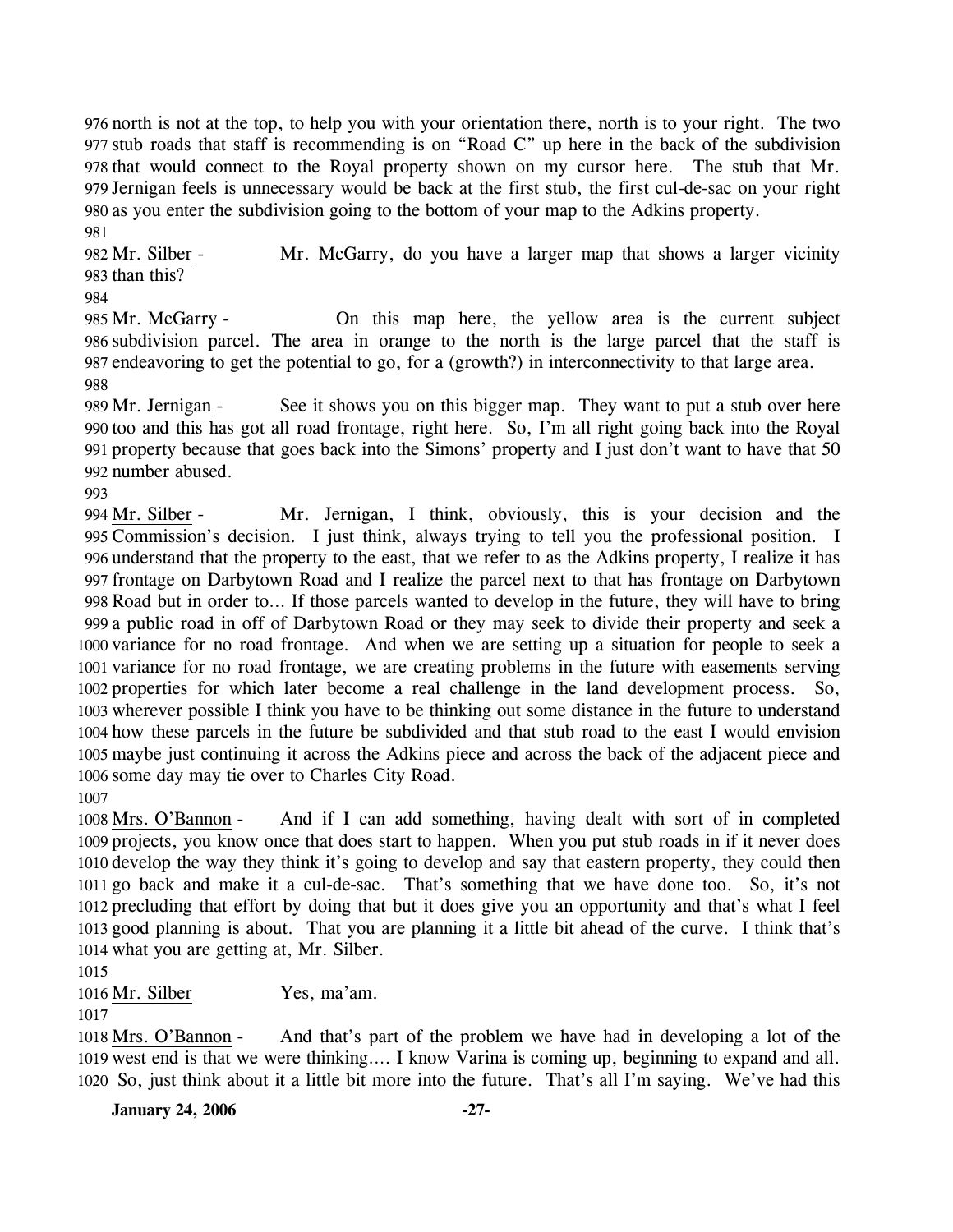1021 problem and then we got exactly what Mr. Silber is talking about.

1022

1023 Mr. Jernigan - Well, let's hear from Mr. Jennings. He's here. I'd like to ask him. 1024

Good morning, Planning Commission members. I am Michael 1026 Jennings, assistant traffic engineer. 1025 Mr. Jennings -

Good morning, Mike. I'll explain to you, but I guess you can see what's 1028 going on here. What concerns me is that if we have 30 houses in the subdivision that we have 1029 now and they are going up into the Royal property I'm fine with because you can get at least 20 homes in there. But, what concerns me is the stub coming off to the east. If we use that as 1030 1031 a stub road and don't have frontage off of Darbytown then that's going to increase that number 1032 of units in there over  $50$ . 1027 Mr. Jernigan -

1033

Yes, sir. I guess it depends on how it is developed. You could 1035 use that stub road connector over to the adjacent property to the east and still have another 1036 connection to Darbytown. But, if you don't have that connection to Darbytown, you are right, 1037 you would possibly go over the 50-lot rule. 1034 Mr. Jennings -

1038

1039 Mr. Jernigan - What do you want me to say?

1040

1041 Mr. Branin - This whole case depends on you, Mike.

1042

Thank you, Mr. Branin. I can see it working either way, it just 1044 depends on how these adjacent properties develop. Mrs. O'Bannon has a good point that you 1045 could put the stub road there and if it works out for the future to tie in and get another point of 1046 access out on to Darbytown, that would work efficiently and if it works out that the other 1047 adjacent property does not develop or develop in a way that the stub road is not needed than 1048 we would just have the stub road there and you can cul-de-sac it or leave it there, depending on 1049 the depth of it. To the north, to the Royal property, it looks like they have a little bit of 1050 frontage but not much. It looks like that property, beyond the Royal property to the north, but 1051 also ties into Charles City, if all of that is developed together also. So, traffic wise, I could see 1052 it working either way to supply the stub roads, and it would help distribute the traffic a little 1053 better. But, this lot, as you know, the parcel does work on its own as of 29 lots or 30 lots on 1054 one point of access. But, we don't want to landlock any parcels either. 1043 Mr. Jennings -

1055

No. And I'm all for the Royal stub. I wouldn't want to see the Adkins 1057 property and the property next to it developed and use just the stub road coming in and eat up 1058 capacity and then the Royal property would be restricted on how many units they can put in 1059 there. 1056 Mr. Jernigan -

1060

Well, if it's just the Adkins property developed and a stub road 1062 might be nice to not put another point of access on at Darbytown, but if several properties are 1063 joined together or built together, then you would need another access onto Darbytown Road 1064 and you could still utilize the stub road if necessary. 1061 Mr. Jennings -1065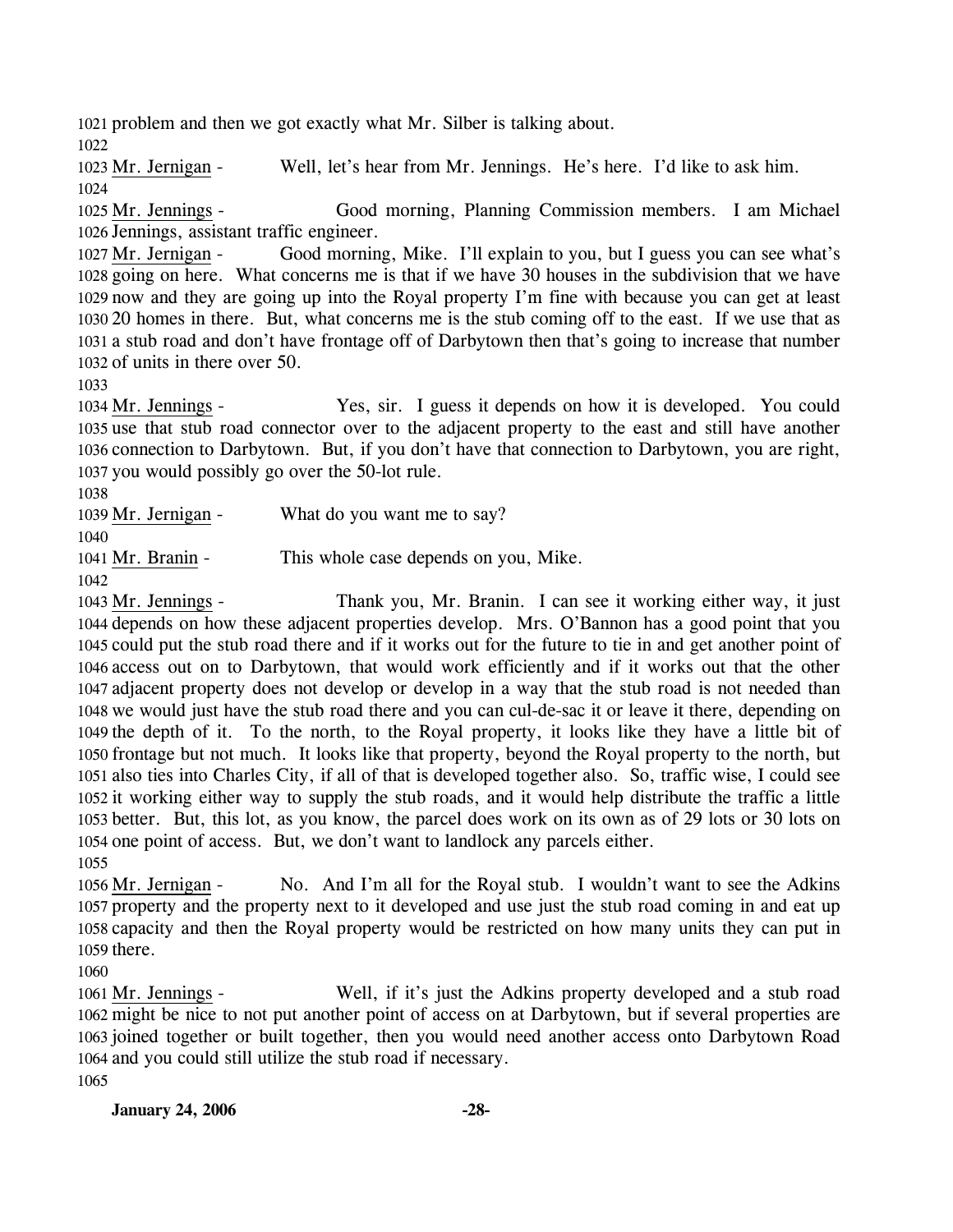I think the Adkins piece is maybe, what, three acres, four acres, so you 1067 are not going to have.... 1066 Mr. Silber -

1068

1069 Mr. Jernigan - I think it's five.

1070

So, yes, if just that piece is developed you will probably get only 1072 three or four lots. You could use if off of the cul-de-sac. 1071 Mr. Jennings -

1073

I think, Mr. Jernigan, we really don't know which way this is likely to 1075 develop in the future. We might come in first to extend these. I think you aware of this, but 1076 we are not just trying to create subdivisions to have 50 lots and the next one have 50 lots and 1077 the next one have 50. We are trying to interconnect all of these and before you go over 50 you 1078 try to then achieve a second point of access in some direction. So, it's a challenge, we are 1079 looking out into the future and it is hard to envision who might come in individually as 1080 property owners to develop their property but I think it's just trying to maximize stub streets to 1081 be able to allow for future land development in a most organized fashion. 1074 Mr. Silber -

1082

Mr. Jernigan, I'm not sure I understand why it isn't better to provide for 1084 the stub streets with the eventually that they will never be used as opposed to not put the stub 1085 streets in and then have a problem. We lose nothing by putting the stub streets in except their 1086 modification of the plan which seems to me would not be difficult to do. Is the applicant willing? 1087 1083 Mrs. Jones -

1088

1092

1089 Mr. Silber - I think it might be appropriate to hear from the applicant. 1090

1091 Mr. Jernigan - Let's hear from the applicant.

Good morning, Mr. Commissioner, Planning Commission. My name is 1094 Cameron Palmore from Balzer & Associates and I am representing the applicant. This 1095 particular stub road, to the Adkins property, I can see everybody's point, I understand both 1096 sides of the argument. The applicant does not really desire to provide a stub to the Adkins 1097 property because it does have frontage onto Darbytown. I think a lot of the discussion, 1098 originally, was looking at the Adkins parcel by itself that it would maybe not be able to 1099 develop to its fullest and best use if it just had, or coming off a stub road. But, it seems to me 1100 that it would make better sense that all those parcels be developed all together, and another 1101 point of connection through to Darbytown would be necessary in the future with all those other 1102 parcels anyway. We are willing to provide the stub road to the Royal property to get back to 1103 the, I believe it's the Simons' property, that certainly makes good planning sense. To provide 1104 the stub road to the Adkins property, I don't really see the overall benefit of it, but like I said I 1105 do see both sides of the argument. I don't think we are completely unwilling to do it, but it's 1106 just not my client's desire. 1093 Mr. Palmore -

1107

| $-29-$                  |
|-------------------------|
| Yes.                    |
|                         |
| You've got enough room? |
|                         |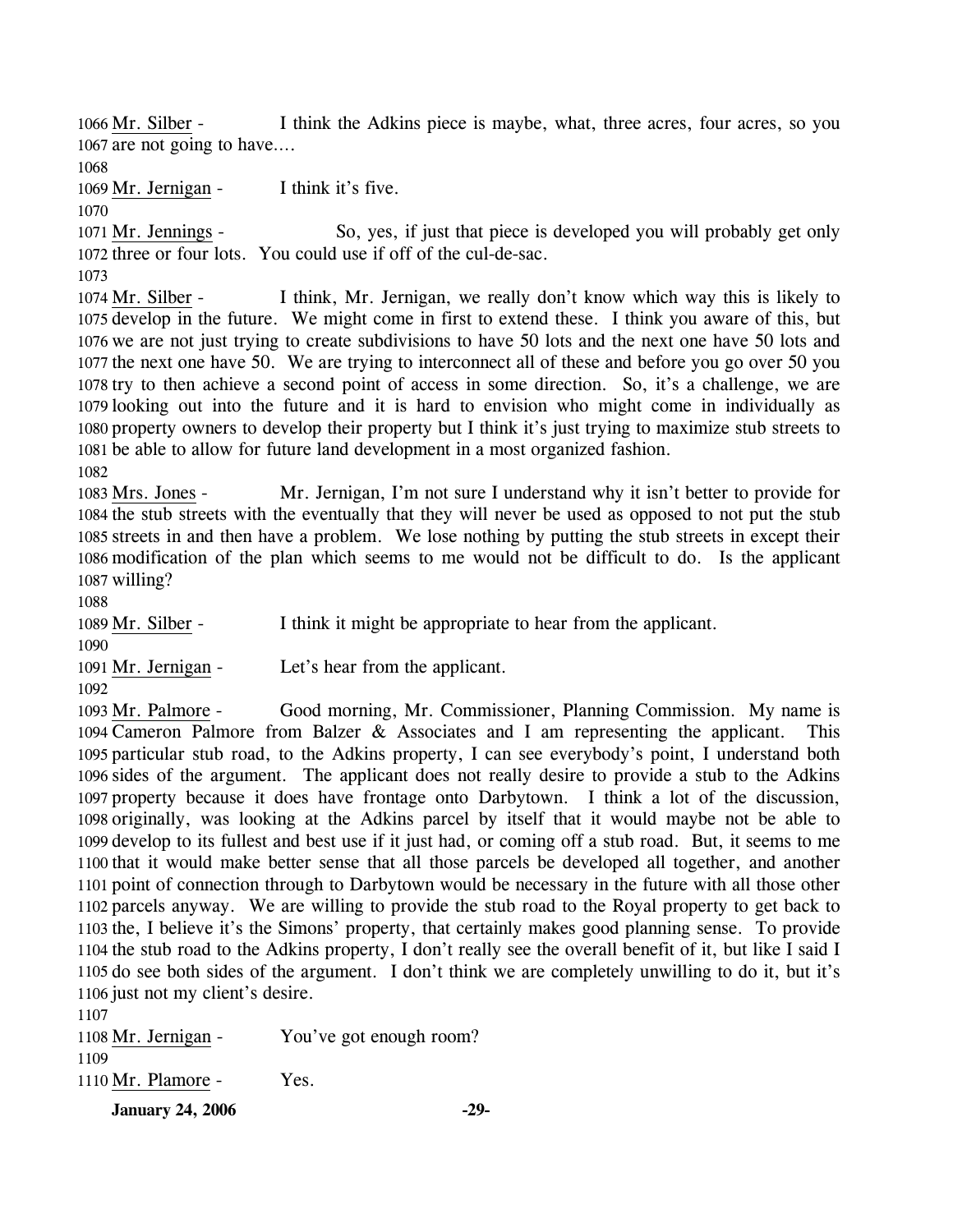1111 1112 Mr. Jernigan - Okay. All right. I'm going to go ahead and approve both stubs. 1113 1114 Mr. Vanarsdall - Are there any more questions? If not, entertain a motion, Mr. Jernigan. 1115 Mr. McGarry, can take care, I guess, would be item/condition No. 14, 1117 well, will change, excuse me because we don't have that in there. I guess we will make that 1118 condition No. 14 that there will be two stub roads. 1116 Mr. Jernigan -1119 1120 Mr. McGarry - Yes, sir. 1121 All right. With that, Mr. Chairman, I will move for approval of 1123 subdivision Ligon Estates, oh, excuse me, one other thing I want to clear up. Where the 1124 property comes up next to the Banning property, for the minutes, we don't want to have Mr. 1125 Banning landlocked there so I want to add it into the minutes that the driveway that is currently 1126 being used by the Banning's, that comes off of Hairwood, would be under adverse possession, 1127 which means that they would still be able to use it after this property.... We don't want a 1128 landowner come in there and chop his driveway off. So, I think that driveway has been used 1129 long enough to fall under adverse possession. 1122 Mr. Jernigan -1130 This driveway, Mr. Jernigan, I guess I'm not clear where it is. It runs 1132 through this property? 1131 Mr. Silber -1133 Well, if you look at the way the property runs up to, next to the Banning 1135 property headed to where it goes up to Hairwood, it actually goes off of the little chart here. 1136 But, it's right up here. They are using a common driveway, the Bannings are. They have to 1137 come across that lot, No.  $#12$ . 1134 Mr. Jernigan -1138 1139 Mr. McGarry - I'll give you another picture. 1140 1141 Mr. Silber - So, that would serve an existing house on Lot 12? 1142 1143 Mr. Jernigan - See where the Banning property is? 1144 1145 Mr. Silber - Yes. 1146 Okay, well that lot runs all the way up and separates Hairwood from the 1148 Banning's property. They are using an existing driveway there now. So, I want for the 1149 minutes to reflect that that's adverse possession that the Bannings have coming across that 1150 piece of property. 1147 Mr. Jernigan -1151 1152 Mr. Silber - Okay, I see your point. 1153 1154 Mr. Jernigan - Thank you. Are we clear now? 1155

**January 24, 2006** -30-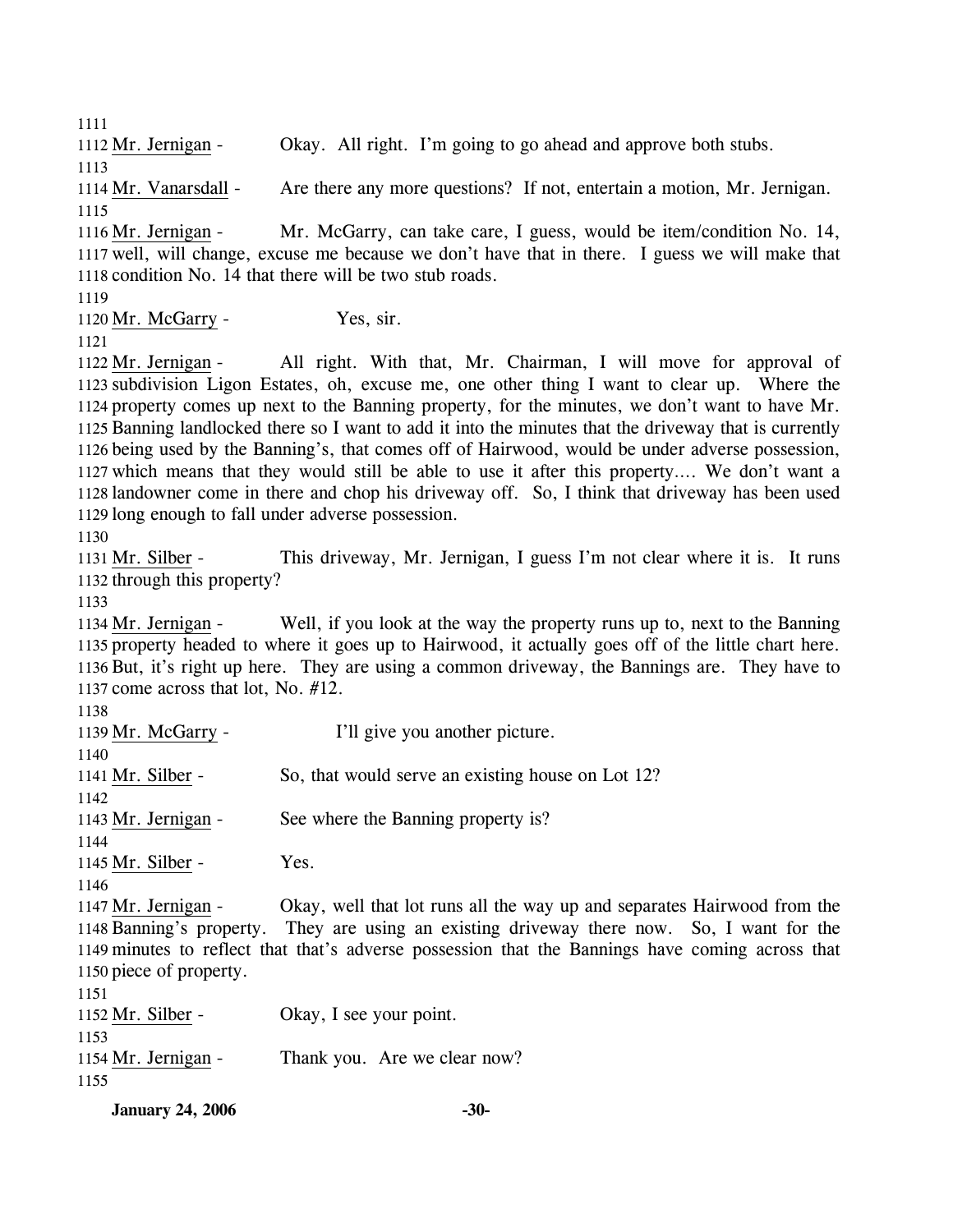1156 Mr. Vanarsdall - Yes. We need a motion on it.

1157

I'm going to finish the motion now. I will make a motion to approve 1159 subdivision Ligon Estates (January 2006 Plan) with the change to 30-lots and adding condition 1160 No. 14 on the two stub roads and also adverse possession on the driveway coming across the 1161 property subject to conditions for subdivision not served by public utilities and the following 1162 additional conditions Nos. 11 through 13 and No. 14 added. 1158 Mr. Jernigan -

1163 Mr. Branin - Second.

1164

The motion was made by Mr. Jernigan and seconded by Mr. Branin. All 1166 in favor say aye...all opposed say nay. The motion passes. 1165 Mr. Vanarsdall -

1167

1168 The Planning Commission granted conditional approval to subdivision Ligon Estates (January 1169 2006 Plan) subject to the standard conditions attached to these minutes for subdivisions not 1170 served by public utilities and the following additional conditions:

1171

1172 11. 1173 1174 The limits and elevation of the 100-year frequency flood shall be conspicuously noted on the plat and construction plans and labeled "Limits of 100-year floodplain." Dedicate floodplain as a "Variable Width Drainage & Utilities Easement."

1175 12. 1176 1177 12. The detailed plant list and specifications for the landscaping to be provided within the 25 foot-wide planting strip easement along Darbytown Road shall be submitted to the Department of Planning for review and approval prior to recordation of the plat.

1178 13. 1179 1180 13. If Civil War Era earthworks are found on the site, the developer shall provide the Henrico Recreation & Parks Department the opportunity to document, photograph and map the earthworks.

1181 14. 1182 1183 Extend Road B to the east property line abutting the Adkins parcel No. 845-688-9387 and extend Road C to the northwest to the property line abutting the Royal parcel No. 844-690- 6607.

1184 15. 1185 15. Ligon Estates, Lot 12, shall provide continued access to the Banning parcel No. 845-690- 4249.

1186

## 1187 **SUBDIVISION**

1188

Old Springfield Farm (January 2006 Plan) 4133 Old Springfield Road **Balzer & Associates, Inc. for Virginia Craft Homes, Inc., Steven A. Serafim and Dilnessaw Biten:** The 7.5325-acre site proposed for a subdivision of 15 single-family homes is located on the south line of Old Springfield Road approximately 430 feet east of Springfield Court on parcels 762-771-2433 and 762-771-7035 (part). The zoning is R-2AC, One-Family Residence District (Conditional). County water and sewer. **(Brookland) 15 Lots** 

1189

Is there anyone in the audience in opposition to subdivision Old 1191 Springfield Farm, in the Brookland District? No opposition. Good morning, Ms. Goggin. 1190 Mr. Vanarsdall -1192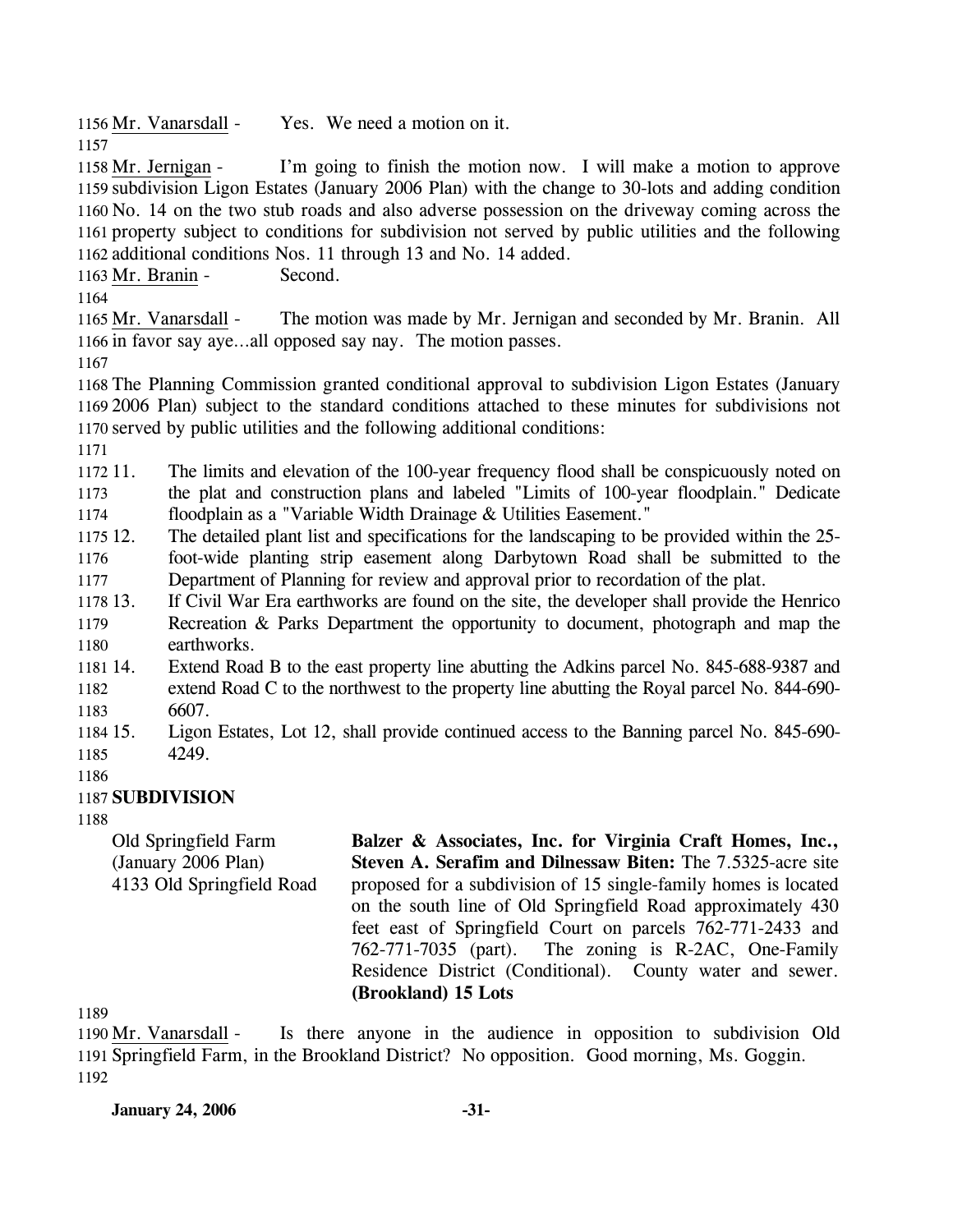A revised annotated plan was just handed out to you. The revised plan 1194 addresses staff's concern about the location of the entrance road's cul-de-sac in relation to the 1195 adjacent lots in the neighboring subdivision. The original plan only provided 15 feet of 1196 separation from the new cul-de-sac to the property line. The revised plan provides 36 feet 1197 from the edge of the cul-de-sac to the property line. Staff has requested and the developer has 1198 agreed to provide some landscaping in the area between the cul-de-sac and the neighboring lots 1199 to soften the visual impact of the cul-de-sac as well as trying to alleviate headlights shining into 1200 the rear of their homes. 1193 Ms. Goggin -

1201

 The revised plan was submitted after the deadline for new information and will require a time limit waiver by the Commission. Staff can recommend approval subject to the annotations on the revised plan, the standard conditions for conditional subdivisions served by public utilities, conditions Nos. 12 through 15 in the agenda. Cameron Palmore, the project's engineer, and Randy Gibson, the developer, are here if you have any questions of them and I will be happy to answer any questions the Commission may have.

1208

Are there any questions of Ms. Goggin by Commission members? Where you have "Staff recommends the 25 plantings along Old Springfield Road. An 1210 1211 annotation will take care of it being done, right? 1209 Mr. Vanarsdall -

1212

1213 Mrs. Goggin - Yes, sir.

1214

1215 Mr. Vanarsdall - I want to make sure. 1216

1217 Mr. Silber - The type of landscaping would be determined when?

1218

At time of landscape plan, but we have talked about it. It is not 1220 necessarily, it doesn't have to meet the buffer standards but something that would soften the 1221 visual impact but be high enough to block headlights going into the rear of people's homes. 1219 Ms. Goggin -

1222

So, a separate landscape plan would be submitted at the time of 1224 construction plan? 1223 Mr. Silber -

1225

Usually after construction plan, prior to recordation of the plat, and, 1227 installation definitely prior to issuance of all the CO's. 1226 Ms. Goggin -

1228

I see that Randy Gibson, the applicant, is in the audience. Do you agree 1230 to this Randy? 1229 Mr. Vanarsdall -

1231

1232 Mr. Gibson - Yes.

1233

Okay. Thank you. Are there any more questions? If not, I will move 1235 approval of Old Springfield Farm with the annotations on the plans, the conditions subject to 1236 the standard conditions of subdivisions served by public utilities and the following conditions 1237 Nos. 12 through 15. 1234 Mr. Vanarsdall -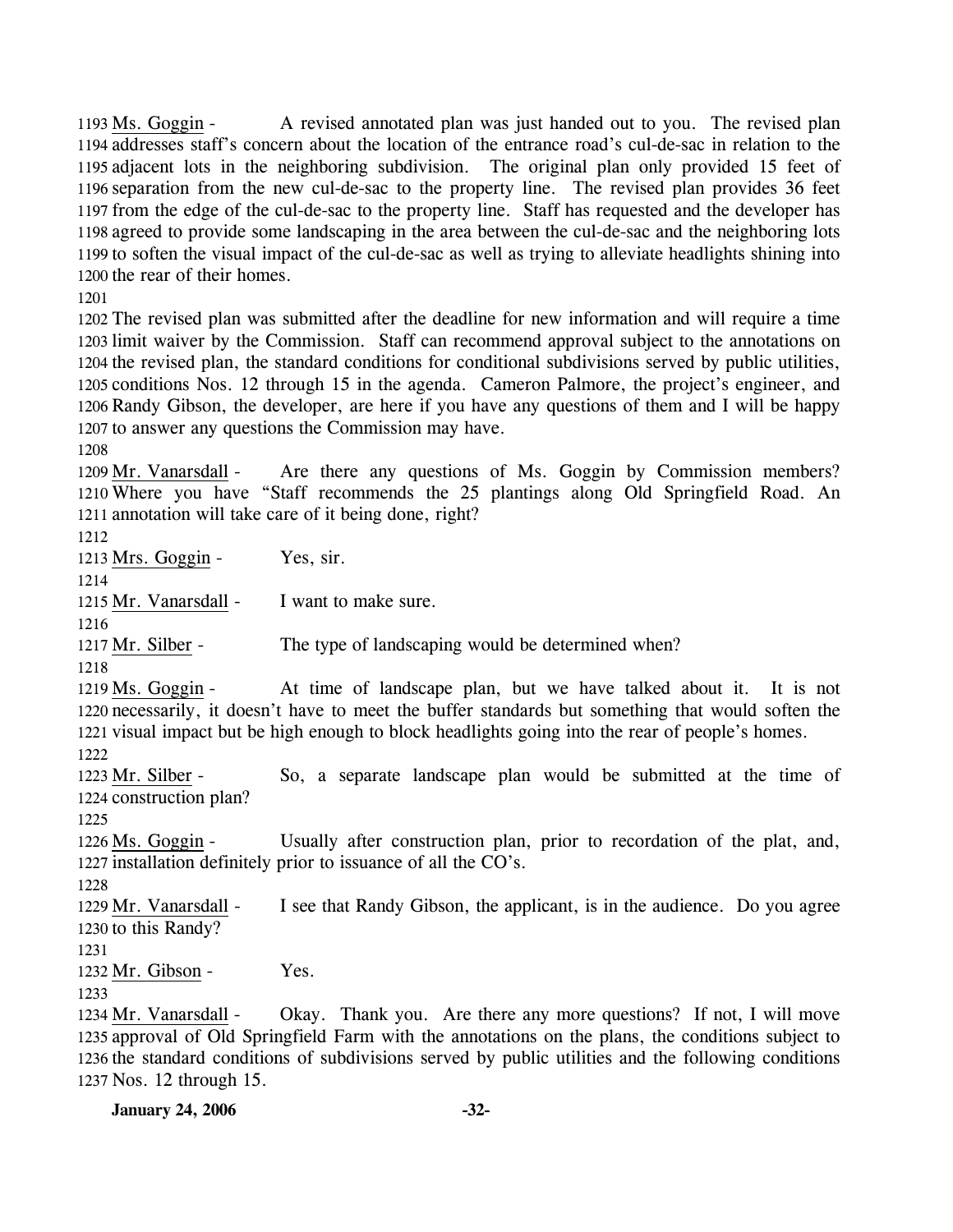1238

1239 Mr. Jernigan - Second.

1240

The motion was made by Mr. Vanarsdall and seconded by Mr. Jernigan. 1242 All in favor say aye...all opposed say nay. 1241 Mr. Vanarsdall -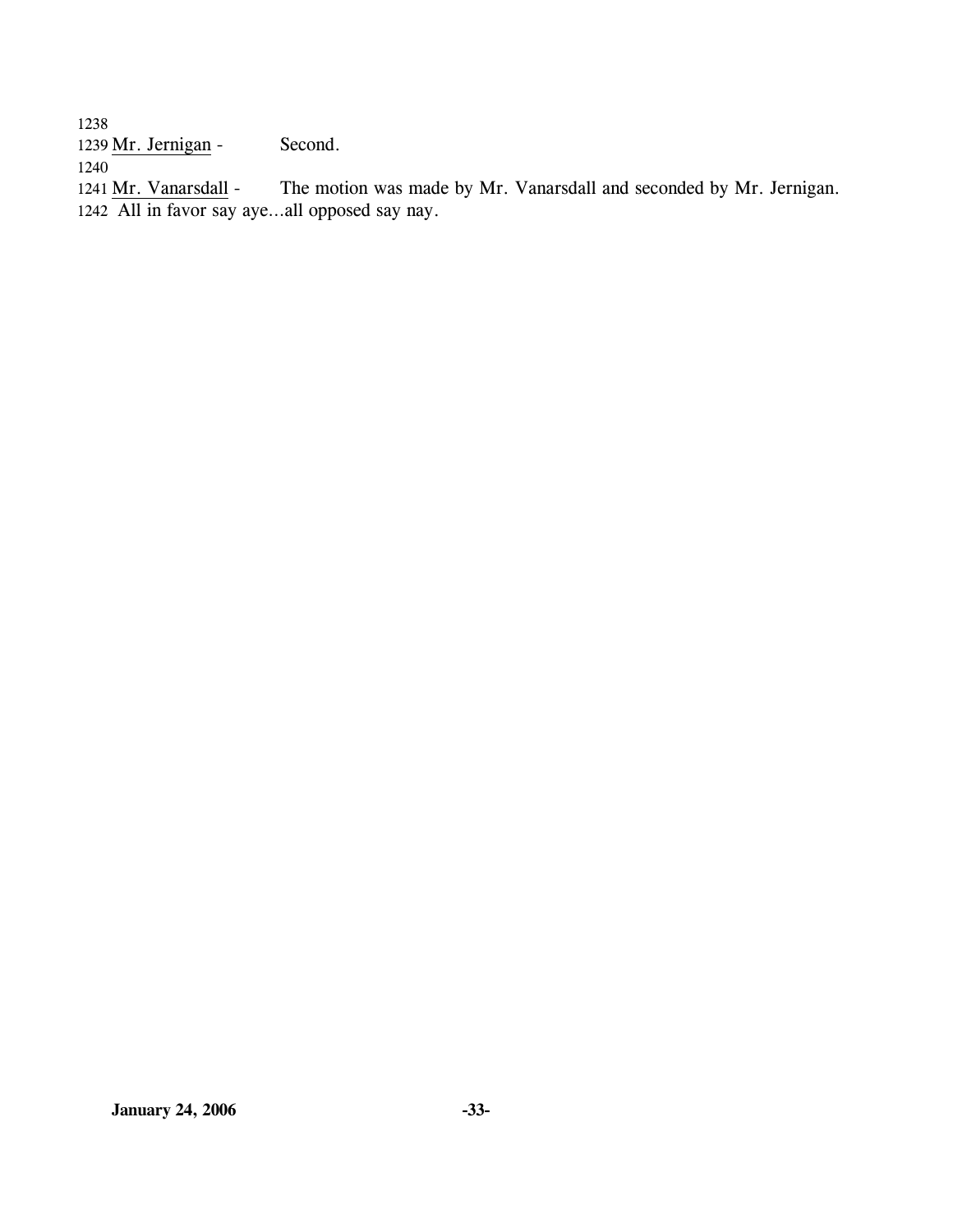I want to waive the time limit on this revised staff plan because Ms. 1244 Goggin didn't get it until about 4:30 p.m. yesterday afternoon, right? 1243 Mr. Vanarsdall -1245 1246 Ms. Goggin - Yes, sir. 1247 1248 Mr. Vanarsdall - I think you did good to get it here. 1249 1250 Ms. Goggin - Well, I appreciate them working with me until the last minute. 1251 I do too. Thank you. I move that the staff plan of Old Springfield Farm 1253 dated January, what? 1252 Mr. Vanarsdall -1254 1255 Ms. Goggin - The stamp says January 24, it's hard to read. 1256 1257 Mr. Vanarsdall - January 24, 2006. 1258 1259 Mr. Silber - Okay. 1260 1261 Mr. Jernigan - Second. 1262 The motion was made by Mr. Vanarsdall and seconded by Mr. Jernigan. 1264 All in favor say aye...all opposed say nay. The motion passes. 1263 Mr. Vanarsdall -

1265

 The Planning Commission granted conditional approval to subdivision Old Springfield Farm (January 2006 Plan) subject to the standard conditions attached to these minutes for subdivisions served by public utilities, the annotations on the plan, the following additional conditions and the approval to waive the time limit on the revised plan.

1270

- 1271 12. 1272 The detailed plant list and specifications for the landscaping to be provided within the 25foot-wide planting strip easement along Old Springfield Road shall be submitted to the
- 1273 Department of Planning for review and approval prior to recordation of the plat.

1274 13. 1275 Any necessary offsite drainage easements must be obtained prior to approval of the construction plan by the Department of Public Works.

1276 14. 1277 The proffers approved as part of zoning case C-48C-05 shall be incorporated in this approval.

1278 15. 1279 1280 1281 1282 1283 1284 1285 15. Any future building lot containing a BMP, sediment basin or trap and located within the buildable area for a principal structure or accessory structure, may be developed with engineered fill. All material shall be deposited and compacted in accordance with the Virginia Uniform Statewide Building Code and geotechnical guidelines established by a professional engineer. A detailed engineering report shall be submitted for the review and approval by the Building Official prior to the issuance of a building permit on the affected lot. A copy of the report and recommendations shall be furnished to the Directors of Planning and Public Works.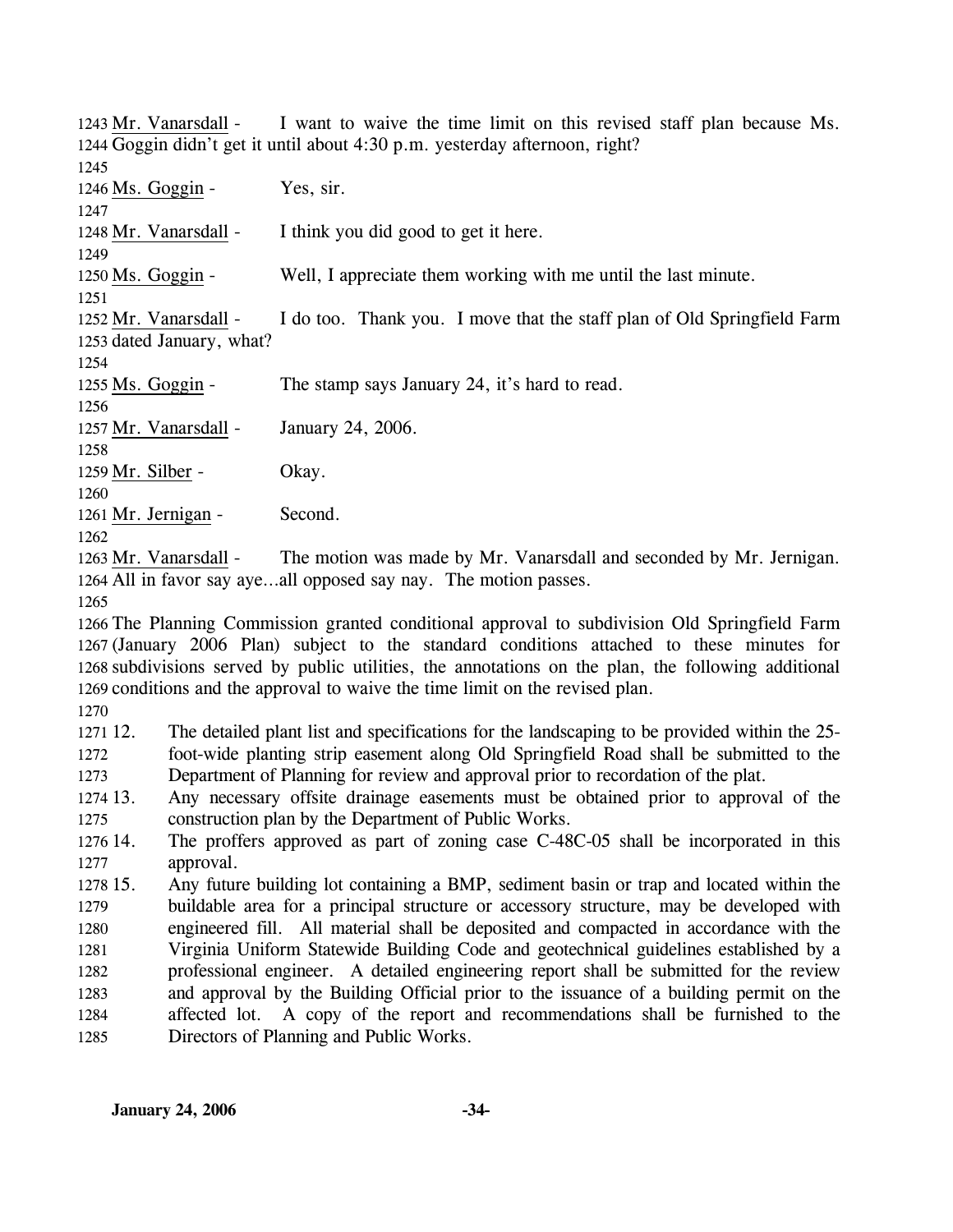#### 1286 **PLAN OF DEVELOPMENT (Deferred from the December 14, 2005, Meeting)**  1287

| POD-77-05               | Engineering Design Associates for Medalist & Wre-Byrd          |
|-------------------------|----------------------------------------------------------------|
| Byrd Center Expansion – | LLC: Request for approval of a revised plan of development,    |
| Phase 6 and 7           | as required by Chapter 24, Section 24-106 of the Henrico       |
| 2800 Charles City Road  | County Code, to construct two, one-story, office/warehouses    |
| (POD-38-00 Revised)     | consisting of a 93,000 square foot Phase 6 and a 70,000 square |
|                         | foot Phase 7. The 19.792-acre site is located at 2800 Charles  |
|                         | City Road, approximately 600 feet east of Laburnum Avenue      |
|                         | on parcel 818-709-1325. The zoning is M-1, Lighting            |
|                         | Industrial District. County water and sewer. (Varina)          |

1288

Is there anyone in the audience in opposition to POD-77-05, Byrd Center Expansion – Phase 6 and 7, in the Varina District? No opposition. Mr. McGarry. 1290 1289 Mr. Vanarsdall -

1291

Revised sewer profiles were received as of, I think, Monday or 1293 Tuesday and as of late yesterday afternoon DPU told me that they could now recommend 1294 approval. So, all issues were with utilities and were underground. So, your surface layout 1295 does not change from the plans in your packet. With DPU's recommendation of approval, 1296 staff can now recommend approval subject to the annotations on the plans, the standard 1297 conditions for developments of this type and the following conditions Nos. 24 through 31. I'll 1298 be happy to answer any questions. 1292 Mr. McGarry -

1299

Are there any questions of Mr. McGarry by the Planning Commission? 1301 No questions. Mr. Jernigan. 1300 Mr. Vanarsdall -

1302

Okay. With that, Mr. Chairman, I will move for approval of POD-77-1304 05, Byrd Center Expansion - Phase 6 and 7, subject to the standard conditions for 1305 developments of this type and the following additional conditions Nos. 24 through 31 and 1306 staff's approval as of 4:30 p.m. yesterday afternoon. 1303 Mr. Jernigan -

1307

1308 Mrs. Jones - Second.

1309

The motion was made by Mr. Jernigan and seconded by Mrs. Jones. All 1311 in favor say aye...all opposed say nay. The motion passes.  $1310$  Mr. Vanarsdall -

1312

1313 The Planning Commission approved POD-77-05, Byrd Center Expansion – Phase 6 and 7, 1314 subject to the standard condition attached to these minutes for developments of this type, the 1315 annotations on the plans and the following additional conditions:

1316

1317 24. 1318 The developer shall provide fire hydrants as required by the Department of Public Utilities and Division of Fire.

1319 25. 1320 1321 Any necessary off-site drainage and/or water and sewer easements must be obtained in a form acceptable to the County Attorney prior to final approval of the construction plans.

**January 24, 2006 -35-**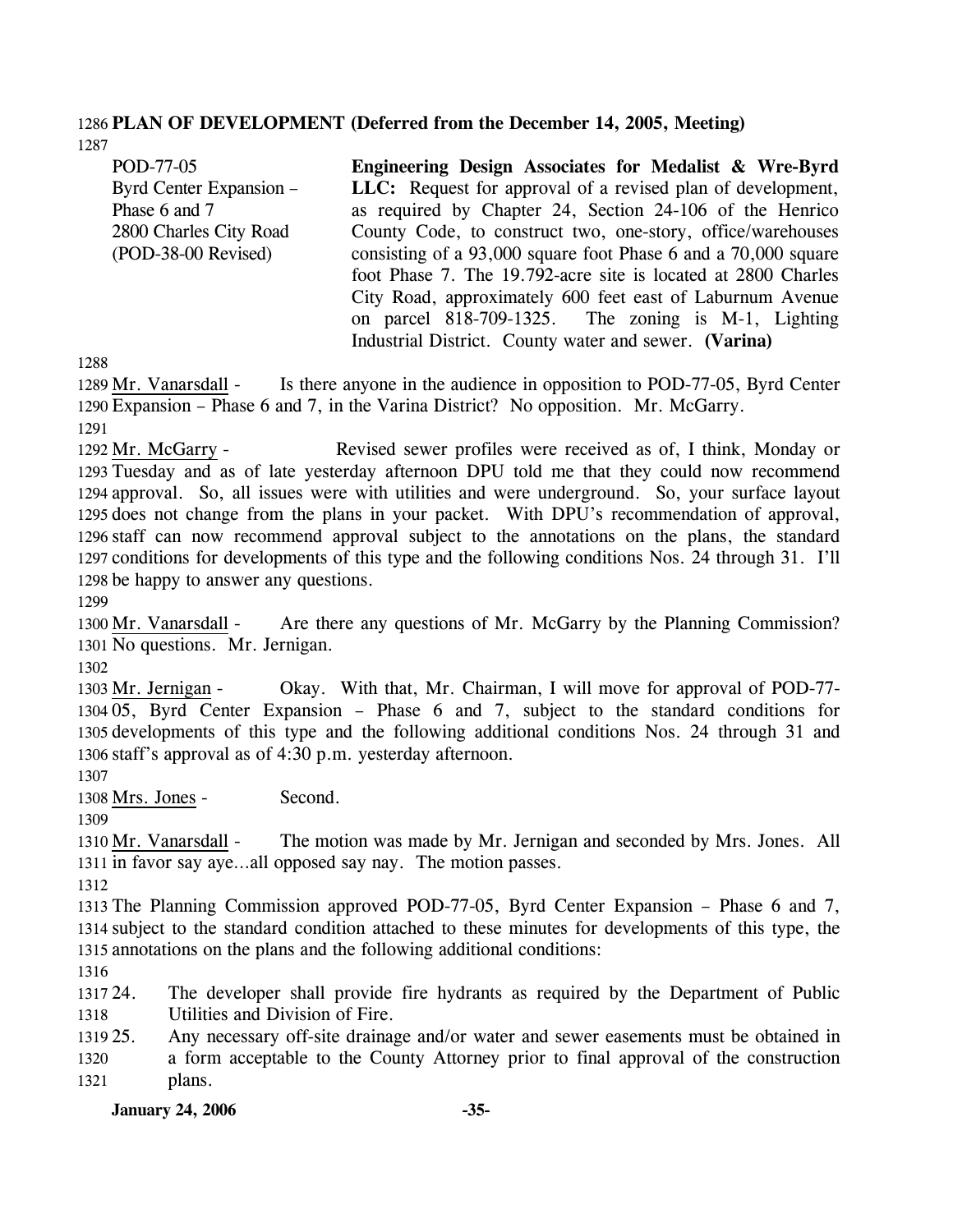1322 26. 1323 1324 26. Deviations from County standards for pavement, curb or curb and gutter design shall be approved by the County Engineer prior to final approval of the construction plans by the Department of Public Works.

1325 27. 1326 1327 Insurance Services Office (ISO) calculations must be included with the plans and contracts and must be approved by the Department of Public Utilities prior to the issuance of a building permit.

1328 28. 1329 1330 Approval of the construction plans by the Department of Public Works does not establish the curb and gutter elevations along the Henrico County maintained right-ofway. The elevations will be set by Henrico County.

1331 29. 1332 1333 29. Evidence of a joint ingress/egress and maintenance agreement must be submitted to the Department of Planning and approved prior to issuance of a certificate of occupancy for this development.

1334 30. 1335 1336 The certification of building permits, occupancy permits and change of occupancy permits for individual units shall be based on the number of parking spaces required for the proposed uses and the amount of parking available according to approved plans.

1337 31. 1338 1339 31. Provide dumpster pads and enclosures for the 15 dumpsters in the parking spaces located at the rear of the existing Byrd Center buildings. Include the enclosure details in the construction plans. All enclosure materials shall be masonry except for the gates.

1340

## 1341 **SUBDIVISION (Deferred from the December 14, 2005, Meeting)**

1342

Hoke Brady Farms (October 2005 Plan) Kingland Road **Engineering Design Associates for Charlie H. Purks, Sr. and D. P. Purks Trust and G & G Limited:** The 126.30-acre site proposed for a subdivision of 43 single-family homes is located on the north line of Kingsland Road between Varina Road and the U.S. Park Service property on parcel 812-674- 1758 The zoning is A-1, Agricultural District. Individual well and septic tank/drainfield. **(Varina) 43 Lots** 

1343

Is there anyone in the audience in opposition to Hoke Brady Farms, in 1345 the Varina District? No opposition. Mr. McGarry. 1344 Mr. Vanarsdall -

1346

An additional 25-foot planting strip easement has been annotated 1348 to be added to the plan for three lots in there. These lots are those that have a Virginia Power 1349 easement crossing them and it's open visible from Kingsland Road. So, to help screen those 1350 rear yards from Kingsland Road, staff has annotated that request, at the request of the 1351 applicant, to add this 25-foot planting strip along three of those lots. 1347 Mr. McGarry -

1352

 In addition, we have a 40-foot planting strip easement along the National Battlefield Park property, and we also have the requirement shown in condition No. 17 and that is for lots 14 through 16 be constructed with the dwellings facing Hoke Brady Road, which is National Battlefield Park's property. Condition No. 17 has been revised on your addendum to request a double-facing front of a house. In other words, the house will have a house facing the National Park property and it will also face the internal road.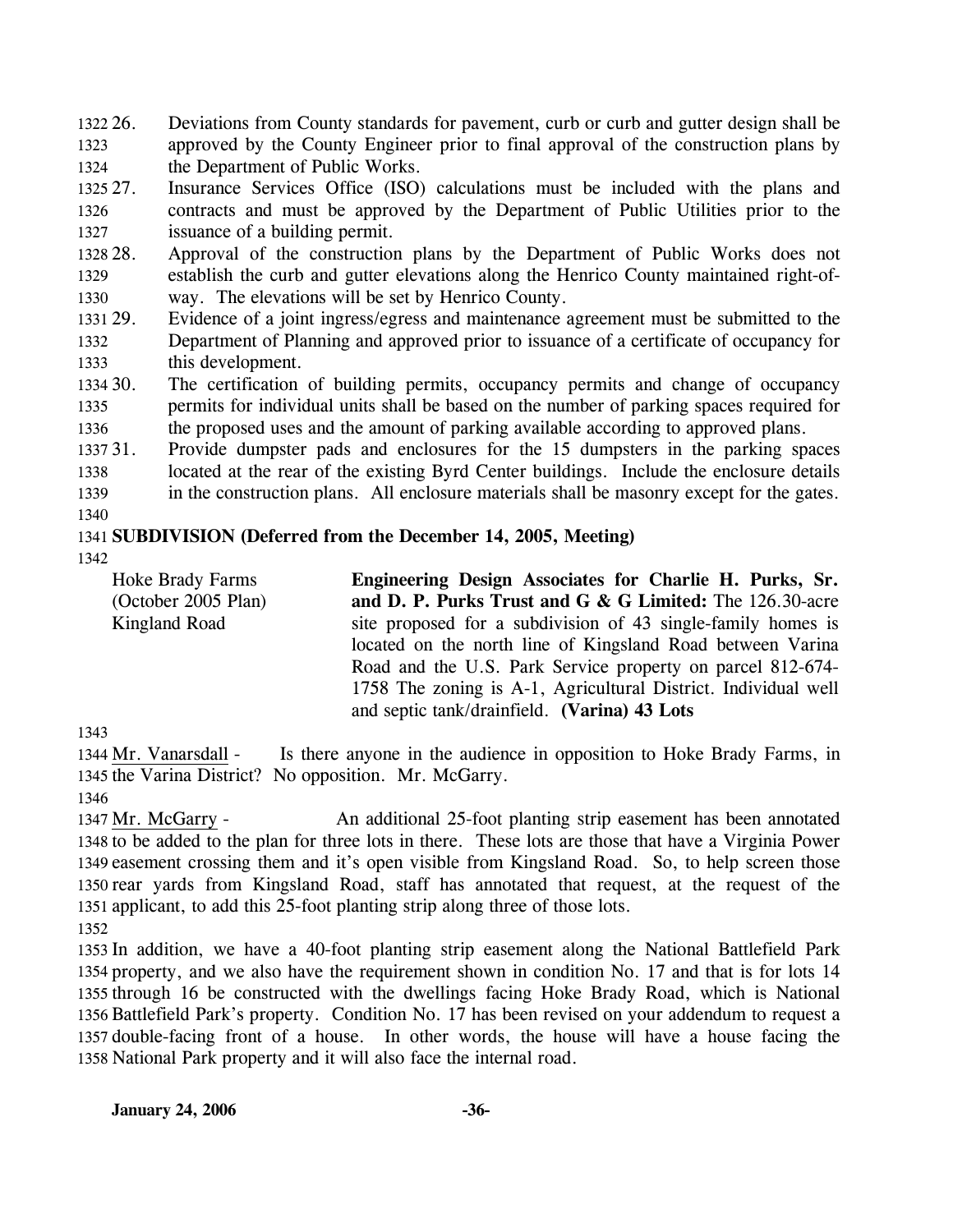Finally, the staff has recommended a hard-surface walking trial within the 10-foot common area that would connect this subdivision to the National Park property abutting the house currently owned by Mr. Broaddus. That house is not a part of the subdivision. With that, staff can recommend approval subject to the standard conditions for subdivisions not served by public utilities and the following additional conditions Nos. 11 through 16 and the revised No. 17 on the addendum.

1365

1366 Mr. Vanarsdall - Are there any questions of Mr. McGarry by Commission members? 1367

Mr. McGarry, did you receive the new plans from EDA showing the 1369 buffer area on the other side of the power lines? 1368 Mr. Jernigan -

1370

Yes, sir. And rather than substitute that drawing, I just annotated 1372 the staff plan that you have for the three lots that were affected. 1371 Mr. McGarry -

1373

That gives them good cover. They checked with Virginia Power and 1375 they have, they need to go ahead and build that. Now, also I talked with Mr. Godsey this 1376 morning, well I discussed it the other day, but they want to add landscaping on each corner 1377 with an entrance sign on each corner into the subdivision. So, there will be additional 1378 landscaping that will be on each corner of the entrance. Now this case has been going on for a 1379 while and I thought I had everything straight. It's going to be straight by the time we leave 1380 here. But, to adjust condition No. 17, we had those houses facing Hoke Brady Road because 1381 when I first talked to the National Park Service they didn't want to look at the backyards. 1382 Then I called the other day and told them this was coming up and that we had turned the 1383 houses around and they don't want to look at the front yards. So, they don't want to see either  $1384$  side of it. 1374 Mr. Jernigan -

1385

1386 Mr. McGarry - They don't want the houses, do they?

1387

Right. And with Mr. Silber's concern about having a front entrance on 1389 both sides, I just can't do that. So, what I want to do is, we are going to turn these houses 1390 back around for them to face internally. And, in that way people will be able to have a back 1391 porch. 1388 Mr. Jernigan -

1392

So, there is no need for No. 17 at all then? We are going to let it 1394 be a traditional layout of houses fronting a public street. 1393 Mr. McGarry -

1395

We can delete No. 17. Now, on item No. 15, the Park Service owns a 1397 small area on the right of Hoke Brady Road, which abuts up to, here. And, they don't want a 1398 walking access through there, through the park. They feel it's a liability situation for the 1399 government. And, really I don't know that, well, we've got walking trials but I don't know 1400 that I want to put a walking trial between two houses. That's a little bit intrusive. Sir? 1396 Mr. Jernigan -1401

1402 Mr. Vanarsdall - I said, I wouldn't. If I want to walk I'd just go through the bushes. 1403

**January 24, 2006 -37-**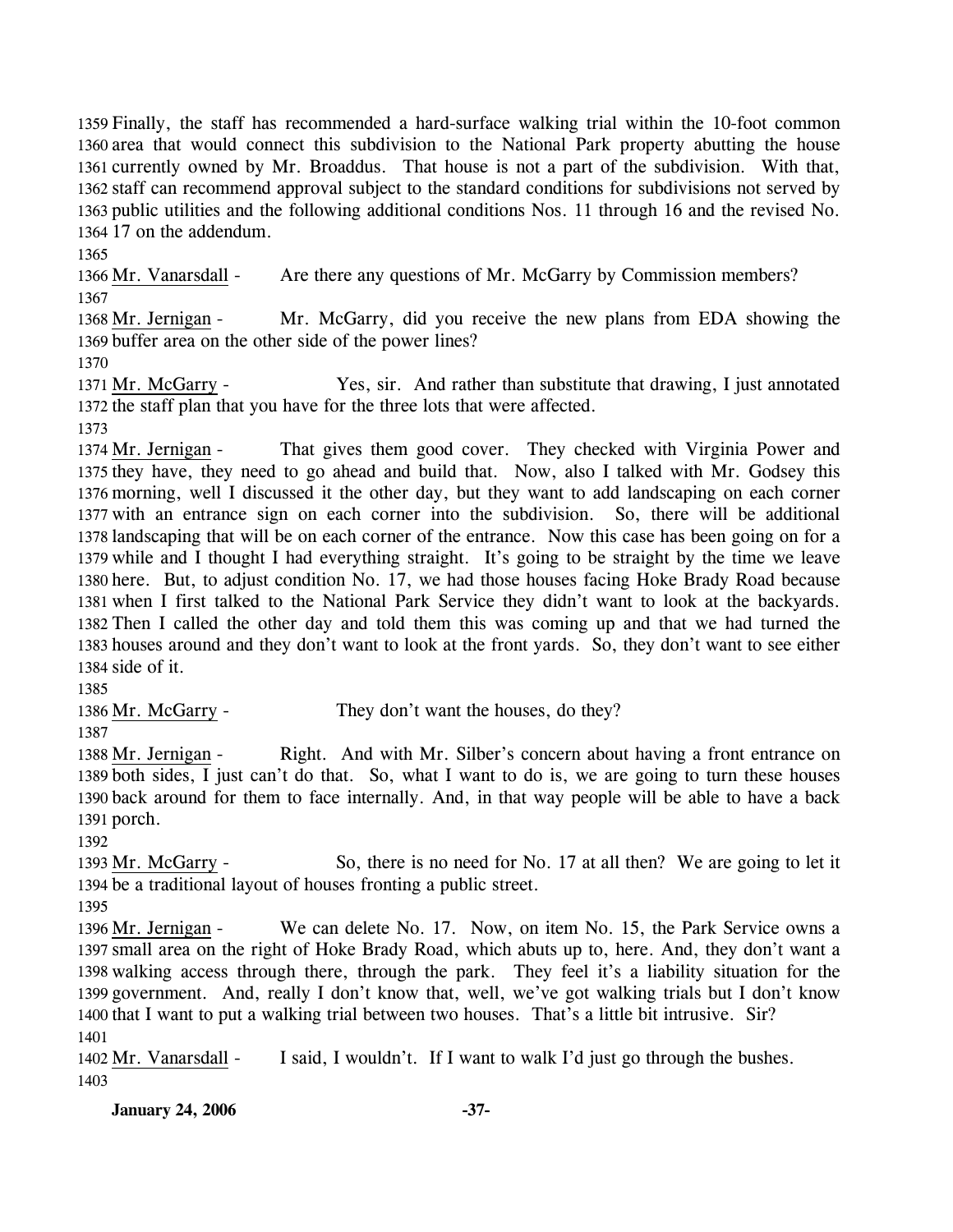1404 Mrs. Jones - That's the problem. 1405 1406 Mr. Vanarsdall - I've done that before. 1407 1408 Mrs. O'Bannon - I have some neighbors that will do that. 1409 I want to delete No. 15 also about having a walking trail going over to 1411 Hoke Brady Road. Now, we have a 40-foot buffer, the applicant was willing to give us 40 feet 1412 rather than 25 to hide the homes on Hoke Brady, which we can't hide everything, but that is a 1413 natural landscape buffer. 1410 Mr. Jernigan -1414 1415 Mrs. Jones - May I ask a question? 1416 1417 Mr. Vanarsdall - So, what do you want to do with, oh, I'm sorry. 1418 Well, I may be addressing what you are asking about. My thought is if 1420 you don't provide, I mean, one of the great benefits is to be in this setting here. If you don't 1421 provide a connection between these subdivisions and the park one will be made wherever it 1422 happens to hit. Wouldn't it be better to specify so that there is a controlled access as opposed 1423 to let people kind of make their way through, however they decide to do it. 1419 Mrs. Jones -1424 I hate to point that out too, but I've seen it happen before and people 1426 will, literally there was a legal case where people for about 10 or 15 years, and maybe even 20 1427 years, had done that, cut through a side yard to get to a location such as this. And, new people 1428 brought the house and put up a fence on either side of it to keep people from doing that. It 1429 became a court case and the court made them take the fence down because they said it was 1430 after 20 years, I think it was.... 1425 Mrs. O'Bannon -1431 1432 Mr. McGarry - It had an easement to it. 1433 1434 Mrs. O'Bannon - …had an easement. There was…. 1435 1436 Mr. McGarry - Prescriptive easement is probably the term. 1437 Maybe that's the term? So, I mean, those are just some of the types of 1439 things that come up. You know, you can't predict the future but that does.... 1438 Mrs. O'Bannon -1440 I thought about that too, but I just hate having a walking trial between 1442 two people's houses because that is intrusive, that's just like somebody walking through your 1443 yard whenever they want to. 1441 Mr. Jernigan -1444 Well, if I can, by having mediating a case that was like that, we had the 1446 fence built about six feet, well, not six feet, but a few feet apart and the two people on either 1445 Mrs. O'Bannon -

1447 side of the property put up their fence and it was maintained and it was a walkway and, I could 1448 go through it, yes, it worked out, I mean, yes it is, it is intrusive but when you have, I don't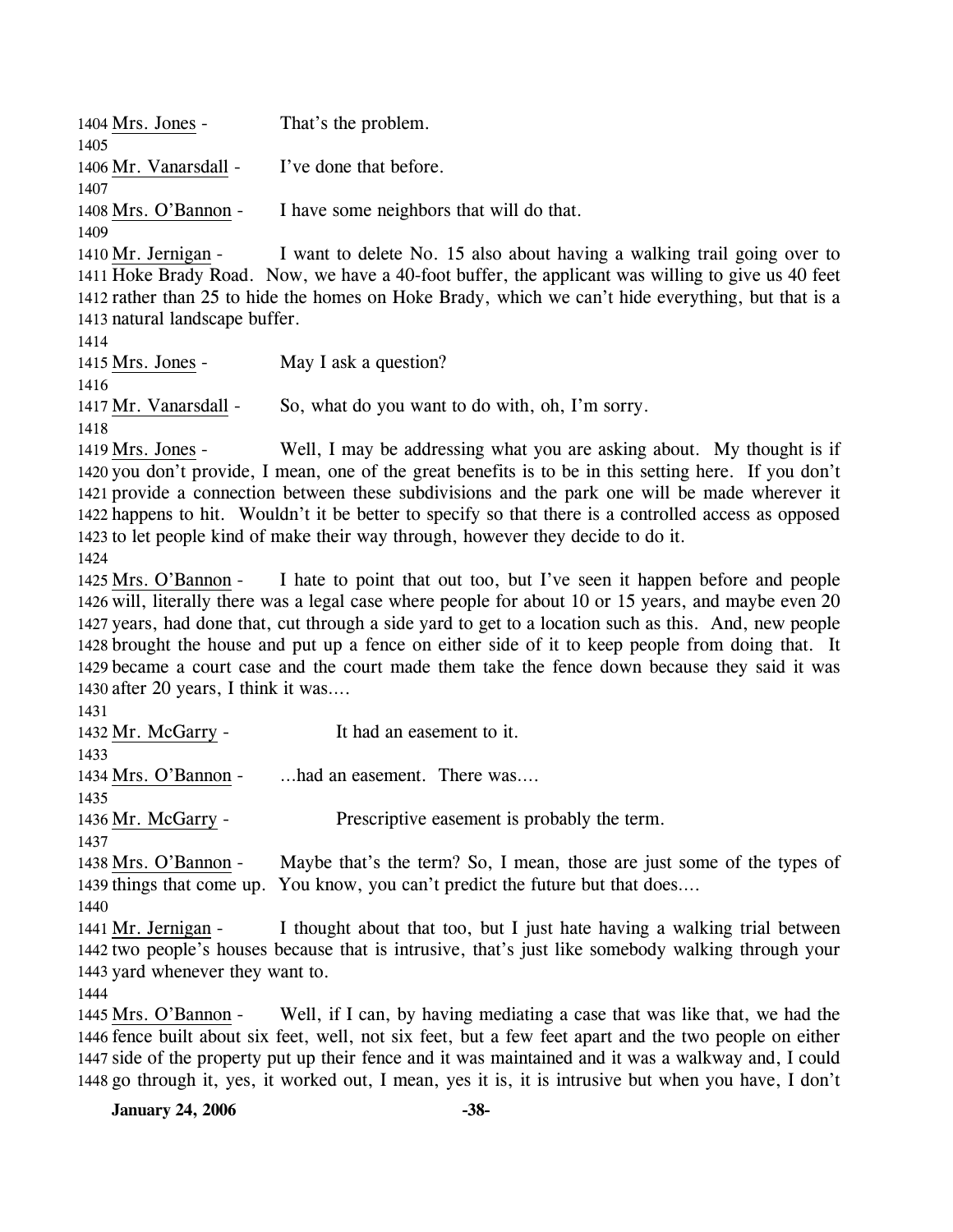**January 24, 2006** -39-1449 know, what you call it, an attractive nuisance, you know, a nice park like that area, like that 1450 behind it, people are going to try to get there. I mean that's probably the only way I can put 1451 it. People are just that way. They are going to try to get in there from the neighborhood. 1452 The Park Service don't want you in there. I mean, they explained to me 1454 that they don't want people coming in through that way. 1453 Mr. Jernigan -1455 But they will. It is a "Catch  $22$ ." And I agree, I don't know how to 1457 answer the question but, you know, those are some thoughts that I have. I see the staff over 1458 there laughing. They probably have cases too that they are thinking about. 1456 Mrs. O'Bannon -1459 There are many things a homeowner can do to provide some separation 1461 between himself and a more public space with landscaping and those kind of things. I would 1462 suggest that one of the things that people will love about this location is the fact that they are in 1463 that kind of proximity. 1460 Mrs. Jones -1464 Over at the vicinity where the trail comes through it will probably be 1466 right. 1465 Mr. Jernigan -1467 And if the Park Service is against having the trail coming in to them then 1469 you know you are welcoming people into somewhere that the park is going to try to keep out, 1470 by that trail. 1468 Mr. Branin -1471 Mr. Jernigan, has the Park Service made comments that they don't want 1473 any pedestrian connection? 1472 Mr. Silber -1474 Yes, they don't want it because they say it's walking.... They have an 1476 easement on the side of Hoke Brady and they said they don't want it because it is a liability 1477 issue, which I think is... Well, that's not what I am really worried about. I tell you what I am 1478 going to do, I'm going to approve it the way I told the developer I was going to do it, and then 1479 I'll will work on it between now and the time of finals. But, as of today, I want to delete No. 1480 15 and I want to delete No. 17. 1475 Mr. Jernigan -1481 1482 Mr. McGarry - We have a citizen to make a comment. 1483 1484 Mr. Jernigan - Okay. Hi, Nelda. 1485 Good morning. I'm Nelda Snyder and I live very close by. I have three 1487 things I want to bring up. I agree with Mr. Jernigan that the houses should face the interior of 1488 the subdivision and actually people who live along Hoke Brady Road and the Park Service 1489 agree with that too. 1486 Mrs. Snyder -1490 1491 Mr. Jernigan - Now. 1492 1493 Mrs. Snyder - Now they do, yes. But, one thing that might be a solution to any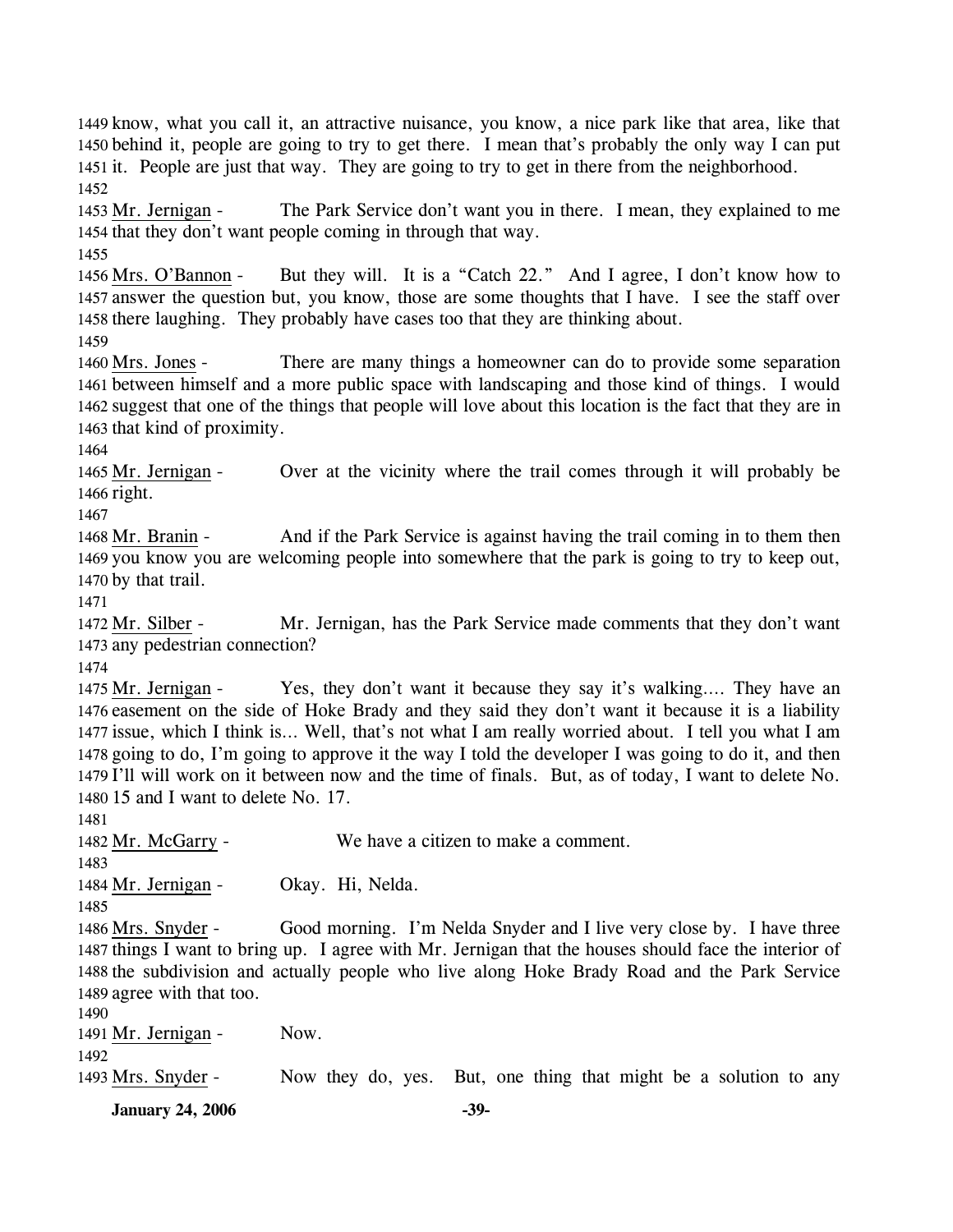problems, like Mr. Silber said, you shouldn't have the back of a house showing, if we could reinforce that 40-foot buffer, there's no guarantee that that's going to be enough, thick enough, to hide the backs of the houses. So, if they developer would agree to reinforce wherever necessary with bushy shrubs I think that will solve a great deal of the problem. You wouldn't see the backyard though.

 Another thing, the Broaddus house is just sitting there like a sore thumb. It's not going to match this subdivision. It is for sale. I wonder if the developer would have any interest in buying it and including it in his subdivision? It seems like it would make things work out better.

 The walking trail, you know, the Park Service, our tax dollars pay for that. That's publicly paid for land, whether it's national, state or whatever, this is national, but that's open to the public and as much as they don't want people tracking here and there, most of their problem is with loitering with relic hunters or speeders on the park road. The brest works that have to be protected are on the opposite side of Hoke Brady so that wouldn't be a problem with going through on that side as far as a trail or for people walking from the end of the trail onto the road. It probably wouldn't be good to take bicycles through but, you know, I think the Park Service has to be open to the public because they are a public entity.

 I don't think a walking trail is important. There must be a way to put it along that topside or along two of these very long lots where they maybe couldn't be so, intrusive. Does the staff have a good suggestion, since you all have dealt with this?

I think, Mrs. Snyder, my comment would be that...I understand where 1519 Mr. Jernigan is coming from, I think he has a good point. I think it really depends on how 1520 that pathway through there is designed. You can design something that can be an irritant to the 1521 adjacent property owners or you can design it so that it would hardly be noticed. I think these 1522 lots are very large. All of these exceed an acre in size, some of these exceed two acres, so you 1523 are not talking about a path that would be right up on someone's house, first of all. 1518 Mr. Silber -

 Second of all, we have a lot of communities in Henrico that have paths through them. Raintree comes to mind where the path system runs all through the community. It runs along the back of houses in many circumstances. In fact, that is a community that people desire to move to because of the ability to move around in a pedestrian fashion.

 So, I think having one path go between two houses really is not a concern of mine, but I think it is going to depend on how it is designed. I think it's important to design it. I know that the Broaddus property is there. I don't know if this is the right place for it, or if it should be between two other lots. I don't know if this is the right place for it, but I think it can be designed right. But, I understand where Mr. Jernigan is coming from. 

| 1999.<br>1536 Mr. Vanarsdall - | What is proposed inside that 40-foot buffer? |
|--------------------------------|----------------------------------------------|
| 1537                           |                                              |
| 1538 Mr. Jernigan -            | It's natural landscape.                      |

**January 24, 2006 -40-**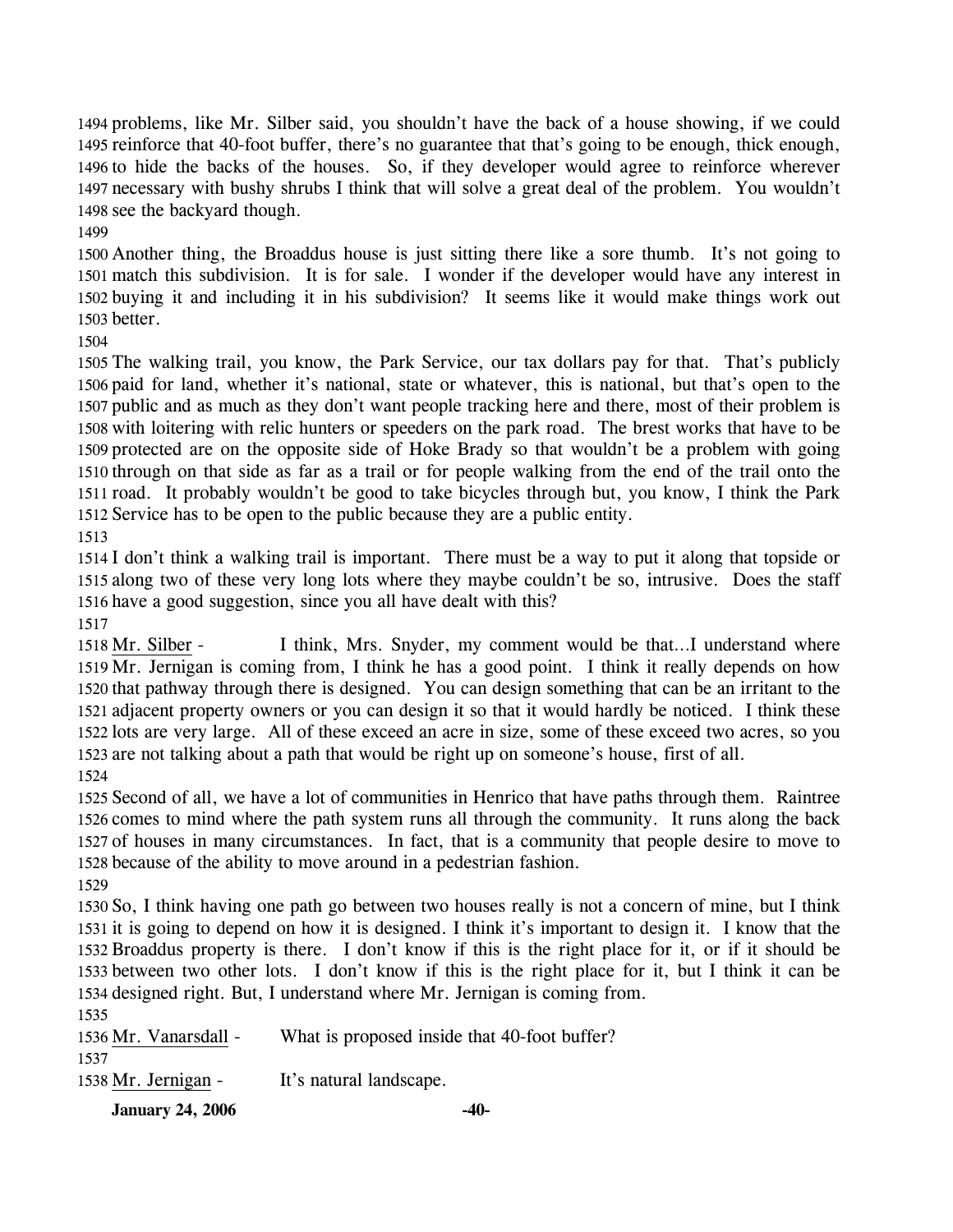1540 Mr. Vanarsdall - And they are going to leave it natural, and a lot of it is evergreen? 1541 1542 Mr. Jernigan - Yes. The word natural, though, implies that you will never like you can't take 1544 anything down either and you can't add anything, doesn't it? I mean, you can't add anything 1545 and you can only remove things like if they die or if they fall down. Is that the way it's worded? 1546 1543 Mrs. O'Bannon -1547 I don't, excuse me, it doesn't say natural landscape buffer, it says 40-1549 foot planting strip easement. 1548 Mr. Jernigan -1550 Make note of condition No. 12. Number 12 does say "a detailed plant 1552 list and specifications for the landscaping to be provided within the 40-foot-wide planting strip 1553 easement along the National Battlefield Park. So, we have worded a condition here that will 1554 require them to come back and provide supplemental landscaping. 1551 Mr. Silber -1555 The developer has told me, and I spoke to him again this morning, he 1557 will do in there whatever we need to do to get it straight. 1556 Mr. Jernigan -1558 1559 Mr. Vanarsdall - That's the key to what's she's saying, it's what's inside of the 40 feet. 1560 1561 Mr. Jernigan - Right. We can add additional planting to it. 1562 And you said that you would work on this 15 and that's what Mr. Silber 1564 is saying. It could be done in a different way. 1563 Mr. Vanarsdall -1565 Yes, but what I am going to do right now until we figure out where we 1567 are going to put it, I'm going to take it off. I'm going to delete No. 15 and delete No. 17 and 1568 then I'll work on that between now and the time of finals. 1566 Mr. Jernigan -1569 1570 Mr. Vanarsdall - Are there any more questions? 1571 Do you want to say anything? All right. With that, Mr. Chairman, I 1573 will move for approval of subdivision Hoke Brady Farms (October 2005 Plan) with the 1574 standard conditions for subdivision not served by public utilities, and the following additional 1575 conditions Nos. 11 through 14, No. 15 deleted and keep No. 16 and No. 17 deleted. 1572 Mr. Jernigan -1576 1577 Mr. Branin - Second. 1578 The motion was made by Mr. Jernigan and seconded by Mr. Branin. All 1580 in favor say aye...all opposed say nay. The motion passes. 1579 Mr. Vanarsdall -1581 1582 The Planning Commission granted conditional approval subject to the standard conditions 1583 attached to these minutes for subdivisions not served by public utilities, the annotations on the

**January 24, 2006 -41-**

1539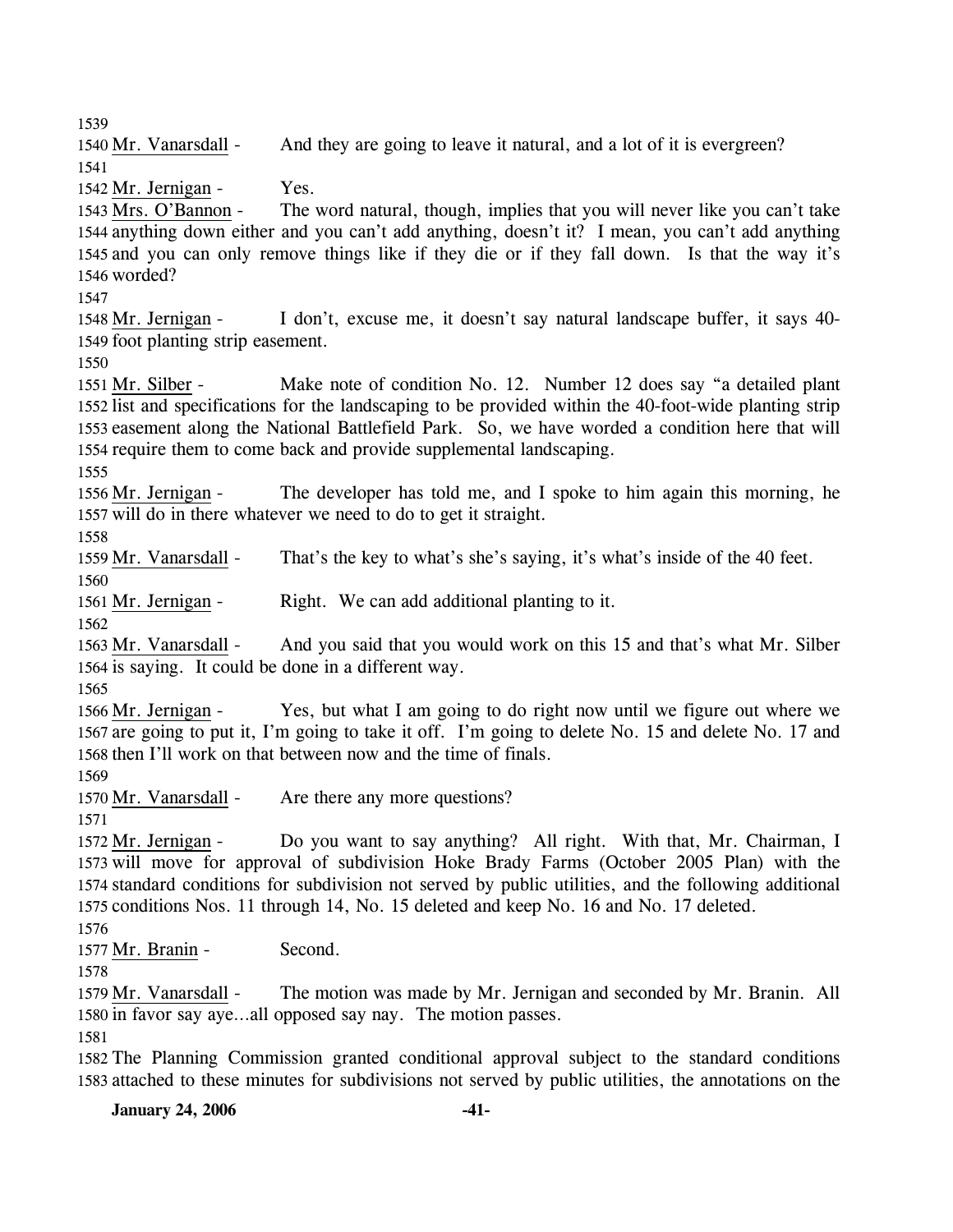1584 plans and the following additional conditions:

1585

1586 11. 1587 Prior to requesting recordation, the developer shall furnish a letter from Dominion Virginia Power stating that this proposed development does not conflict with its facilities.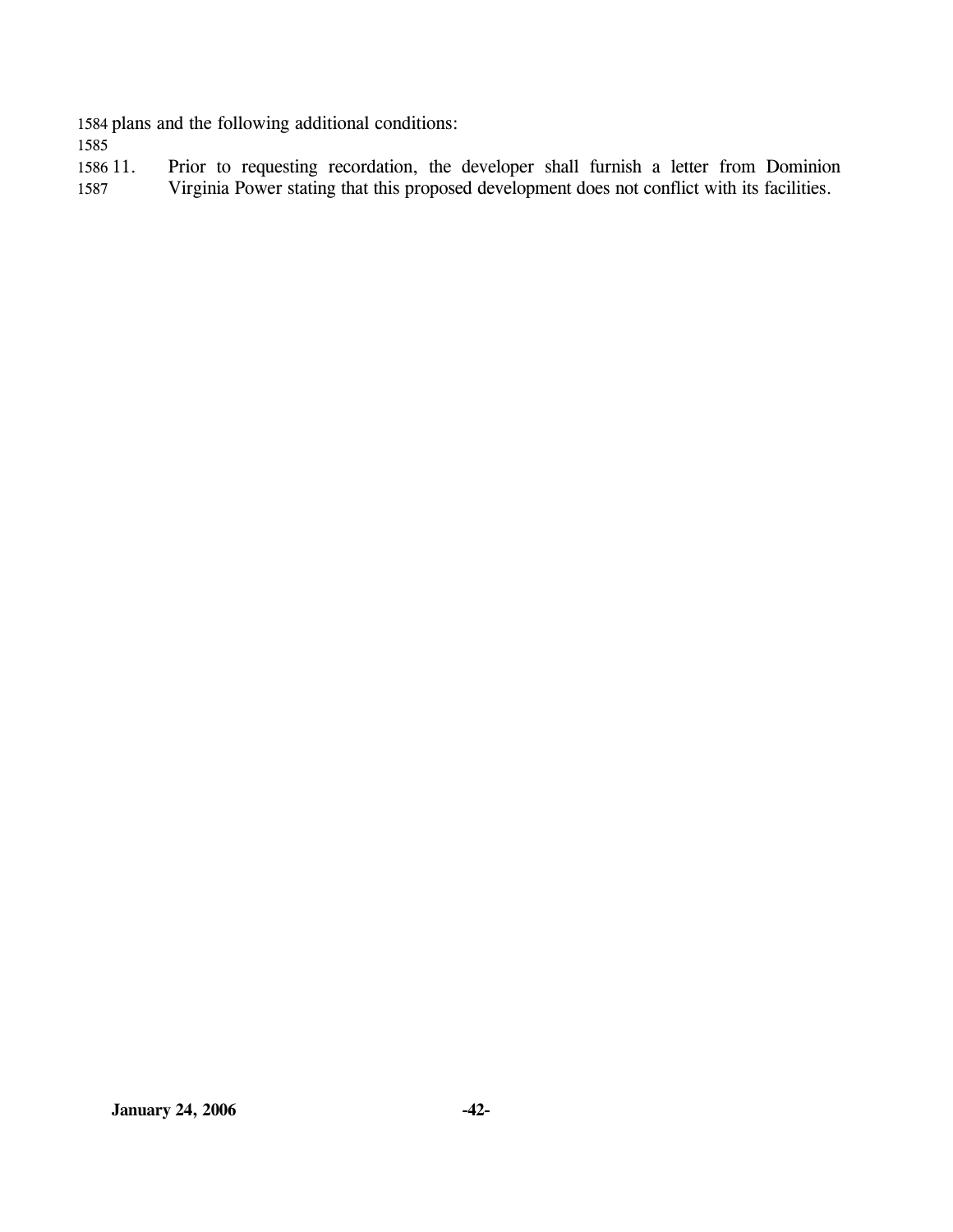1588 12. 1589 1590 1591 The detailed plant list and specifications for the landscaping to be provided within the 25foot-wide planting strip easement along Hoke Brady and Kingsland Roads shall be submitted to the Department of Planning for review and approval prior to recordation of the plat.

1592.13. 1593 1594 1595 1596 13. Prior to requesting the final approval, a draft of the covenants and deed restrictions for the maintenance of the common area by a homeowners association shall be submitted to the Department of Planning for review. Such covenants and restrictions shall be in form and substance satisfactory to the County Attorney and shall be recorded prior to recordation of the subdivision plat.

- 1597 14. 1598 Walking trails shall be improved with a hard surface or packed gravel. Show details in the subdivision construction plans.
- 1599 15. 1600 If a cemetery is found on the site, the developer shall provide the Henrico Recreation  $\&$ Parks Department the opportunity to document, photograph and map the cemetery.
- 1601

## 1602 **SUBDIVISION**

1603

| Saint Claire Ridge<br>Townhomes - | Engineering Design Associates for Russell R., Jr. & J. H.<br>Thompson, Josephine and I.B. McGhee, Joann Turner and |
|-----------------------------------|--------------------------------------------------------------------------------------------------------------------|
| (January 2006 Plan)               | V. M. Little and Loftis Real Estate & Development:                                                                 |
| Mechanicsville Turnpike           | Request for approval of a plan of development, as required by                                                      |
|                                   | Chapter 24, Section 24-106 of the Henrico County Code, to                                                          |
|                                   | construct 54, two-story townhomes. The 4.85-acre site is                                                           |
|                                   | located on Mechanicsville Turnpike on part of parcels 800-730-                                                     |
|                                   | 7438 and 3223. The zoning is R-5, General Residence District.                                                      |
|                                   | County water and sewer. 54 Lots (Fairfield)                                                                        |

1604

Is there anyone in the audience in opposition to subdivision Saint Claire 1606 Ridge Townhomes (January 2006 Plan) in the Fairfield District? No opposition. Ms. Goggin, 1607 I believe Mr. Archer told me that.... 1605 Mr. Vanarsdall -

1608

He's not here, but Mr. Branin said he would fill in for him. A revised 1610 annotated plan is in your handout addendum. The applicant has submitted the necessary 50/10 1611 calculations and information to Public Works Design Division as well as a waiver request to 1612 address storm water runoff and an alternative method other than onsite storage. So, Public 1613 Works can now recommend approval. The revised plan also provides the 30-foot rear yard 1614 setback, townhouse setbacks, from the individual property lines. 1609 Ms. Goggin -

1615

 This project, if approved by the Commission today, will be back in front of the Commission as a POD or staff will go into additional details concerning the development. Until then, staff has 1618 requested that the applicant pursue vacating Elkridge Lane from 20<sup>th</sup> Street to Mechanicsville Turnpike and has drafted a condition which is No. 19 on page 3 in the handout addendum requiring the applicant to the best of his ability to pursue vacation of Elkridge Lane prior to plat recordation.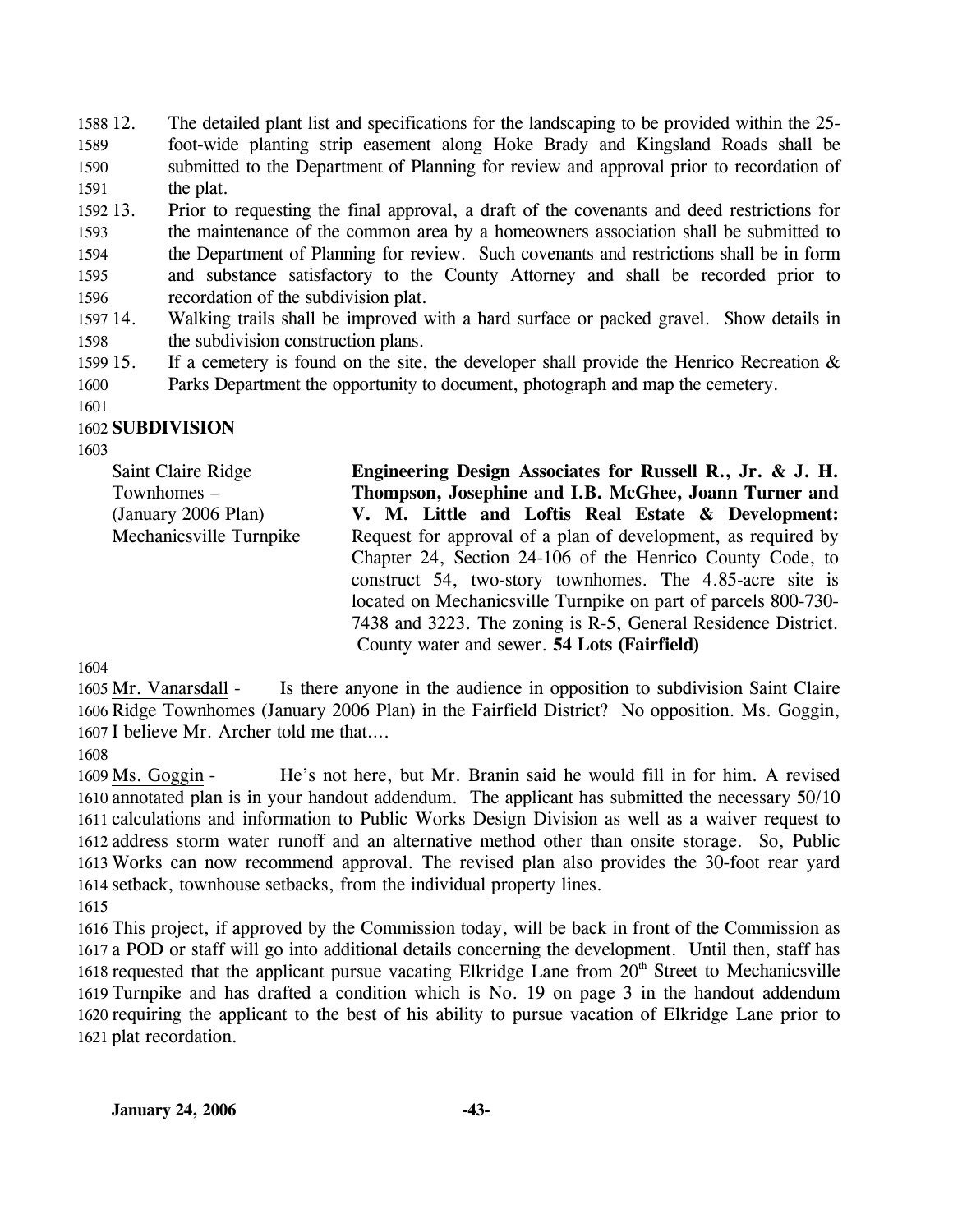1622 Staff included condition No. 16 in the agenda which requires the project to comply with the 1623 proffers of a rezoning case for an adjacent development but not this one, thus, the condition 1624 will need to be deleted. Staff can recommend approval subject to the annotations on the 1625 revised plan, the standard conditions for residential townhouse for sale subdivisions, conditions 1626 Nos. 13 through 18, deleting No. 16 in the agenda adding condition No. 19 in the handout 1627 addendum. Rob and Jason, Loftis, the developers, and Courtney Fisher is here representing 1628 the engineer and they will be happy to answer any questions you may have of them and I'll be 1629 happy to answer any questions the Commission may have of me. 1630 All right, you said Nos. 13 through 18 and of course we added No. 19 1632 on the addendum. What did you say to do to No. 16? 1631 Mr. Vanarsdall -1633 1634 Ms. Goggin - It's got to go away. It doesn't apply to this parcel. 1635 1636 Mr. Vanarsdall - It doesn't apply at all? 1637 1638 Mr. Silber - Just delete it. 1639 I know you said to delete it but I just wondered why. Now, do you 1641 know what I was referring to that Mr. Archer was under the weather but he said that they had 1642 talked about some, he called it additional plantings on this, did this come about? 1640 Mr. Vanarsdall -1643 From our conversation yesterday, that applied more to the next case, 1645 which is in the condo project. 1644 Ms. Goggin -1646 Yes, that is the next case. He briefed me on them as well, that's the 1648 condominium one, which is the next case. 1647 Mr. Branin -1649 Okay. Are there any questions of Ms. Goggin by Commission 1651 members? 1650 Mr. Vanarsdall -1652 Ms. Goggin, there was some question at some point, it looks like this has 1654 been revised now as to the setback being met on the southern property line. 1653 Mr. Silber -1655 1656 Ms. Goggin - Yes, sir. The.... 1657 1658 Mr. Silber - All setbacks have been addressed then? 1659 1660 Ms. Goggin - All setbacks have been addressed, yes. 1661 1662 Mr. Vanarsdall - Do you want to go ahead and make a motion on this? 1663 Yes, no problem. Mr. Chairman, I move for approval of Saint Claire 1665 Ridge Townhouse subdivision subject to the annotations on the revised plan, the standard 1664 Mr. Branin -

1666 conditions for residential townhouses for sale subdivisions, conditions Nos. 13 through 18,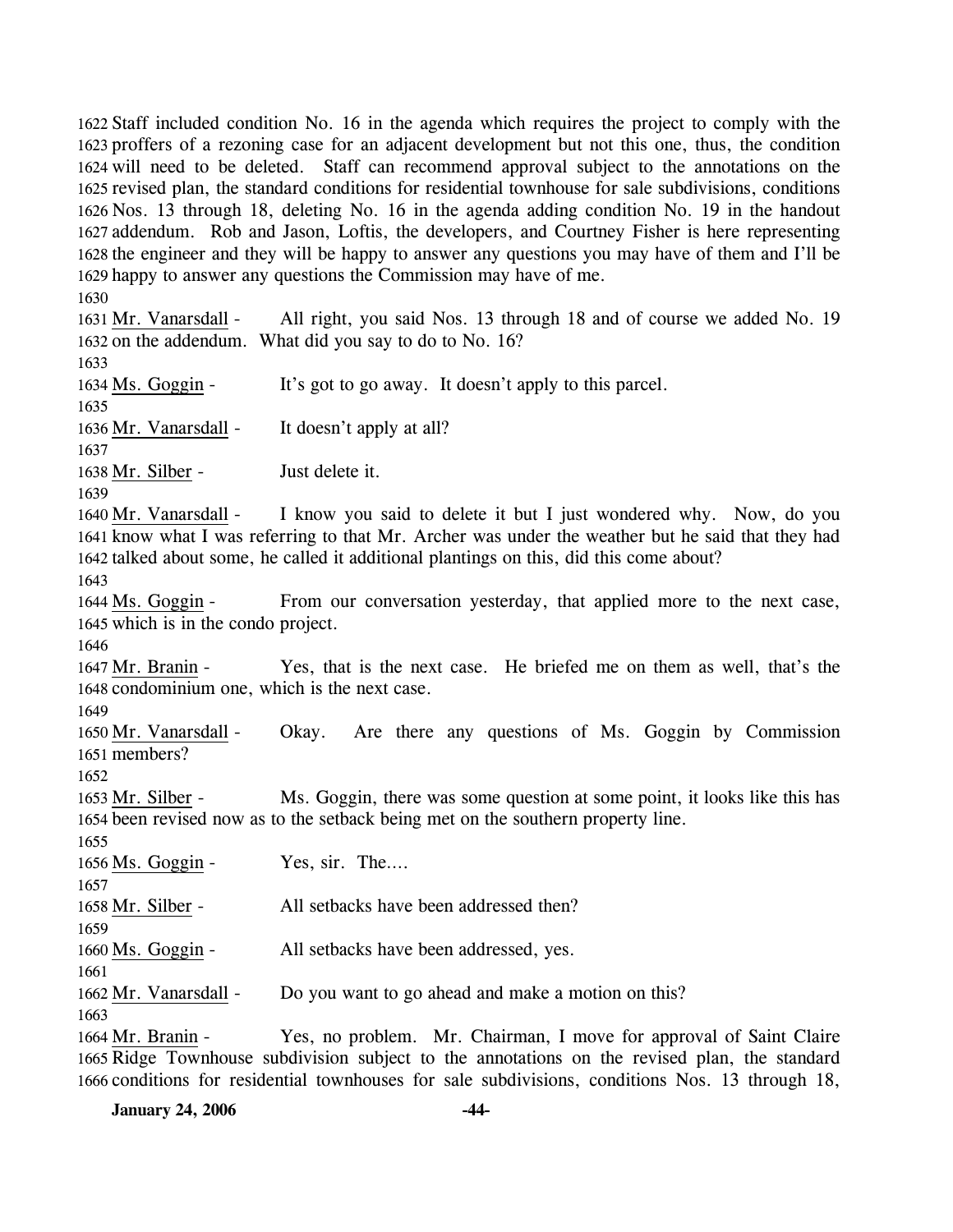1667 deleting No. 16 in the addendum and condition No. 19 in the handout addendum.

1668 Mr. Jernigan - Second.

1669

The motion was made by Mr. Branin and seconded by Mr. Jernigan. All 1671 in favor say aye...all opposed say nay. The motion passes. 1670 Mr. Vanarsdall -

1672

1673 The Planning Commission granted conditional approval subject to the standard conditions 1674 attached to these minutes for subdivisions served by public utilities, the annotations on the 1675 plans and the following additional conditions:

1676

1677 13. 1678 1679 13. The detailed plant list and specifications for the landscaping to be provided within the 20 foot-wide common area along Mechanicsville Turnpike shall be submitted to the Department of Planning for review and approval prior to recordation of the plat.

- 1680 14. 1681 14. A County standard sidewalk shall be constructed along the east side of Mechanicsville Turnpike.
- 1682.15 1683 Any necessary offsite drainage easements must be obtained prior to approval of the construction plan by the Department of Public Works.
- 1684 16. 1685 1686 1687 1688 16. Prior to requesting the final approval, a draft of the covenants and deed restrictions for the maintenance of the common area by a homeowners association shall be submitted to the Department of Planning for review. Such covenants and restrictions shall be in form and substance satisfactory to the County Attorney and shall be recorded prior to recordation of the subdivision plat.
- 1689 17. 1690 1691 1692 1693 1694 1695 1696 17. Any future building lot containing a BMP, sediment basin or trap and located within the buildable area for a principal structure or accessory structure, may be developed with engineered fill. All material shall be deposited and compacted in accordance with the Virginia Uniform Statewide Building Code and geotechnical guidelines established by a professional engineer. A detailed engineering report shall be submitted for the review and approval by the Building Official prior to the issuance of a building permit on the affected lot. A copy of the report and recommendations shall be furnished to the Directors of Planning and Public Works.
- 1697

# 1698 **PLAN OF DEVELOPMENT**

1699

POD-76-05 St. Claire Ridge Condominiums – Elkridge Lane and  $20<sup>th</sup>$  Street

**Engineering Design Associates for Joann Turner and V. M. Little and Loftis Real Estate & Development:** Request for approval of a plan of development, as required by Chapter 24, Section 24-106 of the Henrico County Code, to construct 37, two-story detached condominiums. The 6.981-acre site is located at the north intersection of Elkridge Lane and  $20<sup>th</sup>$  Street, adjoining the northwest property line of the Oak Hill Subdivision on parcel 800-730-7438 (part). The zoning is RTHC, Residential Townhouse District (Conditional). County water and sewer. **(Fairfield)**

1700

1701 Mr. Vanarsdall - Is there anyone in the audience in opposition to POD-76-05, St. Claire

**January 24, 2006 -45-**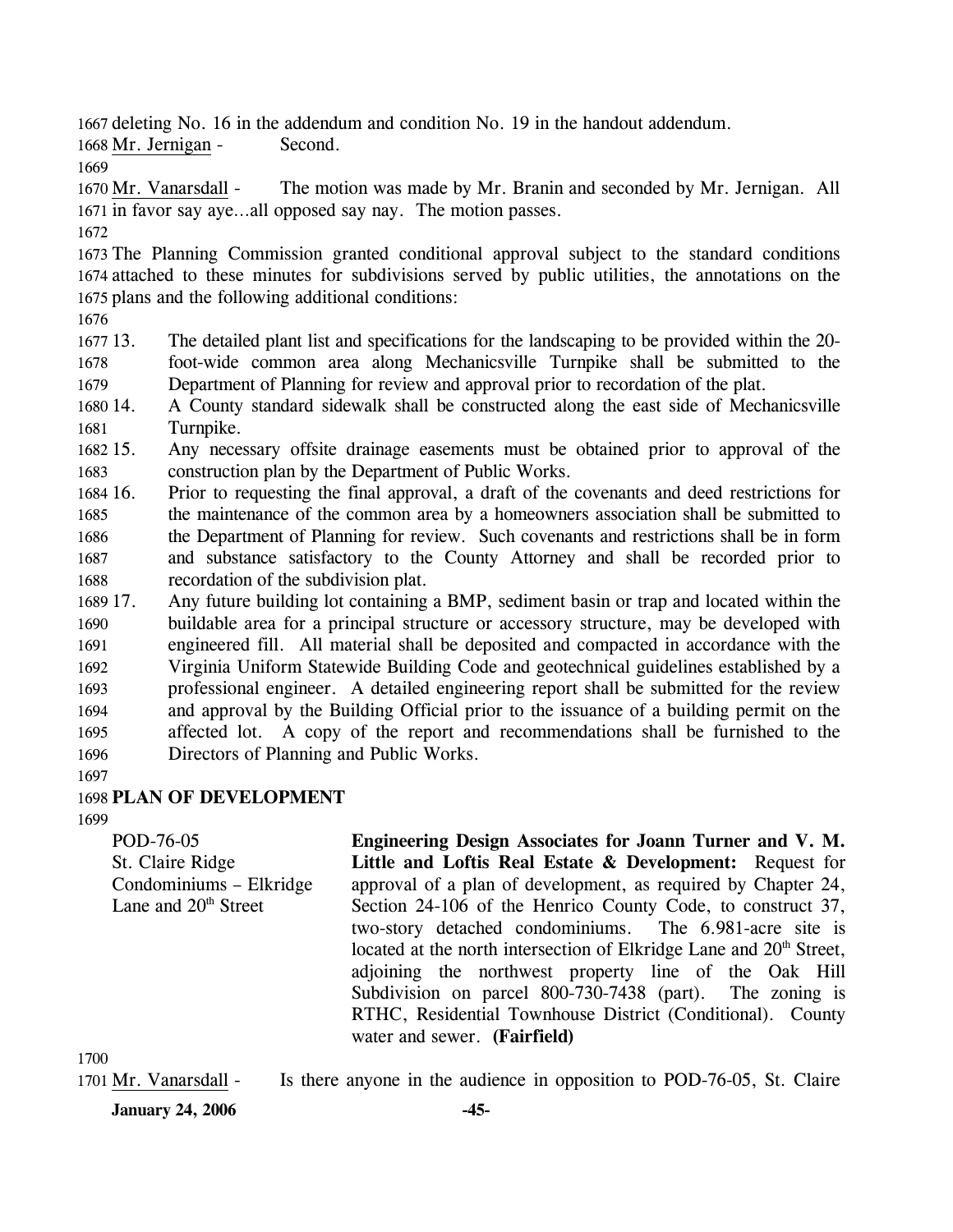1702 Ridge Condominiums, in the Fairfield District? No opposition. Ms. Goggin.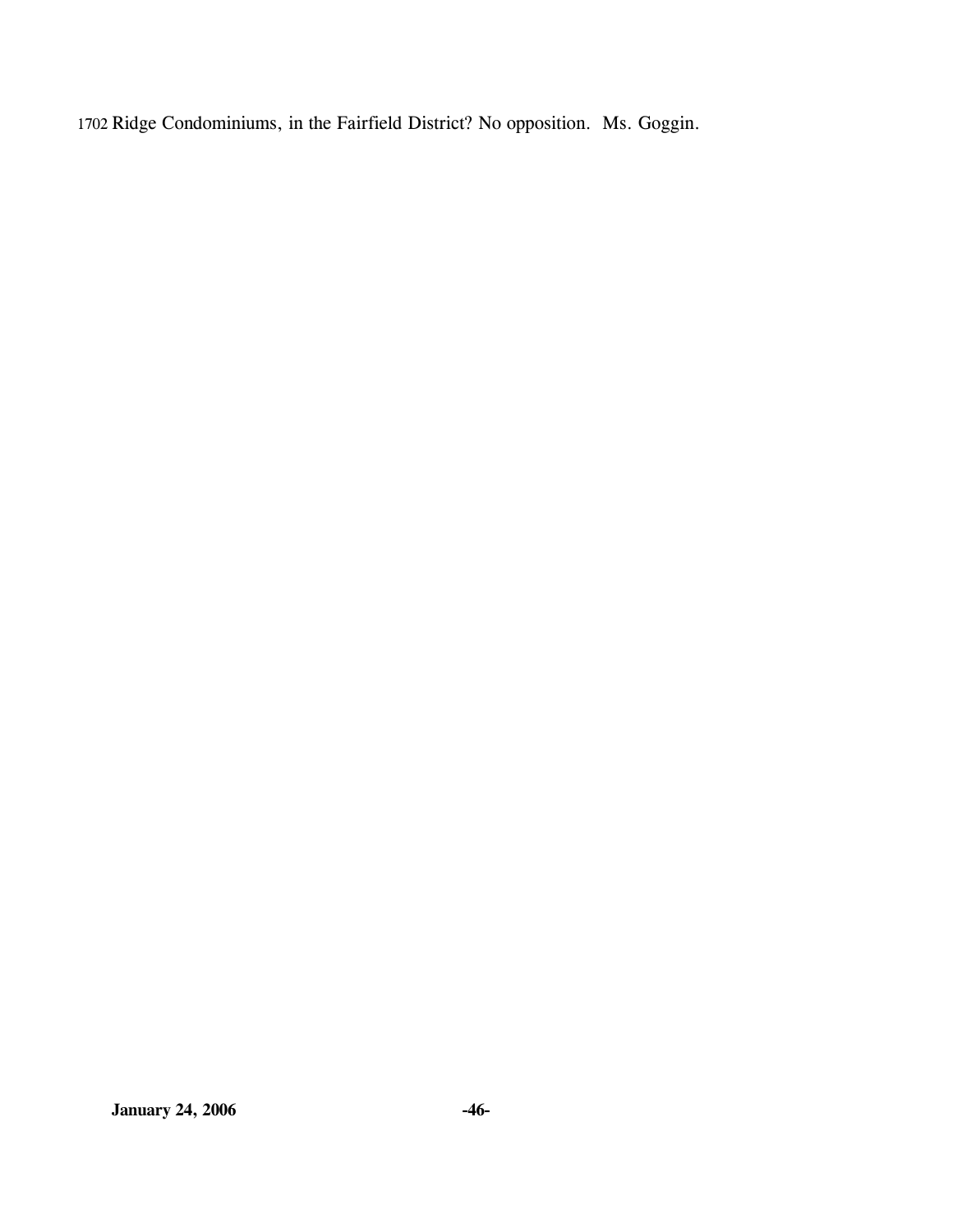There is a revised annotated plan in your handout addendum. This case 1704 is the sister case to the townhouse subdivision that was just heard by the Commission and this 1705 is the case in which the proffers do apply. The revised plan provides the necessary 18 x 18 1706 foot sized driveways to meet the parking requirement for the project and as previously 1707 mentioned, the applicant has submitted, and Public Works approve, a wavier request to address 50/10 stormwater detention in an alternative method other than onsite storage so Public Works 1708 1709 can now recommend approval. What the approval of this waiver means is that the wet pond 1710 that was shown in this central area, at the time of rezoning, is not required and it can be left 1711 open space and not impacted by water or any kind of drainage facilities. 1703 Ms. Goggin -

1712

 Staff has requested and the developer has agreed to replace the existing chain-link fence around the project with a more decorative fence such as a mock-iron or picket fence with landscaping. Staff can recommend approval of this POD subject to the annotations on the revised plans, the standard conditions for developments of this type, and conditions Nos. 24 through 39 in the agenda and, again, Rob and Jason, Loftis, the developers as well as Courtney Fisher are here to answer any questions you may have of them, and I'm here to.

1719

1720 Mr. Vanarsdall - Are there any questions of Ms. Goggin by Commission members? 1721 I've got one. Christina, what's the means they are going to use to handle 1723 the stormwater? 1722 Mr. Branin -

1724

From my understanding of the waiver approval, Public Works is 1726 allowing the development to work against the natural drainage divides and to put the 1727 stormwater into the storm sewer system in Mechanicsville Turnpike. 1725 Ms. Goggin -

1728

| 1729 Mr. Branin -     | And Public Works has decided that the stormwater has                                         |
|-----------------------|----------------------------------------------------------------------------------------------|
| 1730                  |                                                                                              |
| 1731 Ms. Goggin -     | I have signed waivers.                                                                       |
| 1732                  |                                                                                              |
| 1733 Mr. Branin -     | That's fine. Can I hear from the applicant?                                                  |
| 1734                  |                                                                                              |
| 1735 Ms. Goggin -     | Yes, sir.                                                                                    |
| 1736                  |                                                                                              |
| 1737 Mr. Vanarsdall - | Would the applicant come down, please. Good morning.                                         |
| 1738                  |                                                                                              |
| 1739 Mr. Walters -    | I'm Rob Loftis.                                                                              |
| 1740                  |                                                                                              |
| 1741 Mr. Branin -     | Mr. Loftis, I spoke to Mr. Archer prior to the meeting and his main                          |
|                       | 1742 concern with this was now that that open area is there, that green area, keeping in the |
|                       |                                                                                              |

concern with this was now that that open area is there, that green area, keeping in the 1743 community in mind, keeping the residents in mind, he wanted to make sure that you all are 1744 making some preparations to put some sort of an amenity in there that would be warm and 1745 friendly to that area. Can you comment on any plans that you have?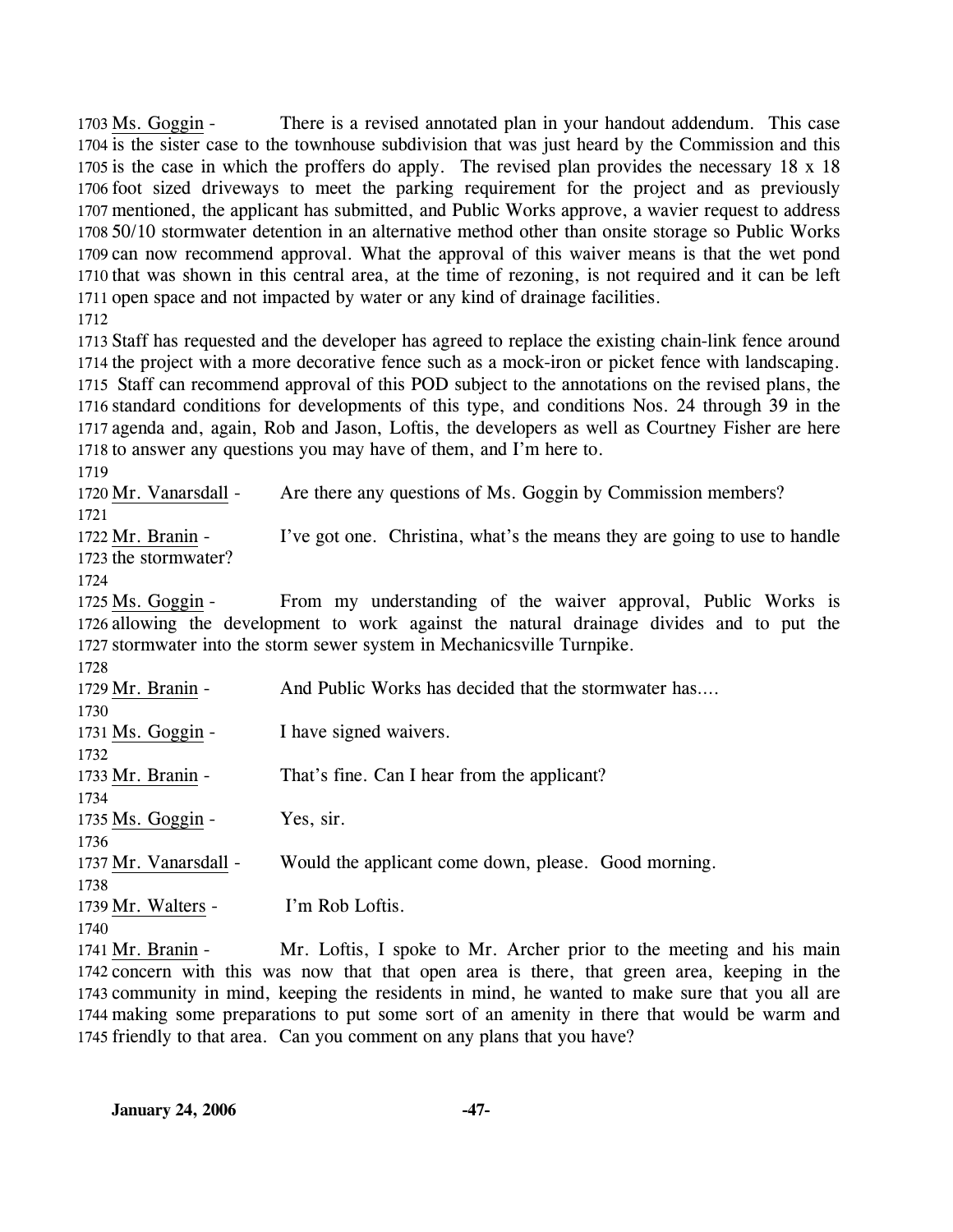Yes, we do plan on using that area for a recreational open-space area. 1747 We would envision probably a small ball field. It would still have a perimeter of street trees 1748 around the island as the proposed zoning proffer exhibit shows. We also plan on supplementing 1749 that with park benches and perhaps some picnic tables and so forth to encourage the area to be 1750 used as sort of a small pocket park, if you will. 1746 Mr. Loftis -

1751

Okay. And what would be the next set of plan that would be able to 1753 show this? 1752 Mr. Branin -

1754

We can put notes on the PODs for signature but the specific details will 1756 be on the landscape plan. 1755 Ms. Goggin -

1757

1758 Mr. Branin - Okay. I just needed to make sure that Mr. Archer got his park there.

1759

We can make sure that there are notes on the plans that say, "Amenities" 1761 are to be provided on the landscape plan," or something like that. 1760 Ms. Goggin -

1762

1763 Mr. Branin - Thank you.

1764

Are there any other questions by the Commission? All right, we are 1766 ready for a motion, Mr. Branin. 1765 Mr. Vanarsdall -

1767

Thank you. Mr. Chairman, I move for approval of POD-76-05, St. 1769 Claire Ridge Condominiums, subject to the annotations on the revised plans, the standard 1770 conditions for developments of this, added conditions Nos. 24 through 39 in the agenda and as 1771 well as the understanding that the open area would be used with public amenities. 1768 Mr. Branin -

1772

The motion was made by Mr. Branin and seconded by Mr. Jernigan. All 1774 in favor say aye...all opposed say nay. 1773 Mr. Jernigan -

1775

1776 The Planning Commission approved POD-76-05, St. Claire Ridge Condominiums, subject to 1777 the standard conditions attached to these minutes for developments of this type, the annotations 1778 on the plans and the following additional conditions:

1779

1780 24. 1781 1782 1783 1784 The easements for drainage and utilities as shown on approved plans shall be granted to the County in a form acceptable to the County Attorney prior to any occupancy permits being issued. The easement plats and any other required information shall be submitted to the County Real Property Agent at least sixty (60) days prior to requesting occupancy permits.

1785 25. 1786 The developer shall provide fire hydrants as required by the Department of Public Utilities and Division of Fire.

1787 26. 1788 1789 26. Prior to issuance of a certificate of occupancy for any building in this development, the engineer of record shall certify that the site has been graded in accordance with the approved grading plans.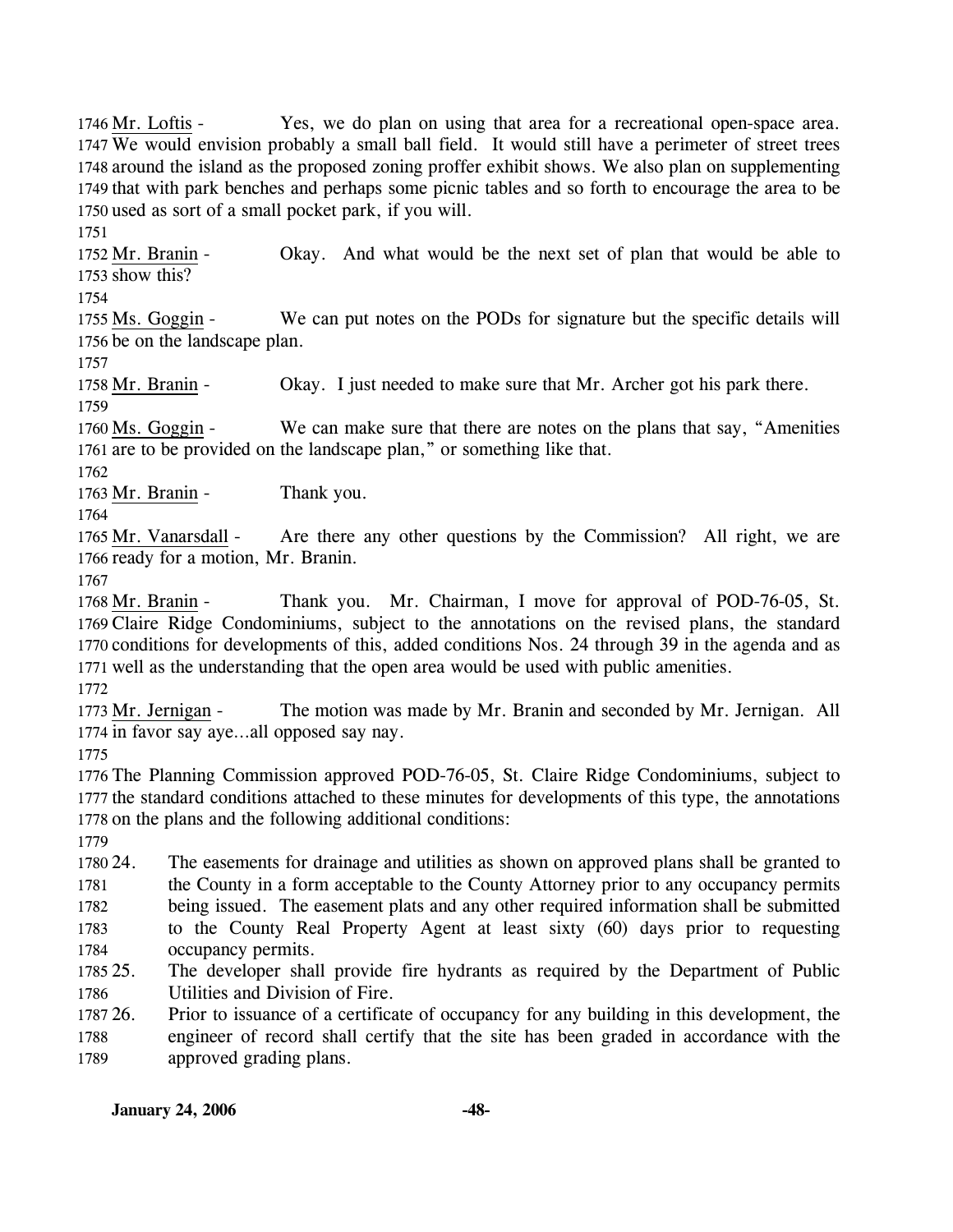1790 27. 1791 The proffers approved as a part of zoning case C-58C-04 shall be incorporated in this approval.

1792 28. 1793 1794 Any necessary off-site drainage and/or water and sewer easements must be obtained in a form acceptable to the County Attorney prior to final approval of the construction plans.

1795 29. 1796 1797 29. Deviations from County standards for pavement, curb or curb and gutter design shall be approved by the County Engineer prior to final approval of the construction plans by the Department of Public Works.

- 1798 30. 1799 1800 1801 1802 1803 1804 1805 The pavement shall be of an SM-2A type and shall be constructed in accordance with County standard and specifications. The developer shall post a defect bond for all pavement with the Department of Planning - the exact type, amount and implementation shall be determined by the Director of Planning, to protect the interest of the members of the Homeowners Association. The bond shall become effective as of the date that the Homeowners Association assumes responsibility for the common areas. Prior to the issuance of the last Certificate of Occupancy, a professional engineer must certify that the roads have been designed and constructed in accordance with County standards.
- 1806 31. 1807 Storm water retention, based on the 50-10 concept, shall be incorporated into the drainage plans.
- 1808 32. 1809 1810 Insurance Services Office (ISO) calculations must be included with the plans and contracts and must be approved by the Department of Public Utilities prior to the issuance of a building permit.
- 1811 33. 1812 1813 33. Approval of the construction plans by the Department of Public Works does not establish the curb and gutter elevations along the Henrico County maintained right-ofway. The elevations will be set by Henrico County.
- 1814 34. 1815 1816 Evidence of a joint ingress/egress and maintenance agreement must be submitted to the Department of Planning and approved prior to issuance of a certificate of occupancy for this development.
- 1817 35. 1818 1819 1820 1821 1822 1823 1824 35. A note in bold lettering shall be provided on the erosion control plan indicating that sediment basins or traps located within buildable areas or building pads shall be reclaimed with engineered fill. All materials shall be deposited and compacted in accordance with the applicable sections of the state building code and geotechnical guidelines established by the engineer. An engineer's report certifying the suitability of the fill materials and its compaction shall be submitted for review and approval by the Director of Planning and Director of Public Works and the Building Official prior to the issuance of any building permit(s) on the affected sites.
- 1825 36. 1826 1827 36. A 20-foot planting strip to preclude ingress or egress adjacent to Elkridge Lane, Binford Lane and Hobson Lane shall be shown on the approved plans. The details shall be included with the required landscape plans for review and approval.
- 1828 37. The unit house numbers shall be visible from the parking areas and drives.
- 1829 38. 1830 1831 1832 1833 The names of streets, drives, courts and parking areas shall be approved by the Richmond Regional Planning District Commission and such names shall be included on the construction plans prior to their approval. The standard street name signs shall be ordered from the County and installed prior to any occupancy permit approval.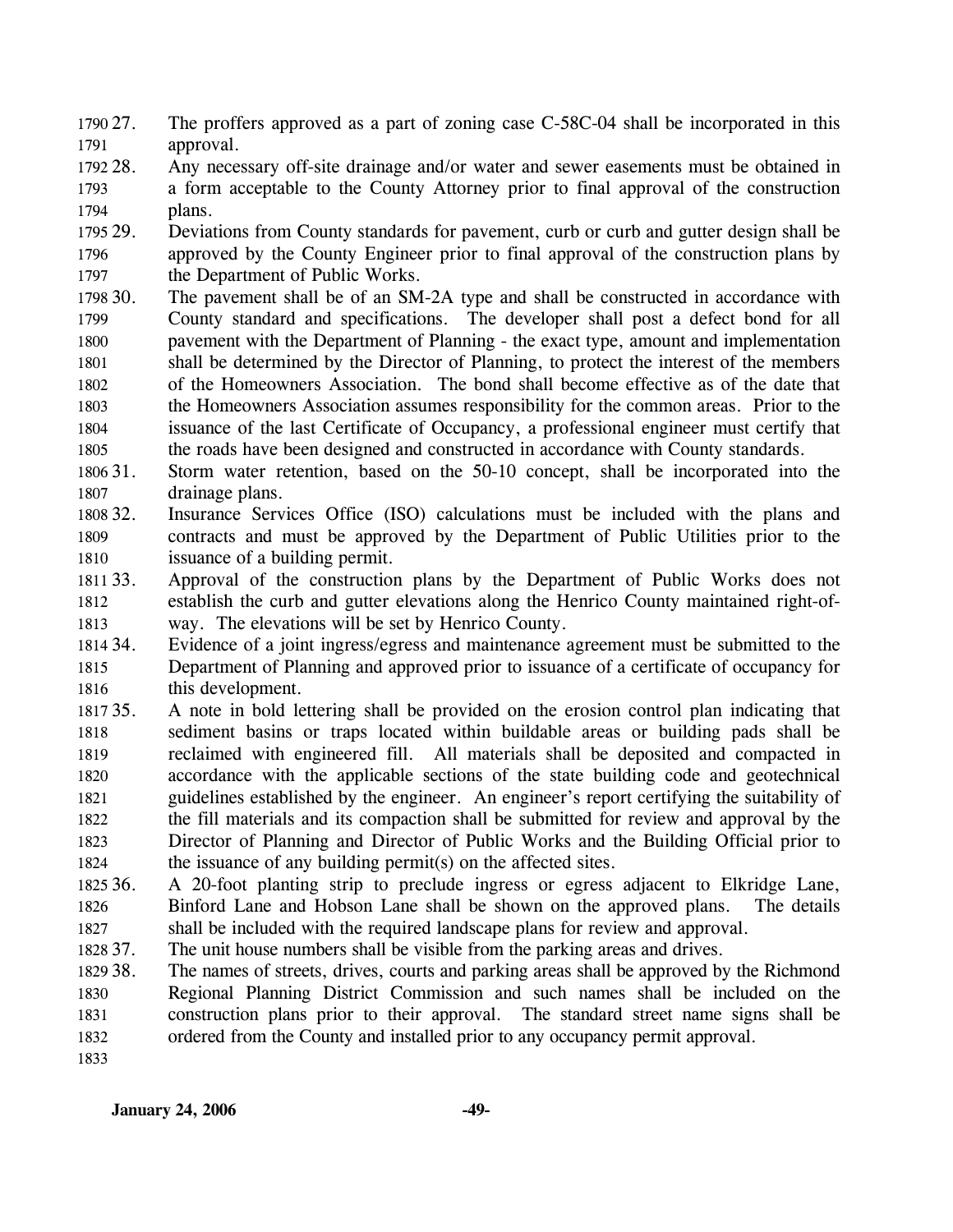1834 39. 1835 1836 1837 The developer shall maintain a cumulative record of the amount of brick utilized on the front elevations and garage count and provide such record to the County with each building permit submission and issued building permit revision request to confirm conformance with the proffered conditions.

1838

## 1839 **PLAN OF DEVELOPMENT**

1840

POD-2-06 Collegiate Upper School Parking Lot – N. Mooreland Road **Draper Aden Associates for The Collegiate School:** Request for approval of a plan of development, as required by Chapter 24, Section 24-106 of the Henrico County Code, to construct a parking lot addition. The 12.18-acre portion of the 53.12-acre site is located at the southeast corner of N. Mooreland Road and Tarrytown Drive on parcels 747-735-6082, 748-736-1139 and 748-737-1411. The zoning is R-2, One-Family Residence District and R-1, One-Family Residence District. County water and sewer. **(Tuckahoe)**

1841

Is there anyone in the audience in opposition to POD-2-06, Collegiate 1843 Upper School Parking Lot, in the Tuckahoe District? No opposition. Good morning, Mr. Wilhite. 1844 1842 Mr. Vanarsdall -

1845

Good morning, thank you, Mr. Chairman. This project does involve the 1847 construction of additional parking lots, including bus parking and drop off areas on the east 1848 side of the upper school. This would be replacing the existing playing fields and tennis courts 1849 that appear on the eastern property line. In fact, the setback to the parking lot would actually 1850 be greater now than it was with the playing fields, when they were there. The proposed 1851 disturbance of existing vegetation has been kept to a minimum. There is a storm water basin 1852 along the parking lot behind the existing Fine Arts Center. That is being removed as well as 1853 the landscaping around that basin. The rest of the disturbance really involves the removal of 1854 trees close to the existing Science Building. And also where there is some modification of 1855 entrances on N. Mooreland Road, there is a grove of trees there that will be removed, but very 1856 little vegetation is being disturbed along the eastern property line to build these parking lots. 1846 Mr. Wilhite -1857

 There is modification of the entrance on N. Mooreland Road, the northern entrance; curb and gutters are being replaced to increase the radius. The southern entrance, which is the one closest to the creek that runs through the property, is actually being moved roughly about 200 to 220 feet to the south and additional parking constructed along N. Mooreland Road. Although, there is roughly 300 parking spaces being constructed at this time, the net gain due to loss of parking is probably in the range of 160 to 175 spaces on the site. At this point, the school is not proposing any increase in the enrollment so this would be over and above whatever parking was required normally by the County. Staff is in a position to recommend approval of this plan and I'll be happy to answer any questions that you have. 1867

1868 Mr. Vanarsdall - Are there any questions of Mr. Wilhite by Commission members? 1869

**January 24, 2006 -50-**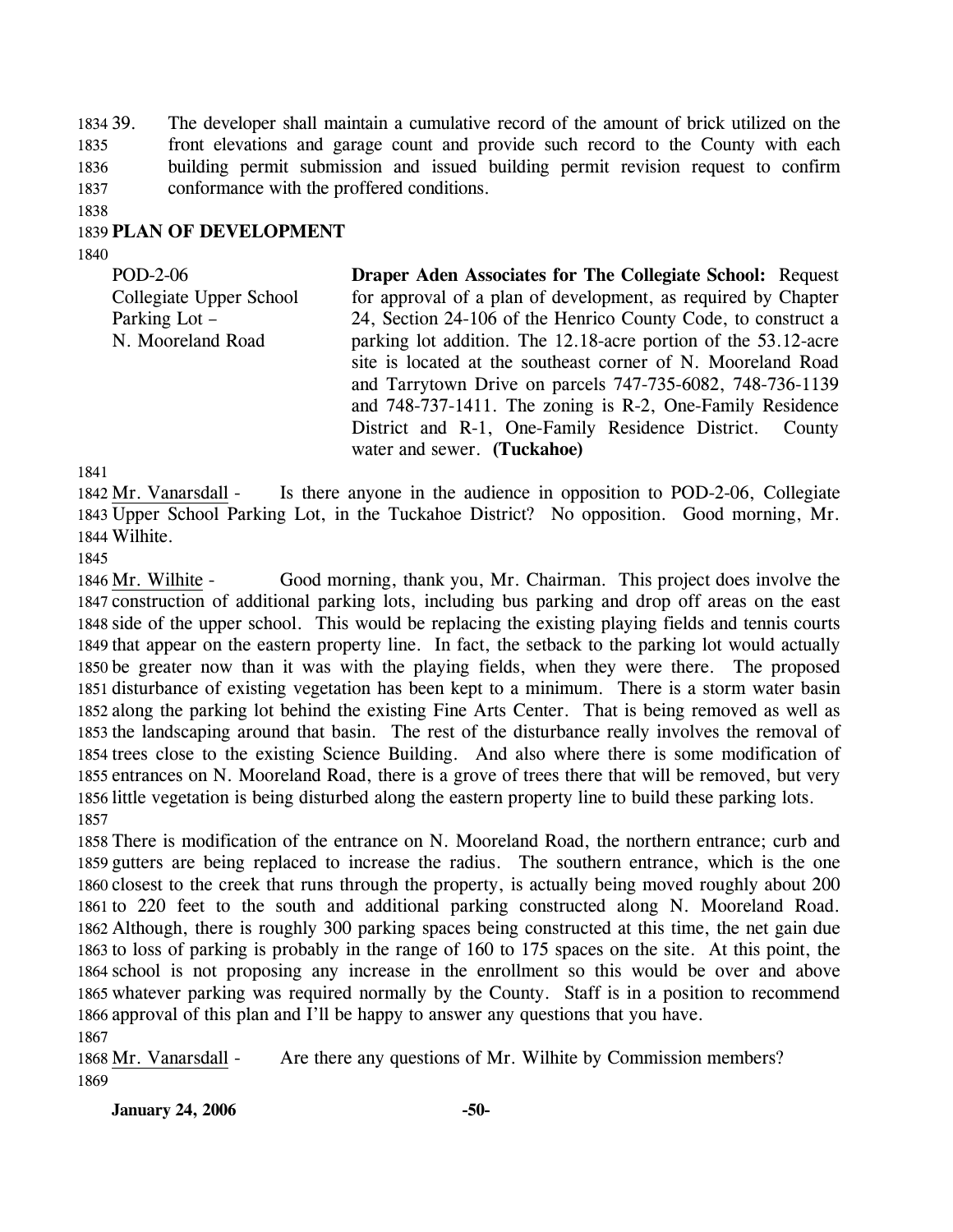1870 Mrs. Jones - Mr. Wilhite, are we adding No. 9 amended to the conditions? 1871 That is not on the agenda, but if you would care to see the landscape 1873 plan, you can add No. 9 and No. 11 for the landscape and lighting plan both to come back to 1874 the Planning Commission. It could be appropriate in this area. 1872 Mr. Wilhite -1875 1876 Mr. Branin - Mr. Wilhite, will these lots be .... 1877 1878 Mr. Vanarsdall - You would be on the safe side to do that. 1879 1880 Mrs. Jones - I'm sorry, Mr. Branin. 1881 1882 Mr. Branin - Will these lots be lit? 1883 At this point, the lighting plan has not been submitted to the County. It 1885 is our understanding that there would be lighting in the parking lot, yes. 1884 Mr. Wilhite -1886 1887 Mr. Branin- Is the applicant here? 1888 1889 Mr. Wilhite - Yes. Lance Koth from the engineering agency is here. 1890 1891 Mrs. Jones - I would like to hear from him. 1892 1893 Mr. Vanarsdall - All right. Good morning. 1894 Good morning, I'm Lance Koth and I'm with Draper Aden Associates. 1895 Mr. Koth -

1896 For your question, there is lighting proposed in the parking lot. Higgins  $&$  Gerstenmaier is 1897 preparing the landscape and lighting plan that will be submitted. It is rather consistent with 1898 what's out there now. There is a lighting scheme that Higgins  $&$  Gerstenmaier has helped 1899 develop over the years. And, what they are proposing with this parking lot, it is consistent 1900 with that.

1901

The traffic flow, obviously, has been one of the big motives for getting 1903 this rearranged. Do you anticipate that this will be the end of the traffic configurations? This 1904 will do it for a good long while. 1902 Mrs. Jones -

1905

I would love to stand here and say that we are going to solve every 1907 problem on site. I can't promise that. This is a big improvement over what we have. The 1908 effect that this has is, we have created a circular traffic pattern that has a... you enter at the 1909 north end of the site and you circle into the drop-off area and then you continue on and exit 1910 farther south onto Mooreland. We have increased the cue length of cars. I forget the number, 1911 but it's something in the 30 to 40 range. I brought it all internally up to that point. The cue 1912 also has moved down Mooreland, so in a worse case kind of scenario if things backed up 1913 we've actually added cue length inside the site, added cue length before it would get anywhere 1914 near River Road. In the dimension that Kevin had to the entrance there, they are relatively 1906 Mr. Koth -

**January 24, 2006 -51-**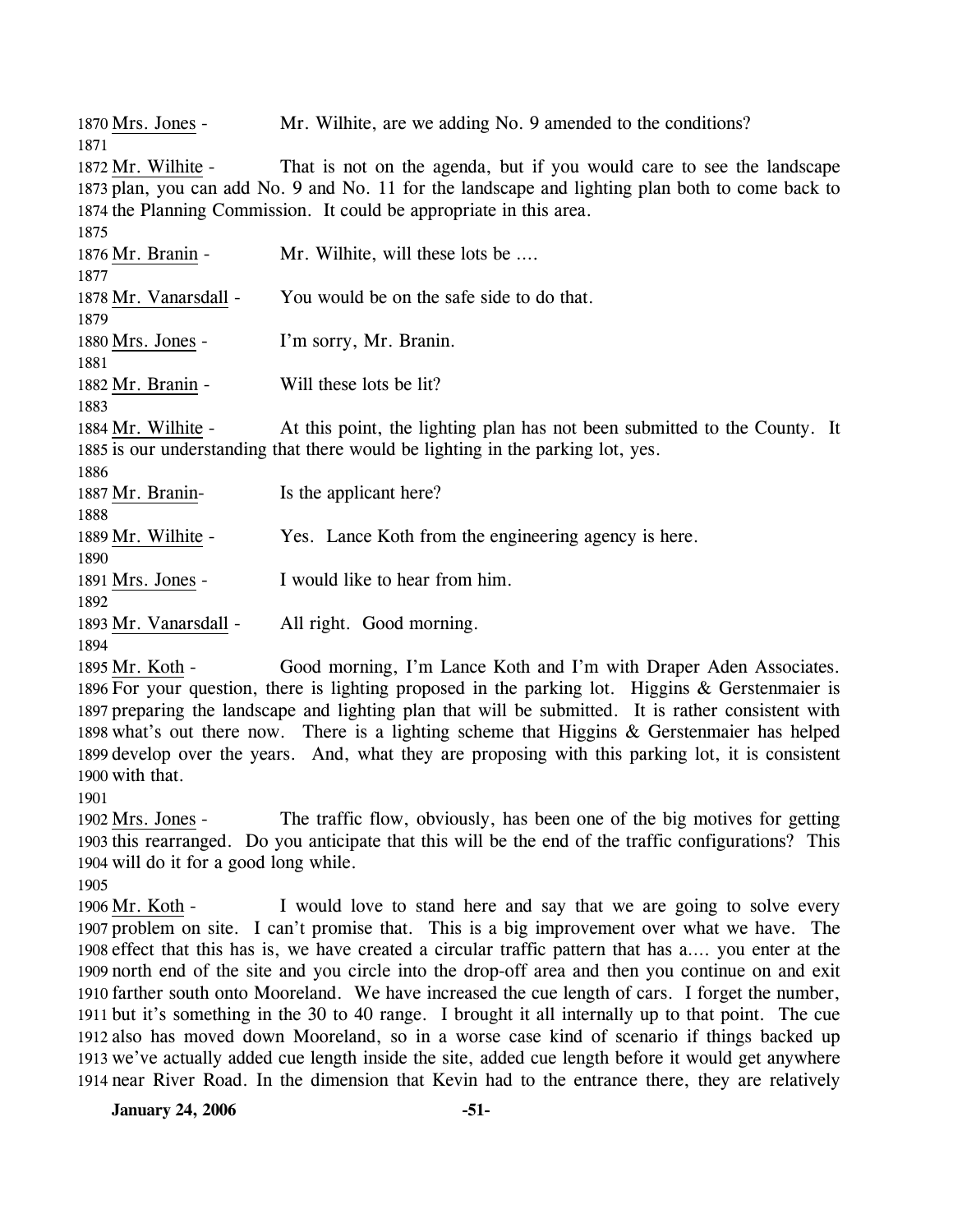minor adjustments that we are making to the entrance. Right now, the radius of the return on the curbing, as you go into where the entrance would be, is a tight radius. We are making that radius bigger so that anybody turning right into there can go in without slowing down to 0 to 5 miles an hour. They are going to be able to swing in at a normal kind of curve so they won't have traffic slowing down too much behind them. The left turn would be farther north than the exist will be, so that you won't have the exit and the entry at the same location, which all that left turn coming in to drop off won't be encumbered by the people coming out.

1922

1923 We have made a lot of improvements. That really was the driving force behind the whole 1924 thing is to create this circular traffic pattern that works more efficiently and brings everything 1925 into the site. It is a great improvement.

1926

Refresh my memory again, buses will be routed differently than traffic 1928 or with the.... 1927 Mrs. Jones -

1929

Buses take a similar pattern. There are a couple of options as far as the 1931 drop-off area for buses. There are two long drop-off areas in the rear of the school. One is 1932 generally intended to be for buses and the buses can even park there on occasion and if they 1933 are waiting for someone and the cars can get out without going through this area. The other 1934 long drop-off area is for cars. So, the entry is in the same location but when they get to the 1935 rear it's actually two separate areas for car drop-off, pick-up and bus drop-off, pick-up. 1930 Mr. Koth -1936

1937 Mr. Branin - Collegiate has buses? 1938 1939 Mr. Koth - Yes. They have for activities.... 1940 1941 Mrs. Jones - Yes. 1942 1943 Mr. Silber - For athletes. 1944

So, it's not a daily routine, like a public school where you have 1946 numerous buses coming in. 1945 Mr. Branin -

1947

No, you will have.... The fields are in Goochland now. They actually do 1949 busing back and forth to the fields after school and then if you have a visiting team that would 1950 come in, they would also have people coming in on buses. 1948 Mr. Koth -

1951

I need to also make sure that the stream and the drainage, this has all 1953 been taking care of, I would hope to neighbor's content. It is a big problem. 1952 Mrs. Jones -

1954

Again, I would like to say that we have solved all of the problems that 1956 are in the area, but we are unfortunate not a big enough part of that watershed to solve all the 1957 problems. But, what we have done, and it's historically, and I haven't been involved for the 1958 past 15 or 20 years, but I think, historically, drainage has been one of the biggest issues. What 1959 we have accommodated here is the area behind the school that's basically surface flow and 1955 Mr. Koth -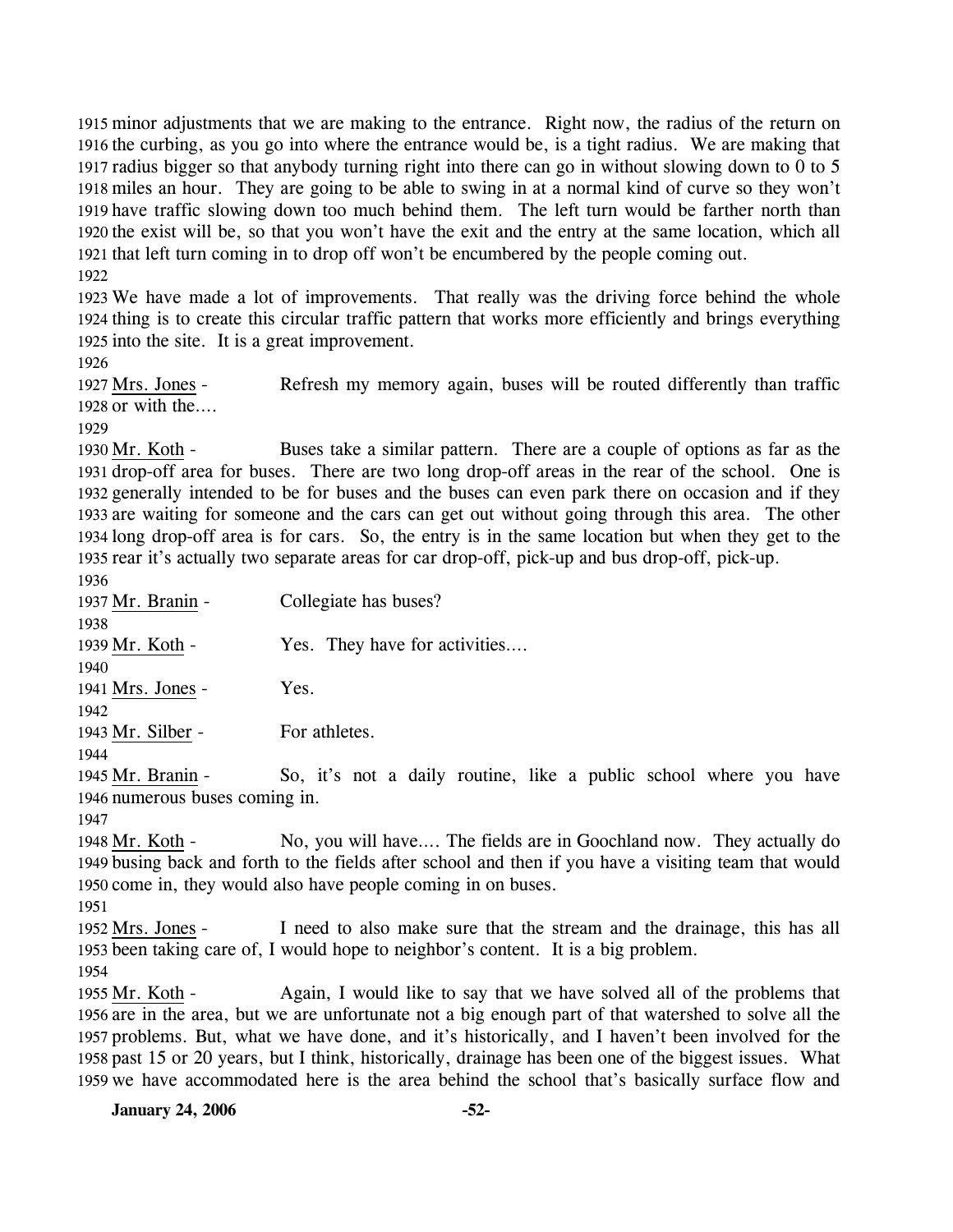there was a little bit that was picked up in a storm system that flow to the ditch or creek behind the school, between the school, and there is a row of houses behind it. We have collected all of that drainage and we have an underground storage system that we are detaining the 50/10 Detention and we are releasing that farther down stream than it was released. It was released kind of, it really wasn't a point source, it was really along the whole back of those fields and we have collected it and detained it and we are releasing it down stream of that. 1966

1967 So, we are making an improvement, again, it's going to…12 acres or something like that out of 1968 a couple of 100. We are not going to solve all of the problems but we are definitely making 1969 improvements.

1970

Thank you. One other thing, you may not wish to speak to this someone 1972 else might need to, but the service area. The service area is one of those things that can't be 1973 finalized until all of the construction is finished, until the final plans are devised for the rest of 1974 the property, but it is, it needs to be addressed at some point. Can you just comment on that 1975 maybe? 1971 Mrs. Jones -

1976

 $1999$ 

And it's in the works of trying to figure out exactly what the 1978 configuration of that's going to be. There are several things that, our priority in this one was 1979 to get the traffic taking care of to address the drainage and that kind of thing. There are things 1980 like some mechanical equipment that's in a location that they would like to relocate it. It is 1981 getting old and they would like to move it. They have the service needs and the storage needs 1982 and things like this that they need to address. None of those issues have really been addressed 1983 in this because they don't know what direction that they are going to take. But, you are 1984 correct. Originally, that service area was going to be a part of this plan but because we don't 1985 know exactly what we need in that area it has been excluded from this. 1977 Mr. Koth -1986

Well, I certainly do understand that and I realize that we can't solve it 1988 today but I do want to at least put it in everyone's mind that that will be something that I sure 1989 would like to see configured and set at some time when you come back. 1987 Mrs. Jones -

| 1990                  |                                                                          |
|-----------------------|--------------------------------------------------------------------------|
| 1991 Mr. Koth -       | I'm confident that you will see that in the not to distant future, is my |
| 1992 guess.           |                                                                          |
| 1993                  |                                                                          |
| 1994 Mr. Branin -     | Is there someone here from Collegiate School?                            |
| 1995                  |                                                                          |
| 1996 Mr. Koth -       | Dr. Sedivy is here, yes.                                                 |
| 1997                  |                                                                          |
| 1998 Mr. Sedivy -     | My name is Robert Sedivy and I am vice president for finance at          |
| 1999 Collegiate.      |                                                                          |
| 2000                  |                                                                          |
| 2001 Mr. Vanarsdall - | Good morning.                                                            |
| 2002                  |                                                                          |
| 2003 Mr. Branin -     | Good morning, sir. And also, Bonnie, the reason I'm so concerned         |

2004 about lights is I've just recently had a project that will be deferred again this month that, what

**January 24, 2006 -53-**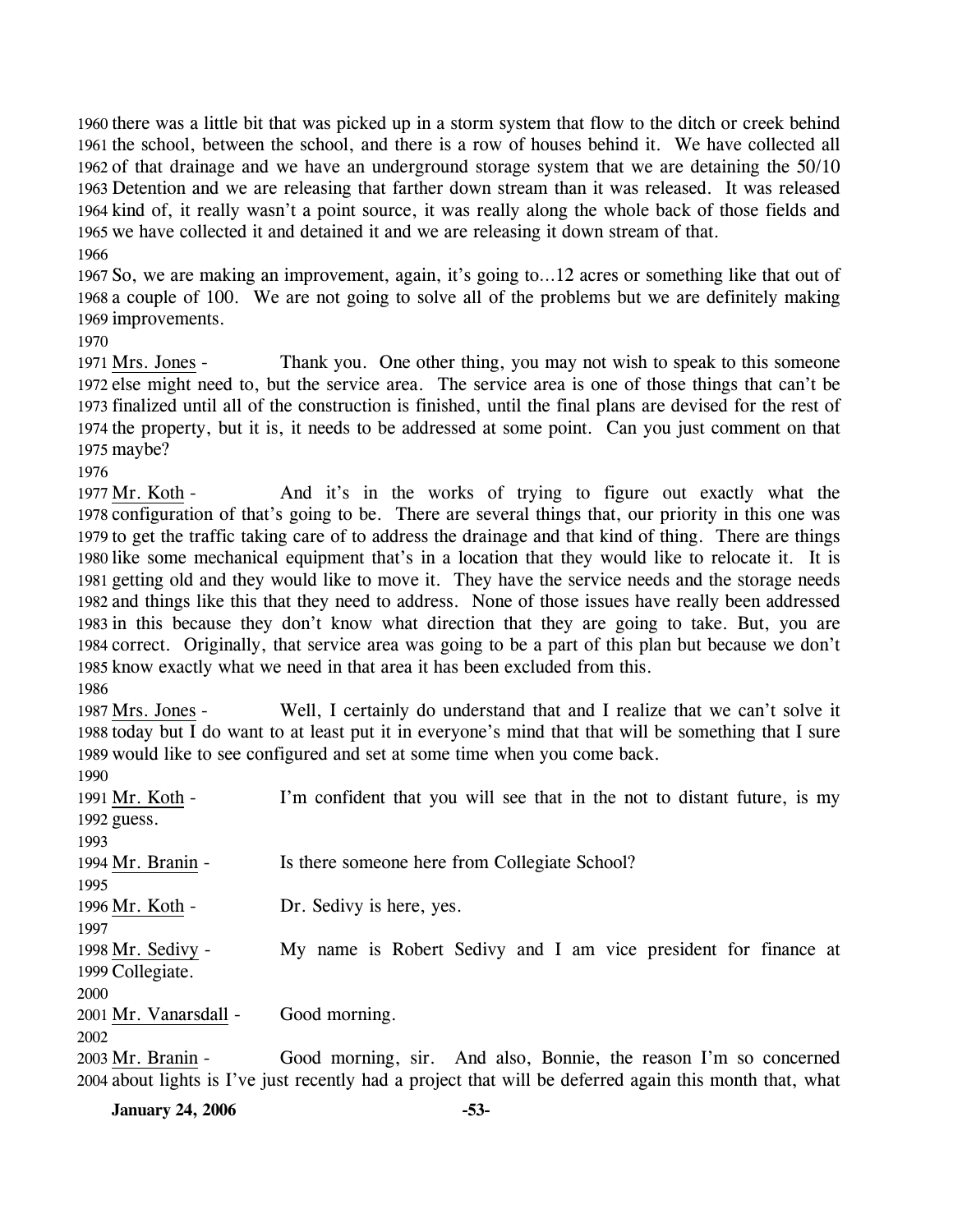2005 we are hearing on our project is car alarms, lights, meaning the overhead lights, and traffic 2006 lights so I just want to make sure you guys address those concerns.

2007 Mrs. Jones - We intend to have those come back to the Commission.

2008

We understood that the Commission and the staff prefer to take up 2010 landscape and lighting separately. 2009 Mr. Sedivy -

2011

I mean, because this is an established neighborhood that, you know, a 2013 playing field is one thing a parking lot is a whole different animal. Thank you. 2012 Mr. Branin -

2014

Thank you. All right. Are there any more questions? If not, Mrs. 2016 Jones. 2015 Mr. Vanarsdall -

2017

I make a motion that POD-2-06, Collegiate Upper School Parking Lot on 2019 N. Mooreland Road, be approved subject to the annotations on the plans, standard conditions 2020 for developments of this type, and the following additional conditions, No. 9 and 11 amended, Nos. 23 through 28. 2021 2018 Mrs. Jones -

2022

2023 Mr. Branin - Second.

2024

The motion was made by Mrs. Jones and seconded by Mr. Branin. All 2026 in favor say aye...all opposed say nay. The motion passes. 2025 Mr. Vanarsdall -

2027

2028 The Planning Commission approved POD-2-06, Collegiate Upper School Parking Lot, subject 2029 to the standard conditions attached to these minutes for developments of this type, the 2030 annotations on the plans and the following additional conditions:

2031

2032 9. 2033 2034 AMENDED - A detailed landscaping plan shall be submitted to the Department of Planning for review and Planning Commission approval prior to the issuance of any occupancy permits.

- 2035 11. 2036 2037 2038 **AMENDED** - Prior to the approval of an electrical permit application and installation of the site lighting equipment, a plan including depictions of light spread and intensity diagrams, and fixture specifications and mounting height details shall be submitted for Department of Planning review and Planning Commission approval.
- 2039 24. 2040 2041 2042 2043 The easements for drainage and utilities as shown on approved plans shall be granted to the County in a form acceptable to the County Attorney prior to any occupancy permits being issued. The easement plats and any other required information shall be submitted to the County Real Property Agent at least sixty (60) days prior to requesting occupancy permits.
- 2044 25. 2045 2046 2047 2048 26. 25. The limits and elevations of the 100-year frequency flood shall be conspicuously noted on the plan "Limits of 100 Year Floodplain." In addition, the delineated 100-year floodplain must be labeled "Variable Width Drainage and Utility Easement." The easement shall be granted to the County prior to the issuance of any occupancy permits. Outside storage shall not be permitted.

2049 27. 27. Deviations from County standards for pavement, curb or curb and gutter design shall be

**January 24, 2006 -54-**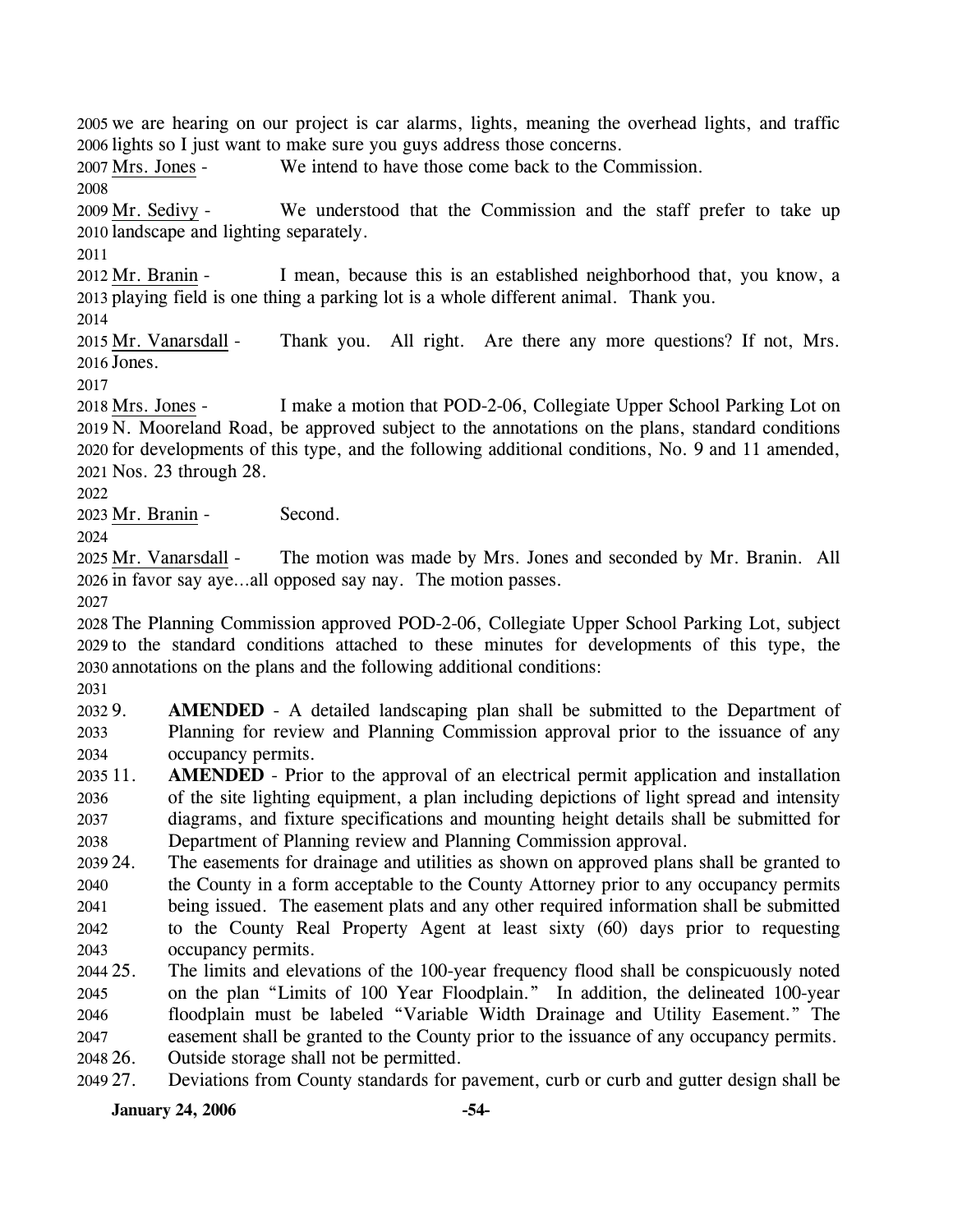2050 2051 approved by the County Engineer prior to final approval of the construction plans by the Department of Public Works.

- 2052 28. 2053 2054 2055 2056 The location of all existing and proposed utility and mechanical equipment (including HVAC units, electric meters, junction and accessory boxes, transformers, and generators) shall be identified on the landscape plans. All equipment shall be screened by such measures as determined appropriate by the Director of Planning or the Planning Commission at the time of plan approval**.**
- 2057

#### 2058 **PLAN OF DEVELOPMENT & SPECIAL EXCEPTION**

2059

POD-3-06 Gayton Terrace Addition - Gayton Road (POD-24-97 Expired) (POD-92-99 Expired) (POD-77-82 Revised) **E. D. Lewis & Associates, P.C. for Aspen Gayton Terrace, LLC:** Request for approval of a plan of development and special exception, as required by Chapter 24, Sections 24-2, 24-94b and 24-106 of the Henrico County Code, to construct a four-story, 53-foot, 143,295 square foot addition to an existing assisted living/ adult care facility for seniors, for a total of 195 units. The special exception would authorize a building over three stories and 45 feet in height. The 9.874-acre site is located along the east line of Gayton Road at 12401 Gayton Road, approximately 600 feet south of the intersection of Ridgefield Parkway and Gayton Road on parcel 732-750-7894. The zoning is R-6C, General Residence District (Conditional). County water and sewer. **(Tuckahoe)**

2060

Is there anyone in the audience in opposition to POD-3-06, Gayton 2062 Terrace Addition, in the Tuckahoe District? No opposition. Good morning, Tony. 2061 Mr. Vanarsdall -2063

Good morning, Mr. Chairman, Planning Commission members, 2065 in August of last year the applicant, Aspen Gayton Terrace, LLC, revised the original proffers 2066 that govern this site, C-95C-96, and they were approved as  $C$ -45C-05. The existing structure 2067 was approved under POD-77-82 and subsequently, two additions, POD-24-97 and POD-92-99, 2068 have been approved for this site, however, in both cases, they were not built and their 2069 approvals have since expired. Regarding the current POD before you today, the applicant has 2070 agreed to all of the comments from the different departments and has sufficiently addressed all 2071 concerns. Staff also received the revised, architectural elevations that can be found in your 2072 addendum packet. These elevations depict the additional, architectural features for the existing 2073 façade as requested. I also received confirmation today that the columns on the new addition 2074 will be wider as discussed previously. 2064 Mr. Greulich -

2075

 The applicant is not only required to obtain Planning Commission approval for this POD, but also for the height of the building. As a result, two motions will need to be made for this POD; one for the POD itself and one for the special exception for height. By code, the maximum height allowed in this residential zoning district is three stories and 45 feet, but the applicant requires four stories and 53 feet. This height is actually in keeping with the height of the existing structure that received a special exception for height as part of the original,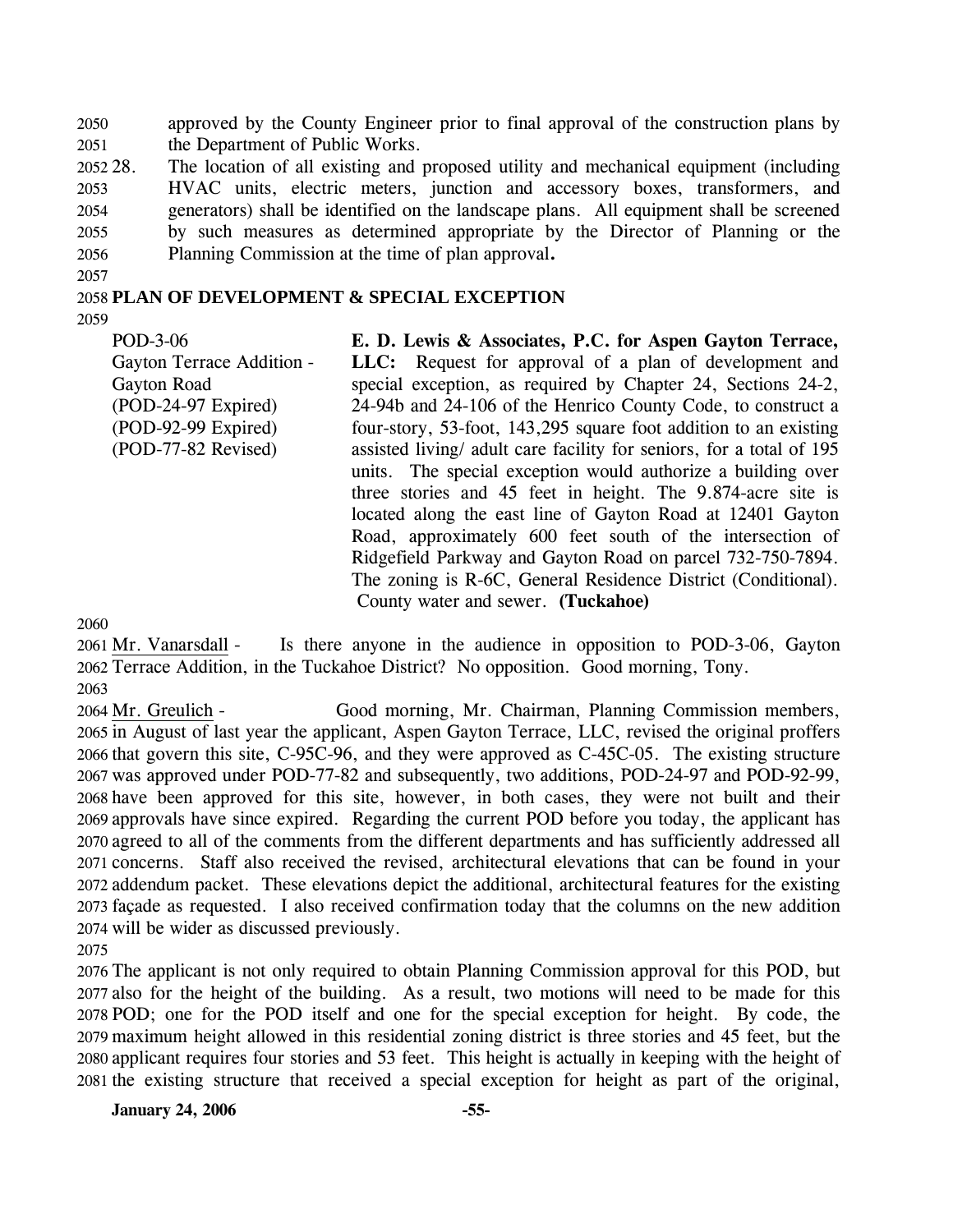2082 approved POD-77-82. As stated in the report, it is the applicant's responsibility to support the 2083 request for this special exception and the representatives of the applicant are here to address 2084 this issue.

2085

 Should the Commission approve the applicant's request for the special exception; staff can recommend approval of the submitted plan. It is subject to the annotations on the plan, the standard conditions for developments of this type, additional conditions 24 through 36 with condition nine amended and further, additional conditions 37 and 38 found in your addendum. 2090

2091 Staff and representatives of the applicant are here to answer any questions you may have. 2092 Thank you.

2093

2094 Mr. Vanarsdall - Are there any questions of Mr. Greulich from Commission members? 2095

2096 Mrs. Jones - I would like to hear from the applicant.

2097

Good morning, I'm Penny Koch a legal assistant at Hirschler Fleischer 2099 here on behalf of Aspen Gayton Terrace, LLC. We are seeking a special exception for height 2100 for a few reasons. Gayton Terrace has a waiting list for residents and would like to be able to 2101 offer as many rooms to our senior population as possible. A population which continues to 2102 grow and the additional height will help them achieve that goal. Also, the owner wants to 2103 enhance the facility, update the façade from Gayton Road, and have the old and new blend as if 2104 it has always been this way. The proposed buildings will be the same height as the existing 2105 buildings. In fact, there is a proffer condition limiting the height of any addition to four stories 2106 or 65 feet; the intent of which was to match the existing building. While additional height 2107 can't be guaranteed through zoning, the issue was contemplated in the zoning which was 2108 completed just last August. We are in agreement with the conditions imposed by staff, but I 2109 might suggest that you delete the reference in condition No. 28 to the proffers from case C-95C-96, as the zoning case last year amended and restated those conditions completely. I just 2110 2111 noticed this condition yesterday and Tony and I agreed not to make a big paper swap out of 2112 this but I just thought I would state that for the record. I'll be happy to answer any questions 2113 that the Commission may have. 2098 Ms. Koch -

2114 2115 Mrs. Jones - Ms. Koch, could you repeat your last comment on the proffers. 2116 The condition No. 28 list the proffers from last year, the  $"05"$  case as 2118 well as the proffers from the "96" case.... 2117 Ms. Koch -2119 2120 Mrs. Jones - And delete "96." 2121 2122 Ms. Koch - Correct. 2123 I definitely want "05" to stay in there. I do have several questions if you  $2125$  don't mind. 2124 Mrs. Jones -2126

**January 24, 2006 -56-**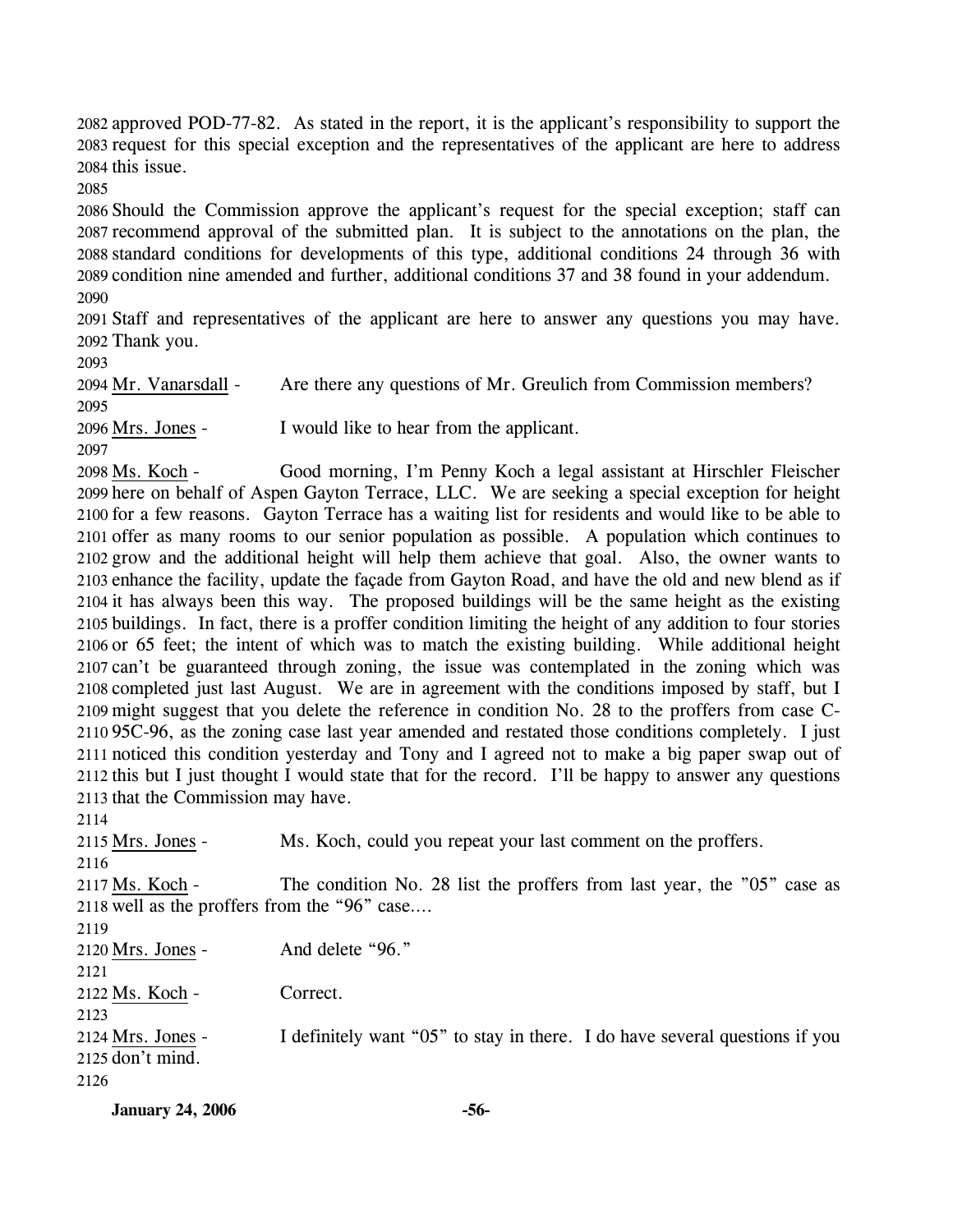2127 <u>Ms. Koch</u> - Sure.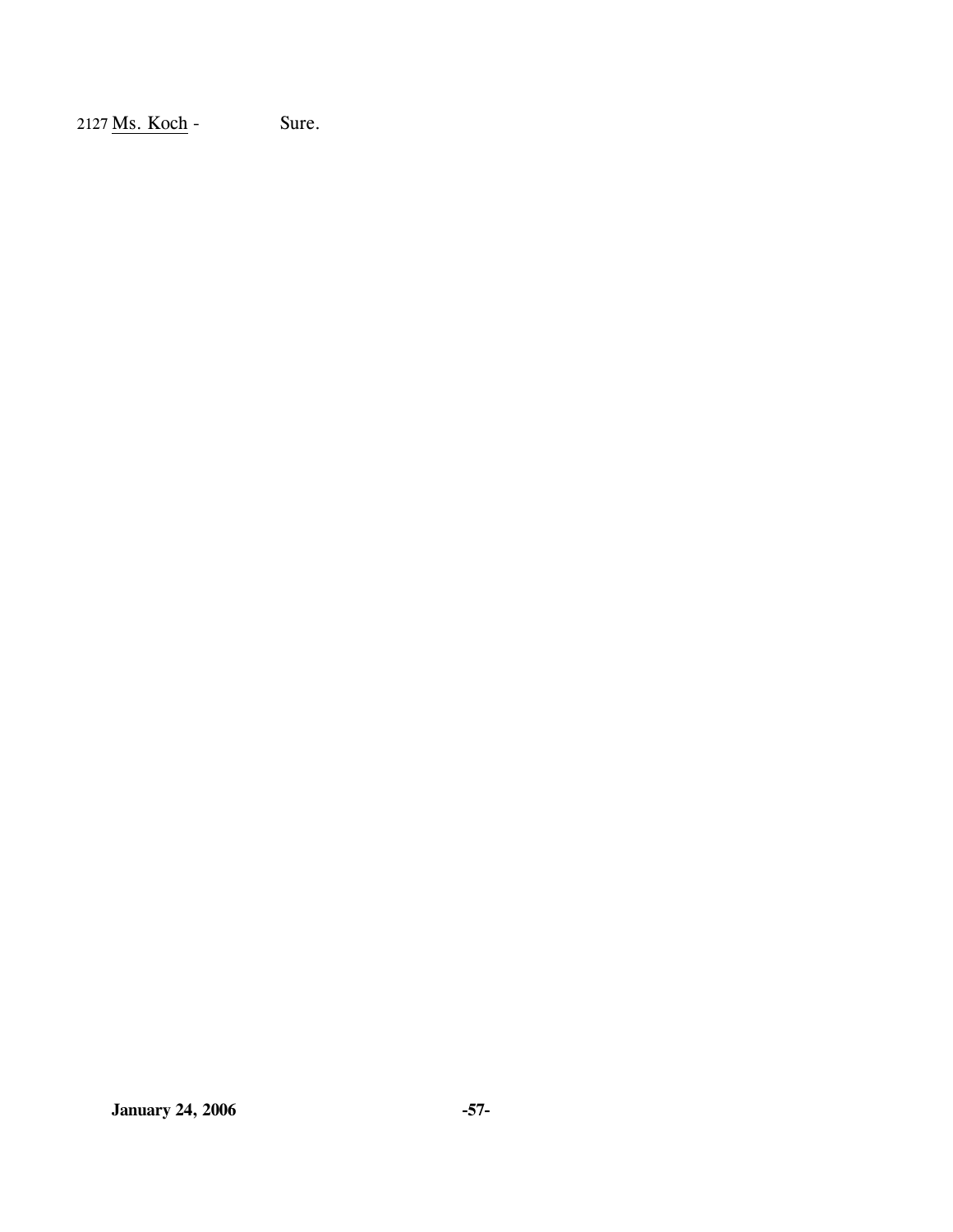I do want to thank your client. They have done a tremendous amount of 2129 work in getting this façade of the old section to blend beautifully, I think, with the new section. We have had a discussion about column width and this should be either 16 or 18 inches; I 2130 2131 think it needs to be larger than 14.  $2128$  Mrs. Jones -2132 2133 Ms. Koch - Certainly. 2134 2135 Mrs. Jones - How will that decision be made? 2136 We are agreeable to 16 or 18. I have provided you with some elevations 2138 of both sizes as well as Mr. Greulich. We are agreeable to either one. I think the architects 2139 thought anything larger than that would be too large scale for that balcony but we are agreeable 2140 to 16 or 18. 2137 Ms. Koch -2141 2142 Mrs. Jones - And we should set that today. 2143 2144 Ms. Koch - Sure, whatever your preference. 2145 Oh, this is such a weighty decision, 16 or 18-inch columns. I do want to 2147 ask a little bit about the other elements here that we had discussed, specifically the gate. 2146 Mrs. Jones -2148 2149 Ms. Koch - Yes, ma'am. 2150 Can you tell me, or perhaps the applicant can, someone else can 2152 elaborate, the gate is a wonderful finishing element. I think it is thoroughly appropriate. Is 2153 the motivation behind the gate security first and foremost or is it more of a finishing touch? 2151 Mrs. Jones -2154 It's a little of both. We don't want just anybody coming in, any and 2156 everybody coming in. We would like to have a little, know who is coming in and who is 2157 coming out through the driveway areas. But, it was also a finishing touch to go along with the 2158 entrance areas and the gates are going to be at both entrances off Gayton Road. They will be 2159 located in both areas. 2155 Ms. Koch -2160 I realize that you all will be submitting a landscape plan at a later date 2162 for Commission review, I just simply want to touch on the fence at this point, which has 2163 always been a little bit of a question mark with me. Is the fence's primary purpose, as a 2164 finishing touch or as a security device? 2161 Mrs. Jones -2165 The additional fence that we are providing, is that what you are asking 2167 about. 2166 Ms. Koch -2168 2169 Mrs. Jones - Yes, around the property perimeter.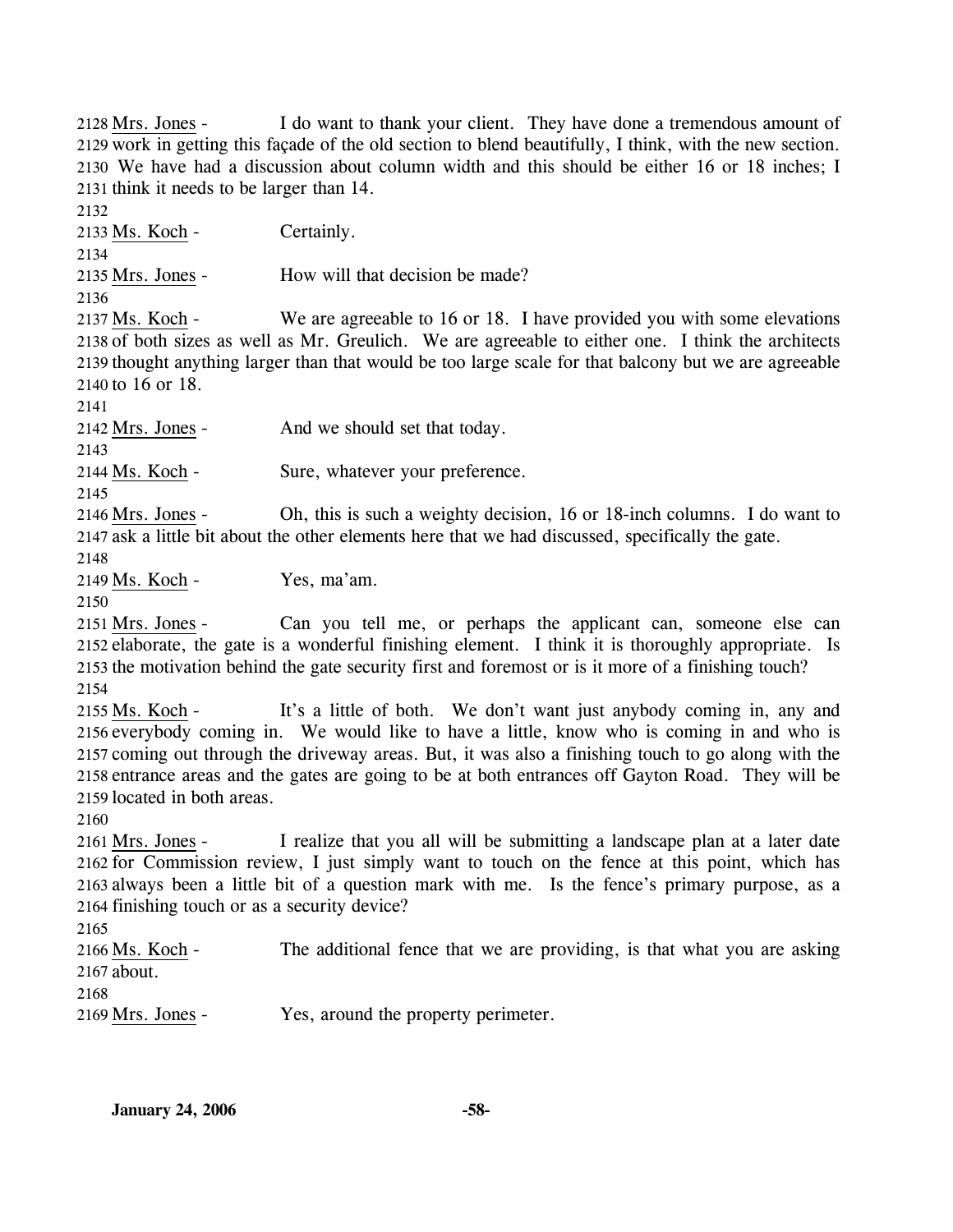**January 24, 2006 -59-** Yes, ma'am. Actually, just this morning, since I talked to you 2171 yesterday, the owner has decided that they would like to complete that fence so it is now going 2172 to be around all four sides. When I talked to you yesterday, it was going to be about three and 2173 a half, three and a quarter, and they have agreed now to completely close that off. 2170 Ms. Koch -2174 2175 Mrs. Jones - I think that's a good decision. 2176 I think the primary reason is that there is a neighborhood in back, behind 2178 the facility, and kids cut through a lot, so they just want to keep that activity out of their 2179 facility. 2177 Ms. Koch -2180 I agree. If you are going to do it at three and a half sides, it seems 2182 perfectly logical to finish it off. I do believe that the new façade is lovely and I do think there 2183 has been a lot of time and effort put into adding architectural details that will certainly make it 2184 a very upscale, and very appealing view. Let me see, I appreciate seeing the color of the blend 2185 of the two buildings. The timeframe, as we discussed yesterday, approximately a year, is that 2186 still correct? 2181 Mrs. Jones -2187 We have to get building permits pulled. I think maybe around April they 2189 can begin. I think the construction schedule is, at best, they know at this time is about 12 or 2190 13 months. They intend to do everything at once. It's not being done in phases. That will 2191 include the enhancements on the existing building facing Gayton Road. So, next summer, 2007. 2192 2188 Ms. Koch -2193 And my understanding from talking to you earlier is that all of the 2195 concerns noted on the plan had been addressed, all the Planning concerns. 2194 Mrs. Jones -2196 2197 Ms. Koch - Yes, ma'am. 2198 2199 Mrs. Jones - Thank you. 2200 2201 Ms. Koch - Thank you. 2202 2203 Mr. Vanarsdall - Thank you, Ms. Koch. Are there any other questions? 2204 I think, back on condition No. 28, in removing that one reference to a 2206 proffer condition, I think we may have some language missing from the condition. I think it 2207 should read, "The proffers approved as a part of zoning case C-45-C-05 shall be incorporated 2208 in this approval. So we should include the words "shall be incorporated." 2205 Mr. Silber -2209 2210 Mrs. Jones - Thank you, Mr. Silber. 2211 2212 Mr. Vanarsdall - All right. 2213 2214 Mrs. Jones - I move for approval of POD-3-06, excuse me, should we do the special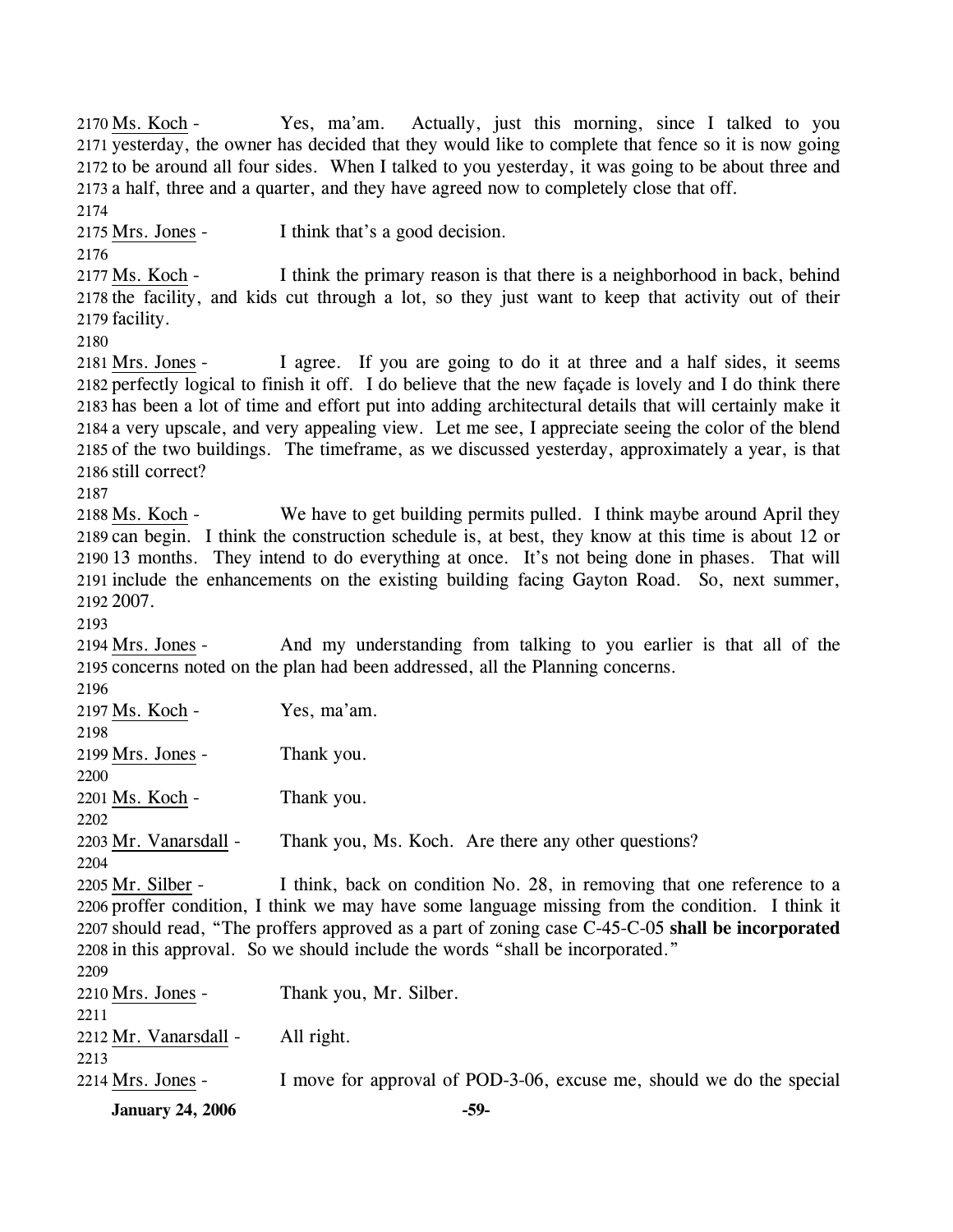2215 exception first?

2216

2218

2217 Mr. Silber - Either way is fine.

All right, let's do that. I'll start again. I approve for the special 2220 exception associated with POD-3-06, Gayton Terrace Addition on Gayton Road, be approved. 2219 Mrs. Jones -2221

2222 Mr. Jernigan - Second.

2223

The motion was made by Mrs. Jones and seconded by Mr. Jernigan. All 2225 in favor say aye...all opposed say nay. The motion passes. 2224 Mr. Vanarsdall -

2226

I move that the plan of development, POD-3-06, Gayton Terrace 2228 Addition on Gayton Road, be approved with standard conditions for developments of this type 2229 and the following additional conditions, No. 9 amended, Nos. 24 through 27, condition No. 28  $2230$  with the deletion of C-95C-96 so that it would read, "The proffers approved as a part of 2231 zoning case C-45C-05 shall be incorporated in this approval" and condition No. 29 through 38. 2227 Mrs. Jones -2232

2233 Mr. Vanarsdall - With Nos. 37 and 38 being on the addendum.

2234

2235 Mr. Silber - Right.

2236

2237 Mr. Jernigan - Second.

2238

The motion was made by Mrs. Jones and seconded by Mr. Jernigan. All 2240 in favor say aye...all opposed say nay. The motion passes. 2239 Mr. Vanarsdall -

2241

 The Planning Commission approved the special exception and plan of development for POD-3- 06, Gayton Terrace Addition (POD-24-97 Expired) (POD-92-99 Expired) and (POD-77-82 Revised) subject to the standard conditions attached to these minutes for developments of this type, the annotations on the plans and the following additional conditions:

2246

22479. 2248 2249 **AMENDED** - A detailed landscaping plan shall be submitted to the Department of Planning for review and Planning Commission approval prior to the issuance of any occupancy permits.

- 2250 24. 2251 2252 The easements for drainage and utilities as shown on approved plans shall be granted to the County in a form acceptable to the County Attorney prior to any occupancy permits being issued. The easement plats and any other required information shall be submitted
- 2253 2254 to the County Real Property Agent at least sixty (60) days prior to requesting occupancy permits.
- $2255\,25$ . 2256 The developer shall provide fire hydrants as required by the Department of Public Utilities and Division of Fire.
- 2257 26. 2258 Employees shall be required to use the parking spaces provided at the rear of the building(s) as shown on the approved plans.

2259.27 Outside storage shall not be permitted.

**January 24, 2006 -60-**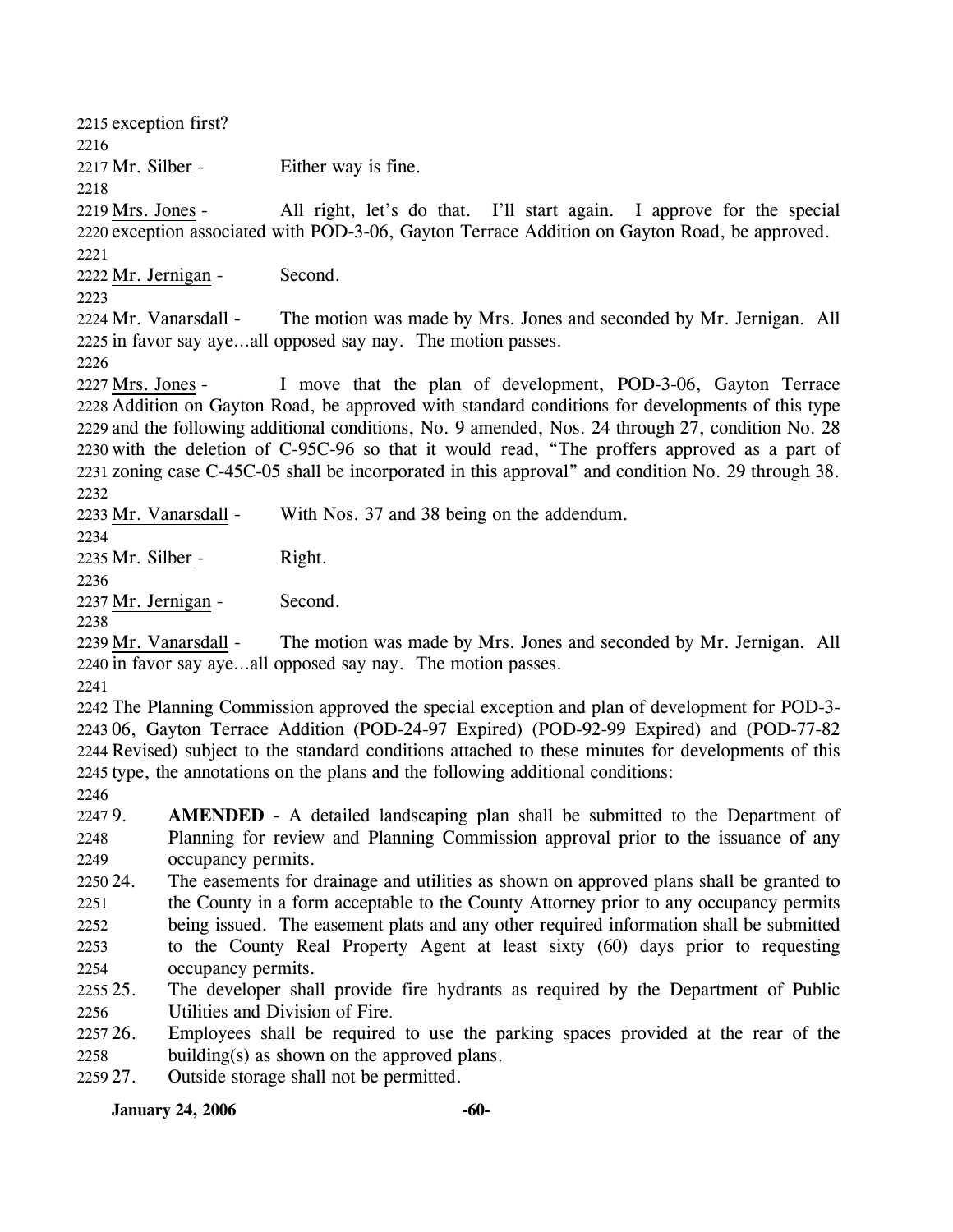2260 28. 2261 The proffers approved as a part of zoning cases C-45C-05 shall be incorporated in this approval.

2262 29. 2263 2264 29. All exterior lighting fixtures shall be designed and arranged so the source of light is not visible from the roadways or adjacent residential properties. The lighting shall be low intensity, residential in character, and the height or standards shall not exceed 15 feet.

2265 30. 2266 2267 2268 2269 The developer shall install an adequate restaurant ventilating and exhaust system to minimize smoke, odors, and grease vapors. The plans and specifications shall be included with the building permit application for review and approval. If, in the opinion of the County, the type system provided is not effective, the Commission retains the rights to review and direct the type of system to be used.

2270 31. 2271 2272 Before the final plan is approved, the developer shall submit to the Department of Public Works and the Department of Planning a report prepared by a qualified professional engineer specifying the proposed treatment of mine shafts and scars.

2273 32. 2274 2275 Any necessary off-site drainage and/or water and sewer easements must be obtained in a form acceptable to the County Attorney prior to final approval of the construction plans.

2276 33. 2277 2278 Deviations from County standards for pavement, curb or curb and gutter design shall be approved by the County Engineer prior to final approval of the construction plans by the Department of Public Works.

2279 34. 2280 2281 Insurance Services Office (ISO) calculations must be included with the plans and contracts and must be approved by the Department of Public Utilities prior to the issuance of a building permit.

2282 35. 2283 2284 Approval of the construction plans by the Department of Public Works does not establish the curb and gutter elevations along the Henrico County maintained right-ofway. The elevations will be set by Henrico County.

2285 36. 2286 2287 2288 2289 The location of all existing and proposed utility and mechanical equipment (including HVAC units, electric meters, junction and accessory boxes, transformers, and generators) shall be identified on the landscape plans. All equipment shall be screened by such measures as determined appropriate by the Director of Planning or the Planning Commission at the time of plan approval**.**

2290 37. 2291 2292 2293 2294 Details for the gates and locking devices at both entrances shall be approved by the County Fire Marshall. The owner or the owner's contractor shall contact the County Fire Marshall prior to completion of the gates' installation to test and inspect their operation. Evidence of the Fire Marshall's approval shall be provided to the Planning Department by the owner prior to issuance of occupancy permits.

2295 38. Both gates shall remain open between the hours of 7:30 a.m. to 7:30 p.m.

2296

We have come to the end of our agenda but I have one additional item to 2298 add which is a discussion items but we can take up the minutes first if you would like. This 2299 would be the December 14, 2005 minutes. 2297 Mr. Silber -

2300

2301 **APPROVAL OF MINUTES: December 14, 2005 Minutes** 

2302

2303 Mrs. Jones - Point of order.

2304

**January 24, 2006 -61-**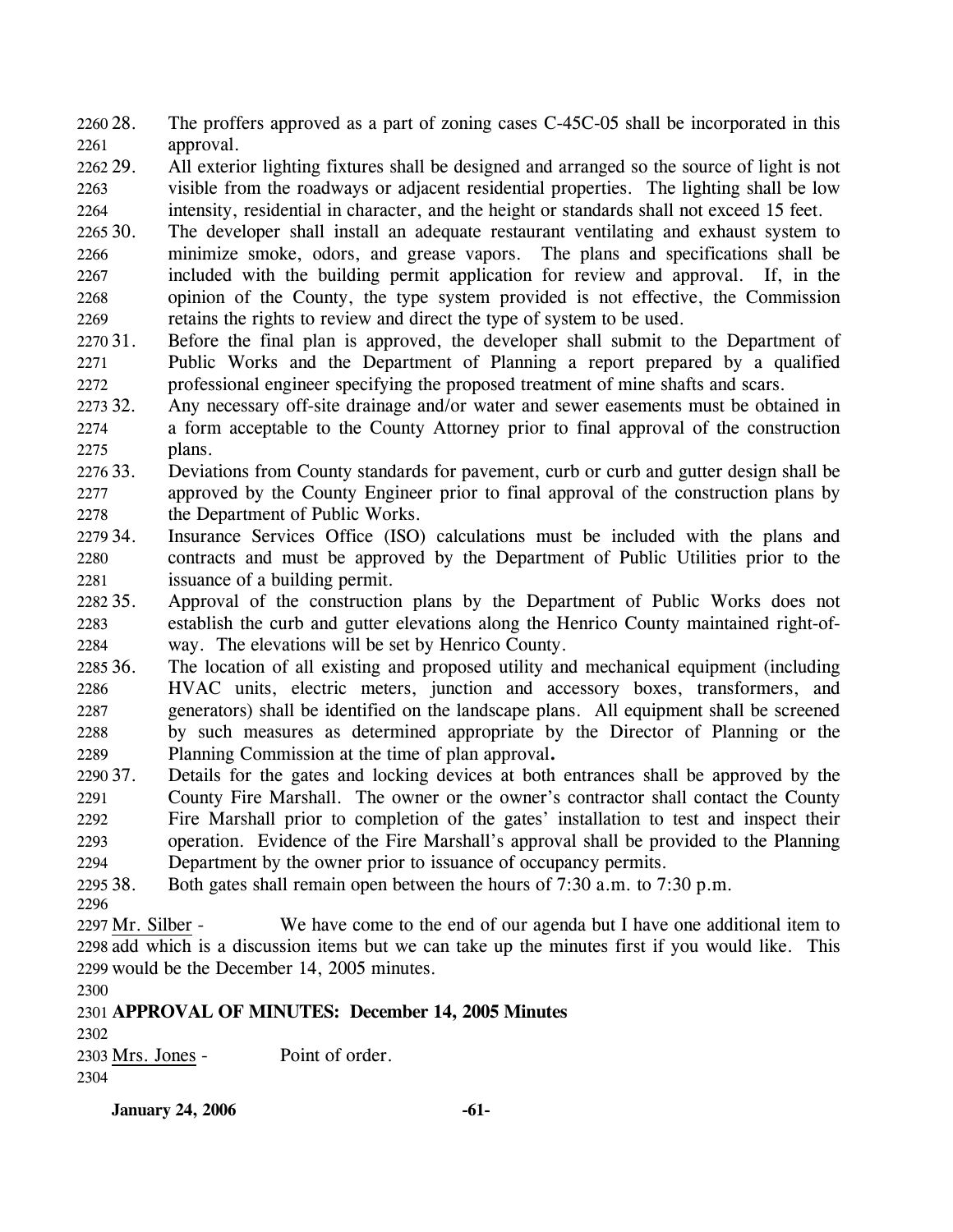2305 <u>Mr. Silber</u> - Yes.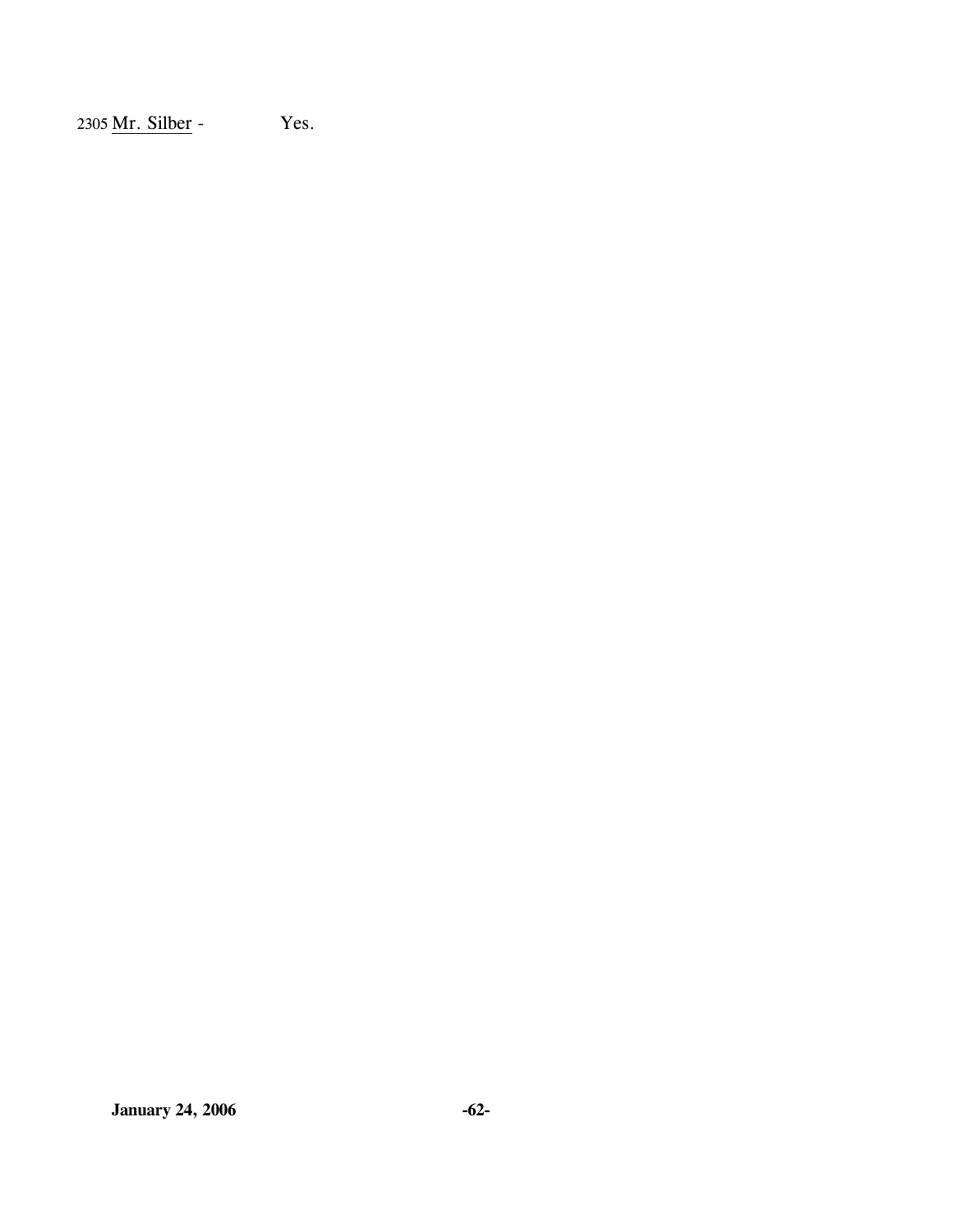Are the minutes, must the minutes be moved for approval and voted on 2307 or simply approved? We have had a bit of disagreement about this. 2306 Mrs. Jones -

2308

I wasn't aware of that. I think the past practice has been that there is a 2310 motion and a second to approve. I'm not aware of any discussion on this. 2309 Mr. Silber -

2311

2312 Mrs. Jones - Okay. Then we will do it that way.

2313

2314 Mr. Silber - These are verbatim minutes.

2315

I do have a few things. I simply have a few modifications of the text. I 2317 wish to say that this is what happens when you have an English teacher on the Planning 2318 Commission. I'm sorry, but we do have a few spellings and things like that. 2316 Mrs. Jones -

2319

2320 Mr. Silber - All right.

2321

On page 11, line 3397, the word is "been" as opposed to "be." Page 12, 2323 line 411, the verb is "taken." Page 12, line 412, "multi-teered" is "multi-tier." Page 12, line 2324 440, as opposed to "whether" it should be "rather." I apologize again but if we are going to 2325 do it, I think we should do it. Page 15, line 533, "thank." Page 539, "addressed" ed on the 2326 end. Page 17, line 607, instead of the word "eternal" access system" I believe "external" was 2327 meant. I guess it goes into perpetuity. All right. Page 18, line 673, "depend." Page 19, line 2328 719, the word "their" and then line 725 we are discussing the Liesfield property, but that was 2329 not Mr. Liesfield, I believe it was Mr. Theobald. Page 20, line 750, "abandoned" on line 750 2330 and  $751$ , "ed" on the end, as well as page  $21$ , line  $782$ . 2322 Mrs. Jones -

2331

I feel so much better. Last night I kept asking if certain words were 2333 misspelled. 2332 Mrs. O'Bannon -

2334

I may not have caught it all but we should make it right. On page 27, 2336 Caribou Coffee Shop because this comes through the minutes quite a few times, is that not Caribou? 2337 2335 Mrs. Jones -

2338

2339 Mr. Silber - Staff is indicating that that is the way you spell it.

2340

If so, that needs to be changed on pages 27, 28 and all throughout that 2342 discussion about the Caribou Coffee Shop. 2341 Mrs. Jones -

2343

2344 Mr. Silber - Okay.

2345

On page 29, line 1119, instead of cloth "overhand" I believe it's a 2347 "overhang." And, then "Caribou" quite a few more times and then on page 46, line 1835, 2348 "concerns" as opposed to "concerned." And, mercifully, that's all I have marked. 2346 Mrs. Jones -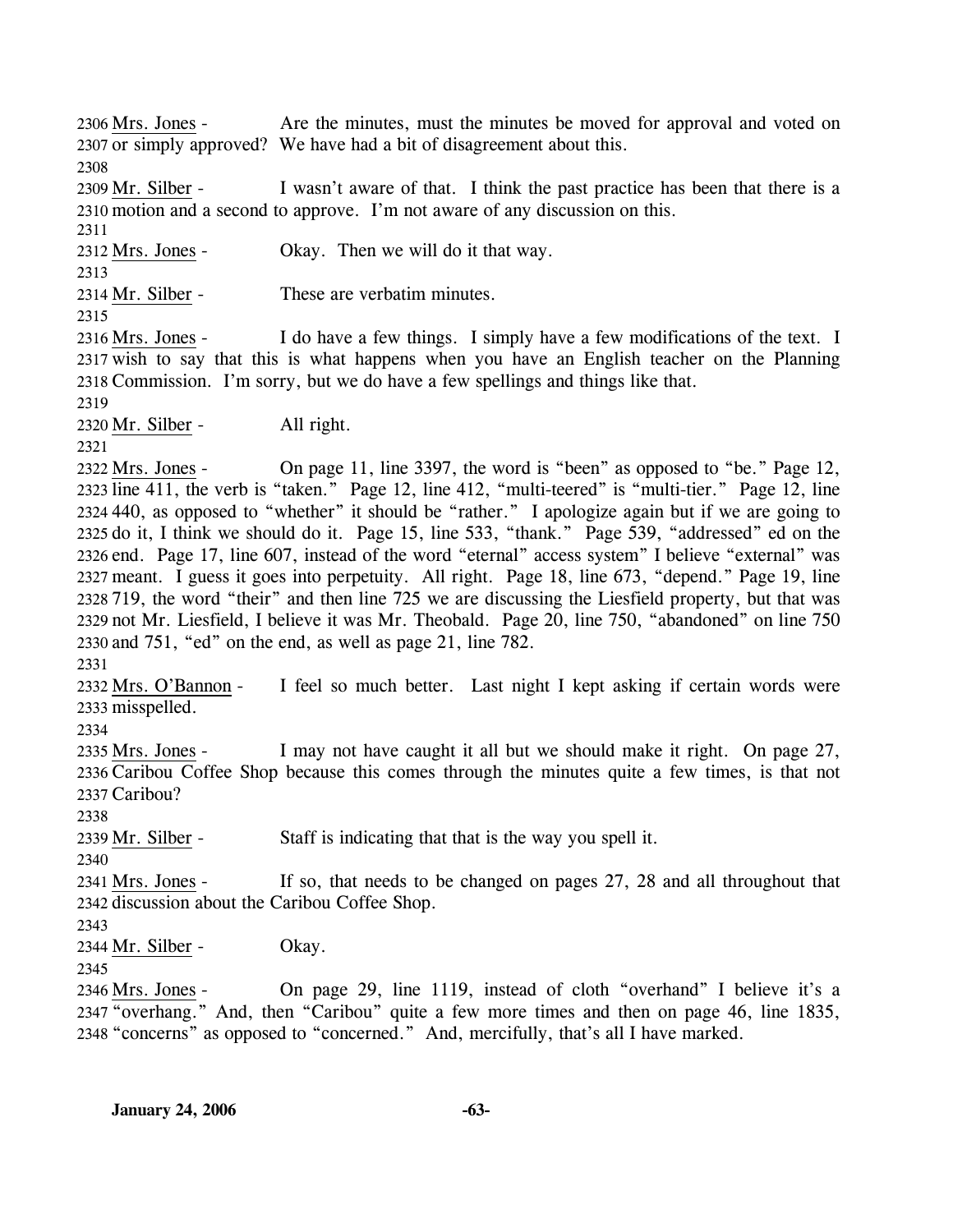I think it's real important, it is verbatim, and it's obviously important to 2350 get it right. I do know in the past, I remember talking to other Planning Commissioners I've 2351 had conversations with, they made the changes like that and they handed it in to somebody 2352 ahead of time, ahead of the meeting. I remember coming into meeting and... I remember one 2353 time Chris Archer had done the same kind of thing. He used to mark them up. I don't know 2354 if he still does it.  $2349$  Mrs. O'Bannon -2355 Yes, you can do that, Mrs. Jones, if you would like. Obviously, many 2357 of these are, they are good corrections, but typographical, you can give them to Diana Carver 2358 and then indicate when you make a motion to approve or consider these that the comments 2359 relative to those types of changes we have provided and move on that. 2356 Mr. Silber -2360 2361 Mrs. Jones - Typographical changes. 2362 But, if it is something really more subjective, that the Commission needs 2364 to know about, absolutely bring it to the meeting. 2363 Mr. Silber -2365 Well, I brought that up simply because I know this is difficult, you 2367 know, the Commission's time is precious and I could do a lot of this behind the scenes, if I 2368 have permission to do so. 2366 Mrs. Jones -2369 2370 Mr. Silber - You can and thanks for catching these. 2371 Anybody else have any changes to the minutes? If not, we'll entertain a 2373 motion to approve the minutes as corrected. 2372 Mr. Vanarsdall -2374 2375 Mr. Branin - Motion to approve the minutes with the changes. 2376 2377 Mr. Jernigan - Second. 2378 The motion was made by Mr. Branin and seconded by Mr. Jernigan. All 2380 in favor say aye…all opposed say nay. The motion passes. Thank you for doing all that 2381 reading, Mrs. Jones. 2379 Mr. Vanarsdall -2382 2383 Mrs. Jones - My pleasure. 2384 And I'm going to go back and double check it and make sure that you 2386 are right. And if I catch one that you missed.... 2385 Mr. Branin -2387 2388 The Planning Commission approved the December 14, 2005, minutes as corrected. 2389 2390 Mr. Vanarsdall - The Secretary has one more item that we need to address. 2391 2392 DISCUSSION ITEM: 2393 **Comprehensive Plan for February 9, 2006 at 4:45 p.m. Driff** Session for Briefing on Status of Update to 2026

**January 24, 2006 -64-**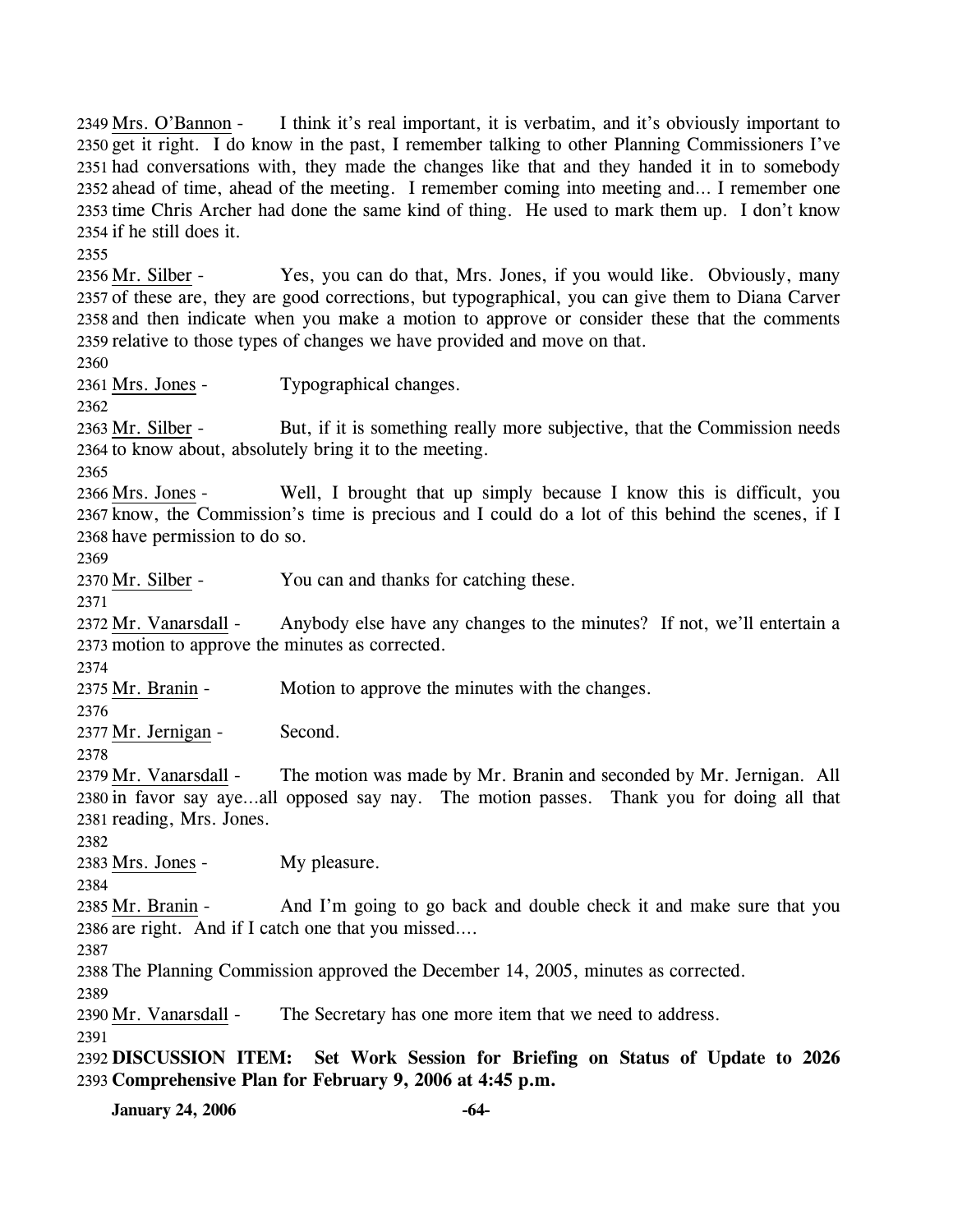We have one additional item that we have added to your agenda. This is 2395 a discussion item. We are recommending that you set a work session for a briefing of the 2396 Update to the 2026 Comprehensive Plan. As you are aware, we have a CIP hearing on 2397 February 9, 2006, beginning at 5:45 p.m. This is when the County Managers comes and 2398 presents the CIP to you and you hold a public hearing, take comments and act on that CIP. 2399 That is going to be a little earlier than we've done in the past. That will be at 5:45 p.m., but 2400 we would like to do a quick briefing for you on the status of the 2026 Plan and if you are 2401 willing we will be happy to provide you with a meal. So, we are recommending  $4:45$  p.m. to 2402 begin the meal and briefing on the plan. 2394 Mr. Silber -

| ٠<br>I<br>× |
|-------------|
|-------------|

| 2404 Mr. Vanarsdall -         | We will have the 5:45 p.m. in the Boardroom, so where will we have the     |
|-------------------------------|----------------------------------------------------------------------------|
|                               | 2405 4:45 p.m., up in the Manager's Conference room?                       |
| 2406                          |                                                                            |
| 2407 Mr. Silber -             | Yes, in the Manager's Conference room.                                     |
| 2408                          |                                                                            |
| 2409 Mr. Vanarsdall -         | Okay. And do you have an idea what the meal will be?                       |
| 2410                          |                                                                            |
| 2411 Mr. Silber -             | I do not know.                                                             |
| 2412                          |                                                                            |
| 2413 Mrs. O'Bannon -          | What date is that? I apologize.                                            |
| 2414                          |                                                                            |
| 2415 Mr. Silber -             | On Thursday, February 9, 2006.                                             |
| 2416                          |                                                                            |
| 2417 Mrs. O'Bannon -          | Okay.                                                                      |
| 2418                          |                                                                            |
| 2419 Mr. Vanarsdall -         | Okay at 4:45 p.m. Anybody have any problem with that?                      |
| 2420                          |                                                                            |
| 2421 Mr. Silber -             | That is listed on your addendum and you can use that to mark on your       |
|                               | 2422 calendar. We do need a motion because this is setting a work session. |
| 2423                          |                                                                            |
| 2424 Mr. Vanarsdall -         | All right. We need a motion.                                               |
| 2425                          |                                                                            |
| 2426 Mrs. Jones -             | I move that that date and time be set aside for the work session.          |
| 2427                          |                                                                            |
| 2428 Mr. Vanarsdall -         | We need a second.                                                          |
| 2429                          | Second.                                                                    |
| 2430 Mr. Jernigan -           |                                                                            |
| 2431<br>2432 Mr. Vanarsdall - | The motion was made by Mrs. Jones and seconded by Mr. Jernigan. All        |
|                               | 2433 in favor say ayeall oppose say nay. The motion passes.                |
| 2434                          |                                                                            |
| 2435 Mr. Branin -             | And what time is it starting at, 4:45 p.m.?                                |
| 2436                          |                                                                            |
| 2437 Mr. Jernigan -           | Four forty five.                                                           |
| 2438                          |                                                                            |
|                               |                                                                            |

**January 24, 2006 -65-**